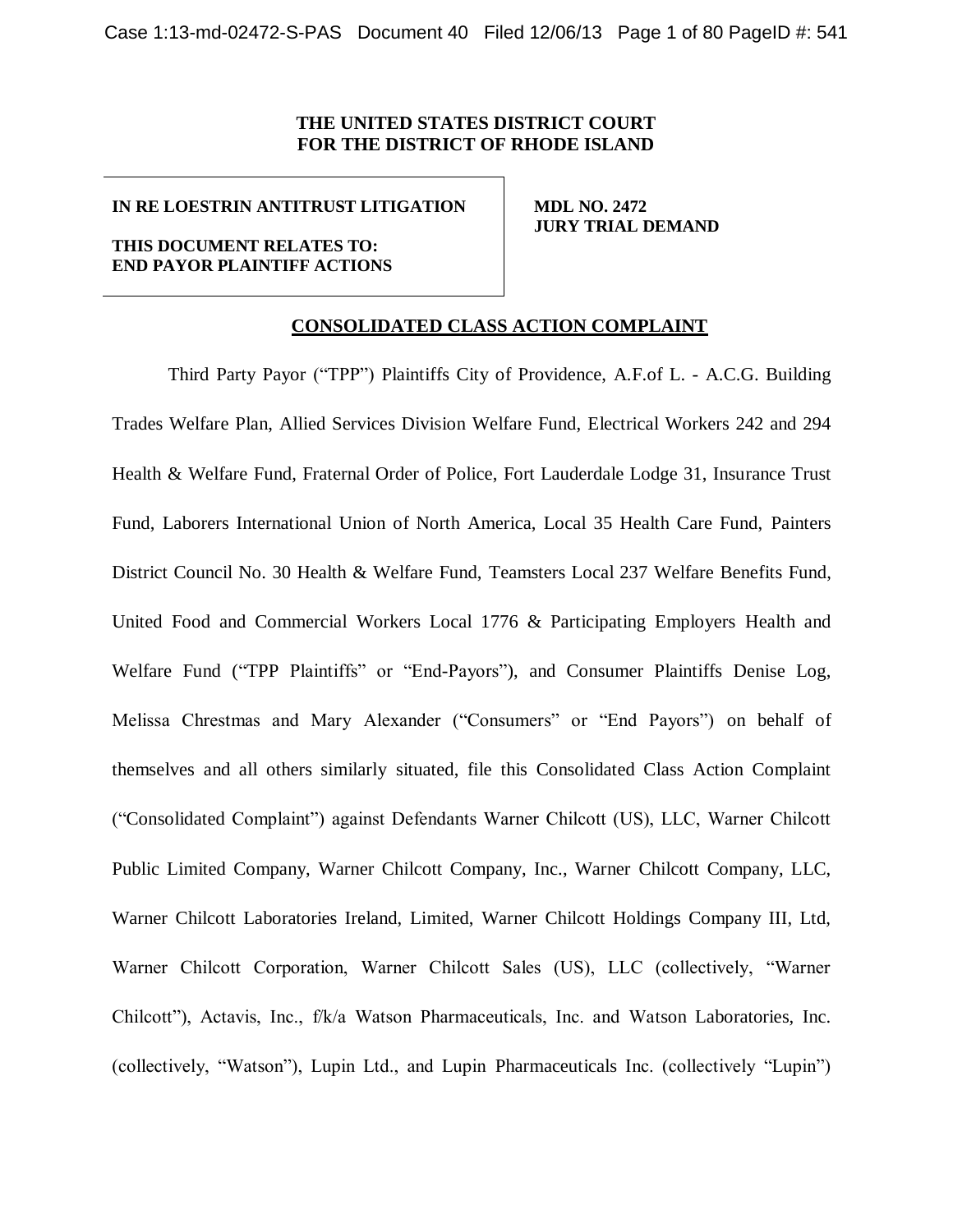(Watson and Lupin are collectively referred to as "Generic Defendants," and Warner Chilcott and the Generic Defendants are collectively referred to as the "Defendants"), based upon personal knowledge as to facts pertaining to it, and upon information and belief as to all other matters, and allege as follows:

# **I. NATURE OF THE ACTION**

1. This is a civil antitrust action seeking treble damages arising out of Defendants' scheme to unlawfully allocate the market for oral contraceptive comprised of 24 norethindrone acetate/ethinyl estradiol tablets (containing 1mg of norethindrone acetate and 20 mcg ethinyl estradiol) and 4 ferrous fumarate tablets (placebo), which Warner Chilcott sells under the brand- name Loestrin 24 Fe ("Loestrin 24"). This market is, hereafter, referred to as the market for "Loestrin 24 Fe and its generic substitutes." As alleged below, Defendants' marketallocation scheme injured Plaintiffs and the class of end-payor purchasers it seeks to represent (as defined below), causing them to pay overcharges.

2. Warner Chilcott has sold Loestrin-based oral contraceptive products in the United States since 1973. Although the basic method of using norethindrone acetate, ethinyl estradiol, and a placebo to prevent pregnancy has been known for decades, Warner Chilcott has continued to seek and obtain new patents on minor variations of those basic ingredients, using its massive sales force to serially encourage doctors to write prescriptions for the latest version of Loestrin. Warner Chilcott's various formulation patents have been subject to challenge by generic manufacturers as invalid, unenforceable, and not infringed.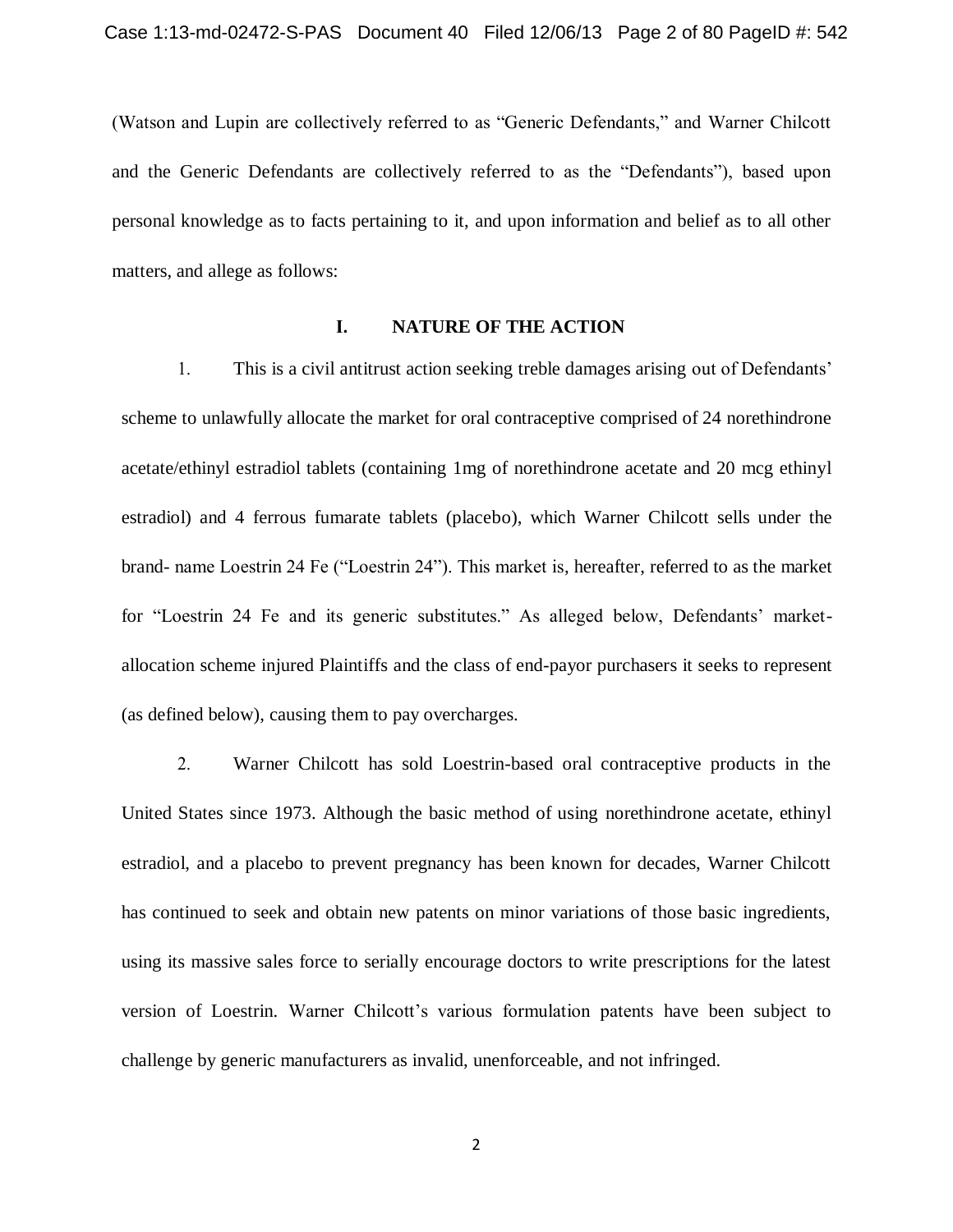3. When faced with the prospect of imminent generic competition to its formulation known as Loestrin 24 Fe, Warner Chilcott paid the generic manufacturers, Defendants Watson and Lupin, to withdraw their challenges to the patent and delay entry into the market. Warner Chilcott then used that delay to switch as many Loestrin 24 prescriptions as possible to yet another new formulation of Loestrin – one that would not face generic competition for another several years.

4. Warner Chilcott sued for patent infringement the generic drug manufacturers that submitted applications to the FDA for approval to sell generic versions of Loestrin 24, asserting that the generics infringe Warner Chilcott's U.S. Patent No. 5,552,394 ("the '394 Patent"). Warner Chilcott filed these patent lawsuits without regard to whether or not they had legal merit. Its purpose in filing the lawsuits was not to win them, but to use them to delay the onset of generic competition. Under the applicable provisions of the Hatch-Waxman Act (discussed in detail below), the mere filing of these lawsuits prevented the FDA from approving the generic drug for 30 months, regardless of the merits of the lawsuit. To get the automatic 30 months of delay, Warner Chilcott did not have to win the patent cases, it only had to file them.

5. To avoid any risk that the '394 Patent would be found to be invalid or deemed not infringed, Warner Chilcott simply paid the first potential generic competitor, Defendant Watson to withdraw its challenge to the patent and delay generic entry into the market. In exchange for substantial payments from Warner Chilcott, Watson agreed to stay out of the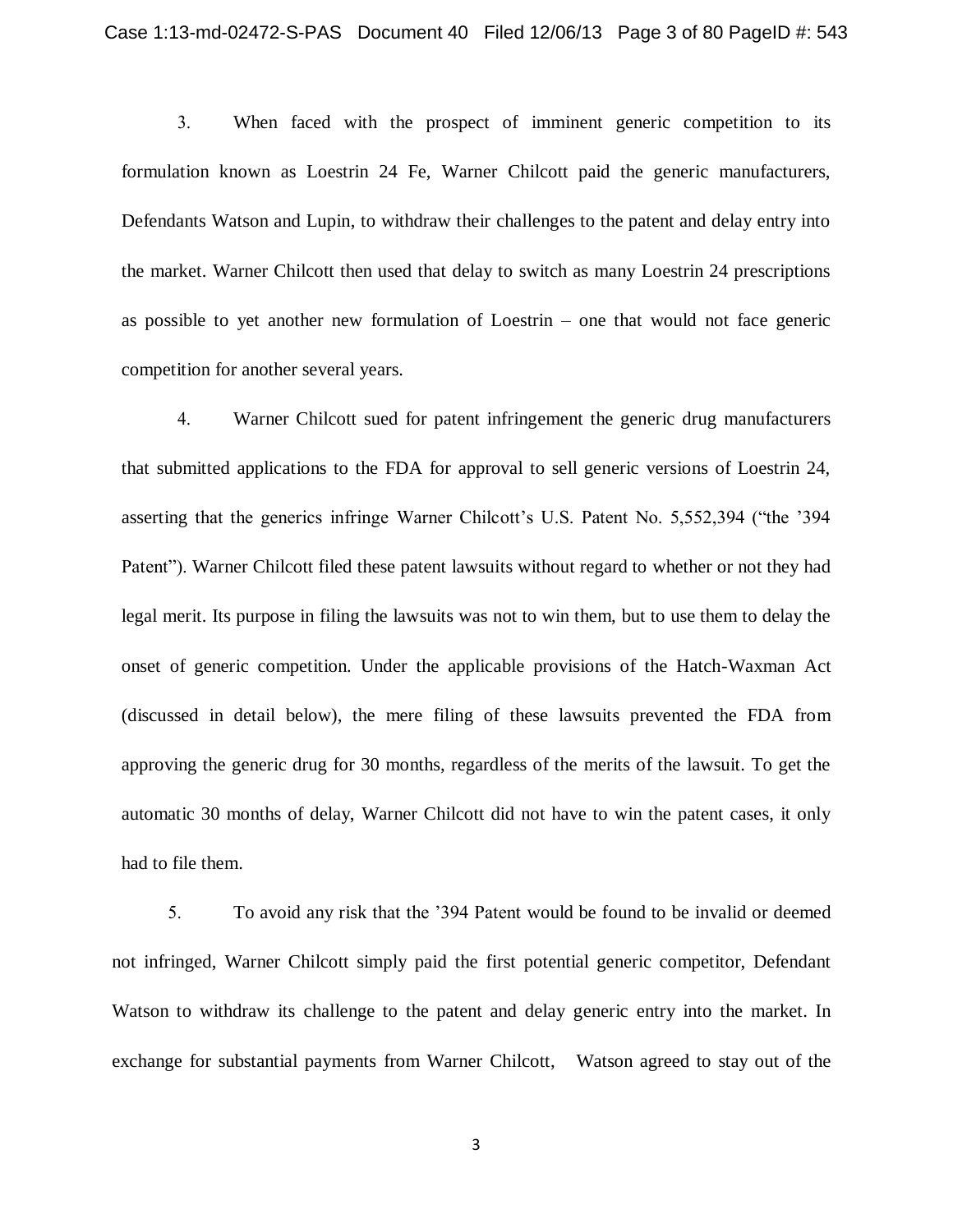market until January 2014 – just six months before the '394 Patent expires.

6. Warner Chilcott repeated this ploy with the second potential generic competitor, Defendant Lupin. Again to avoid any risk that the '394 Patent would be found to be invalid or deemed not infringed, Warner Chilcott agreed to share some of the supracompetitive profits with its potential competitor. In exchange for substantial payments from Warner Chilcott, Lupin agreed to withdraw its challenge to the patent and delay entry until July 2014 – to the very end of the patent term.

7. Having literally bought itself more time without generic competition, Warner Chilcott used that time to impair generic competition even beyond the expiration of the '394 Patent in July 2014. Warner Chilcott used the time that it bought to convert prescriptions for Loestrin 24 Fe, which will face generic competition beginning in January 2014, to prescriptions for follow-on branded products, such as Lo Loestrin Fe ("Lo Loestrin") and Minastrin 24 Fe, for which Warner Chilcott could claim patent protection or other practical or legal exclusivity beyond the expiry of the '394 Patent.

8. Absent the unlawful payments from Warner Chilcott to both Watson and Lupin to delay the launch of their generic version of Loestrin 24, Warner Chilcott would never have even begun selling either Lo Loestrin or Minastrin 24 Fe, or if it had, it would have made very few sales. It is well known in the pharmaceutical industry that if the generic version of the original brand product enters the market before the branded follow-on product, the latter will make very few sales unless it offers substantial, demonstrable medical benefits to consumers.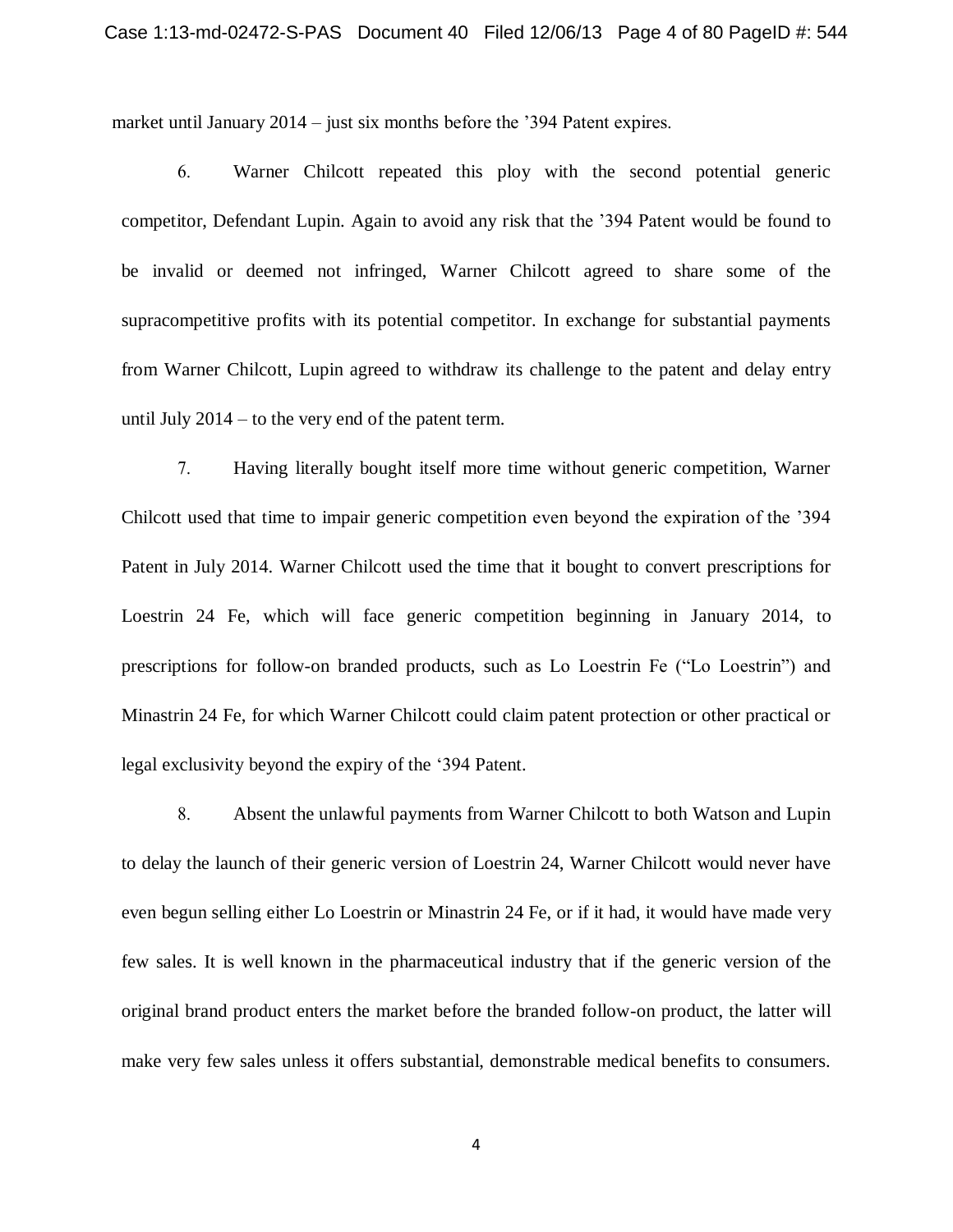Neither Lo Loestrin nor Minastrin 24 offers any such benefits. Warner Chilcott's ploy of switching prescriptions to the follow-on products depended on launching them before generic versions of Loestrin 24 were available. Absent Warner Chilcott's unlawful payments to Watson and Lupin, generic Loestrin 24 would have been available long before the Food and Drug Administration ("FDA") approved Lo Loestrin and Minastrin 24 for sale. Consequently, Warner Chilcott would not have launched Lo Loestrin or Minastrin 24 or, if it had, they would have made very few sales.

9. But for the anticompetitive scheme and agreements alleged herein, a generic version of Loestrin 24 would have been available to Plaintiffs and members of the Class in the United States as early as September 2009, when the FDA granted final approval to Watson's generic Loestrin 24 Fe. Other generic versions of Loestrin 24, including an authorized generic version marketed directly or indirectly by Warner Chilcott, would have subsequently entered, driving the generic prices to down near marginal cost. Plaintiffs and the members of the Class would have purchased those generic products. Moreover, absent the anticompetitive scheme and agreements alleged herein, Warner Chilcott would not have been able since January 2011 to substantially reduce the number of Loestrin 24 Fe prescriptions available for generic substitution.

10. Defendants' unlawful scheme and agreements were designed to and did in fact: (a) delay the entry of less expensive generic oral contraceptives comprising 24 norethindrone acetate/ethinyl estradiol (1mg/20mcg) tablets and 4 ferrous fumarate tablets in the United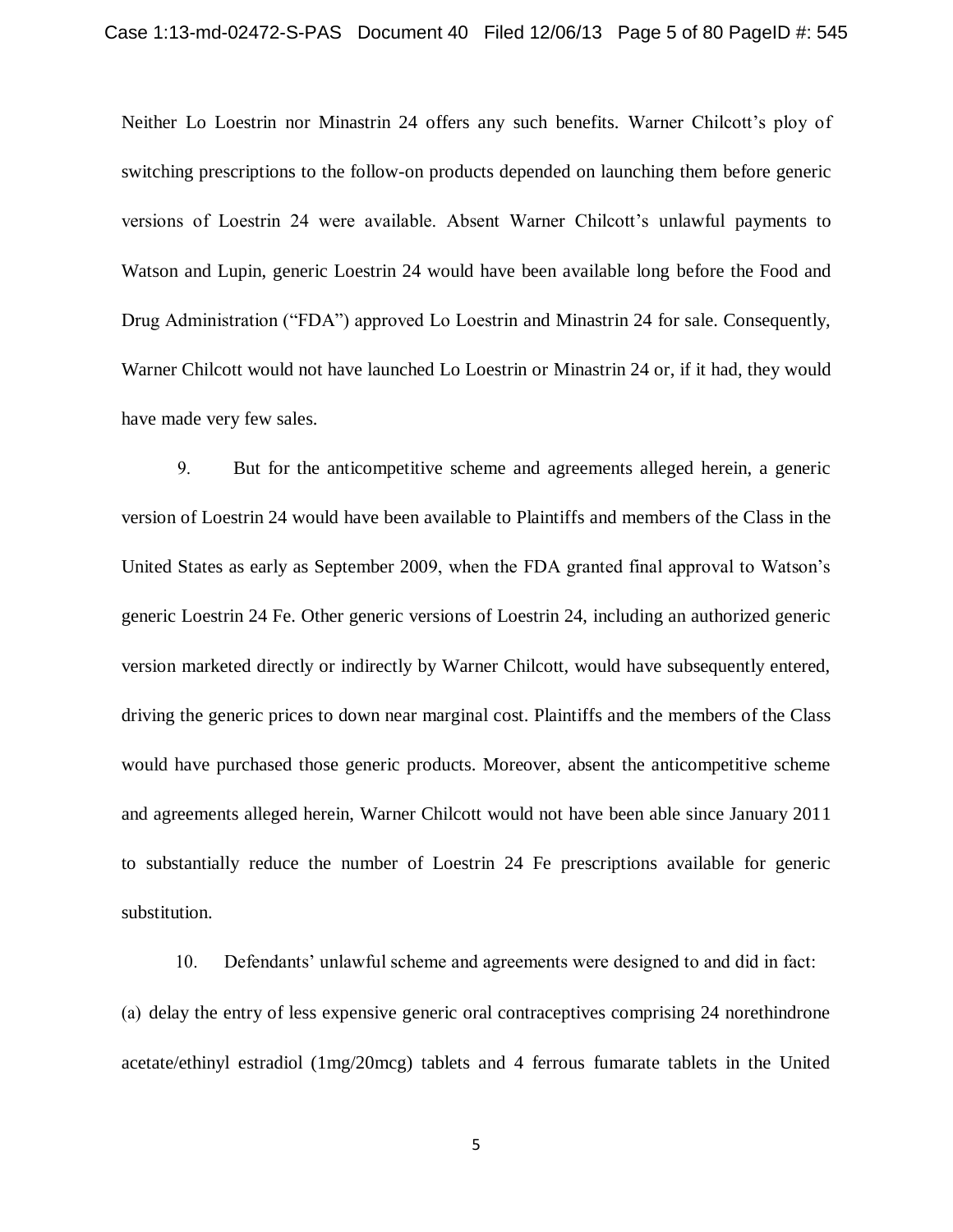States; (b) fix, raise, maintain or stabilize the price of oral contraceptives comprising 24 norethindrone acetate/ethinyl estradiol (1mg/20mcg) tablets and 4 ferrous fumarate tablets products; and (c) allocate 100% of the United States market for oral contraceptives comprising 24 norethindrone acetate/ethinyl estradiol (1mg/20mcg) tablets and 4 ferrous fumarate tablets market to Warner Chilcott.

11. Plaintiffs bring this action as a class action on behalf of all consumers and third-party payors (collectively "End-Payor Class") in the United States of America and Puerto Rico who indirectly purchased, paid or provided reimbursement for branded and/or generic Loestrin 24 Fe products, other than for re-sale, since September 2009 (*see* Class Definition below). Plaintiffs seek a judgment declaring that Defendants' anticompetitive scheme and agreements, as further described below, are unlawful under Section 1 of the Sherman Act, 15 U.S.C. § 1. Plaintiffs also seek an injunction pursuant to Section 16 of the Clayton Act, 15 U.S.C. § 26, enjoining the continuation of the anticompetitive scheme and agreements. Unless enjoined, Defendants' unlawful conduct will continue unchecked and Plaintiffs and the End-Payor Class will continue to bear the financial brunt of Defendants' antitrust violations.

12. Plaintiffs also assert claims for compensatory and/or treble damages and equitable relief for continuing violations of state antitrust and/or consumer protection laws, and for unjust enrichment and disgorgement under common law.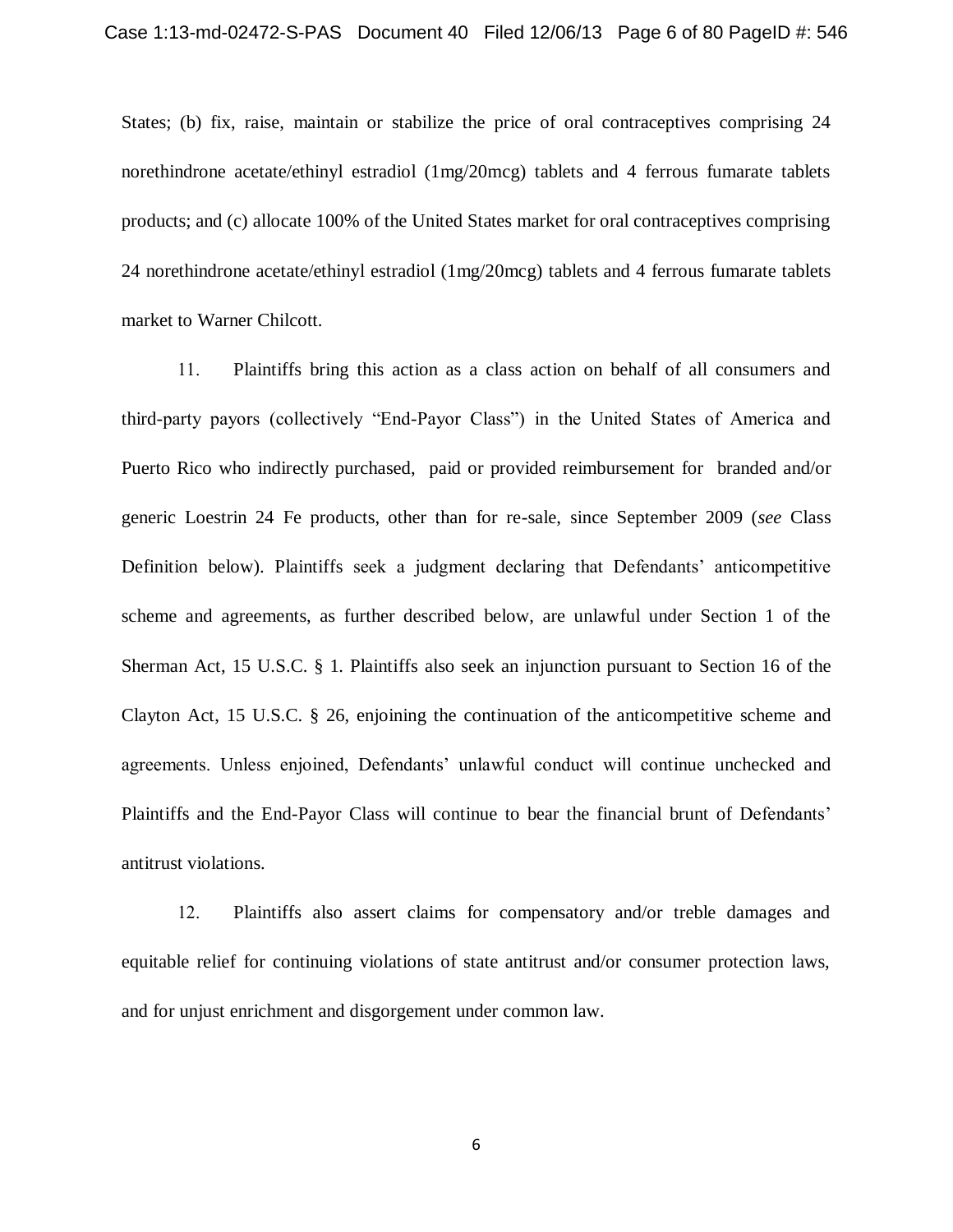### **II. PARTIES**

### **A. Plaintiffs**

13. City of Providence, Rhode Island ("Providence") is a municipal corporation with a principal address of 25 Dorrance Street, Providence, Rhode Island. Providence is a selfinsured health and welfare benefit plan, and purchases, pays and/or provides reimbursement to its employees for some or all of the purchase price of prescription drugs, including Loestrin 24. Providence indirectly purchased, paid or provided reimbursement for Loestrin 24 in, *inter alia,*  Connecticut, the District of Columbia, Florida, Illinois, Maryland, Massachusetts, Missouri, New York, New Jersey, Ohio, Pennsylvania, Rhode Island, South Carolina and Texas, other than for resale and (and will purchase the generic version other than for re-sale once it becomes available). Providence paid more for Loestrin 24 than it would have absent Defendants' unlawful anticompetitive conduct and was injured as a result thereof. If a generic alternative to Loestrin 24 had been available during the Class Period, Plaintiff would have purchased the less expensive generic alternative rather than branded Loestrin 24.

14. A.F. of L. - A.C.G. Building Trades Welfare Plan, ("the A.F.L. Plan") is a selfinsured health and welfare benefit plan with its principal place of business in Mobile, Alabama. The A.F.L. Plan provides reimbursement to its members for some or all of the purchase price of prescription drugs including Loestrin 24. The A.F.L. Plan represents participants who indirectly purchased, paid and/or provided reimbursement for some or all of the purchase price of Loestrin 24 in, *inter alia*, Alabama, Mississippi, and Tennessee, other than for resale (and will purchase the generic version other than for re-sale once it becomes available). The A.F.L. Plan paid more for Loestrin 24 than it would have for Loestrin 24 absent Defendants' unlawful anticompetitive conduct and was injured as a result thereof. If a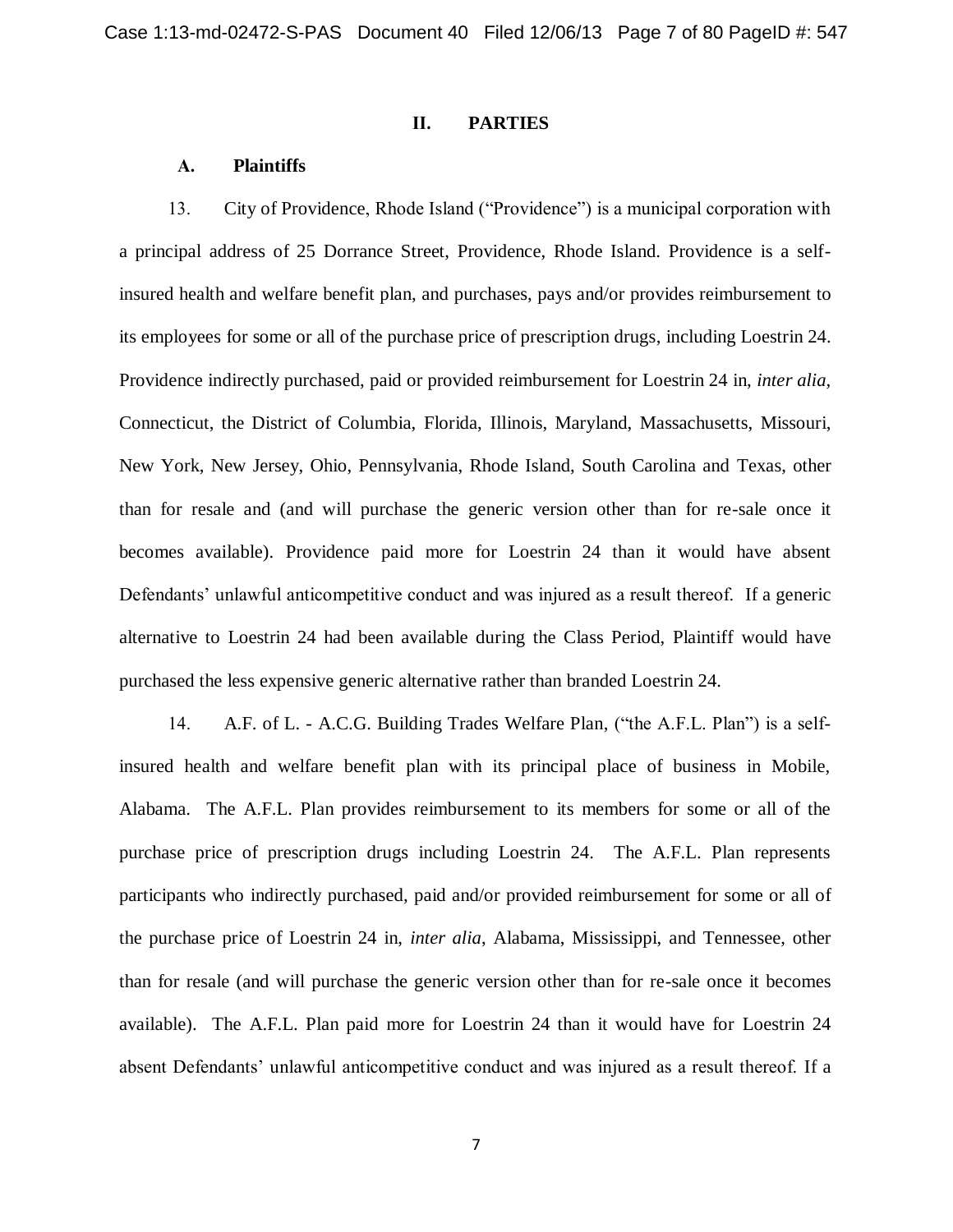generic alternative to Loestrin 24 had been available during the Class Period, Plaintiff would have purchased the less expensive generic alternative rather than branded Loestrin 24.

15. Allied Services Division Welfare Fund ("ASD"), is a health and welfare benefits fund with its principal place of business at 53 West Seegers Road, Arlington Heights, Illinois 60005, and is involved in the business of providing health and pension benefits, among others, to covered lives. Plaintiff has indirectly purchased, paid and/or provided reimbursement for some or all of the purchase price for Loestrin 24, other than for re-sale (and will purchase the generic version other than for resale once it becomes available), at supracompetitive prices in California, Illinois, Kansas, and Ohio during the Class Period. ASD paid more for Loestrin 24 than it would have absent Defendants' unlawful anticompetitive conduct and was injured as a result thereof. If a generic alternative to Loestrin 24 had been available during the Class Period, Plaintiff would have purchased the less expensive generic alternative rather than branded Loestrin 24.

16. Electrical Workers 242 and 294 Health & Welfare Fund ("EW 242/294") is an employee welfare benefit plan. EW 242/294's headquarters and office responsible for covering medical benefits, including benefits for prescription drugs, is located in Duluth, Minnesota. Plaintiff has indirectly purchased, paid or provided reimbursement for some or all of the purchase price for Loestrin 24, other than for resale (and will purchase the generic version other than for resale once it becomes available), in Minnesota and Virginia at supracompetitive prices during the Class Period, and has thereby been injured. EW 242/294 paid more for Loestrin 24 than it would have absent Defendants' unlawful anticompetitive conduct and was injured as a result thereof. If a generic alternative to Loestrin 24 had been available during the Class Period, Plaintiff would have purchased the less expensive generic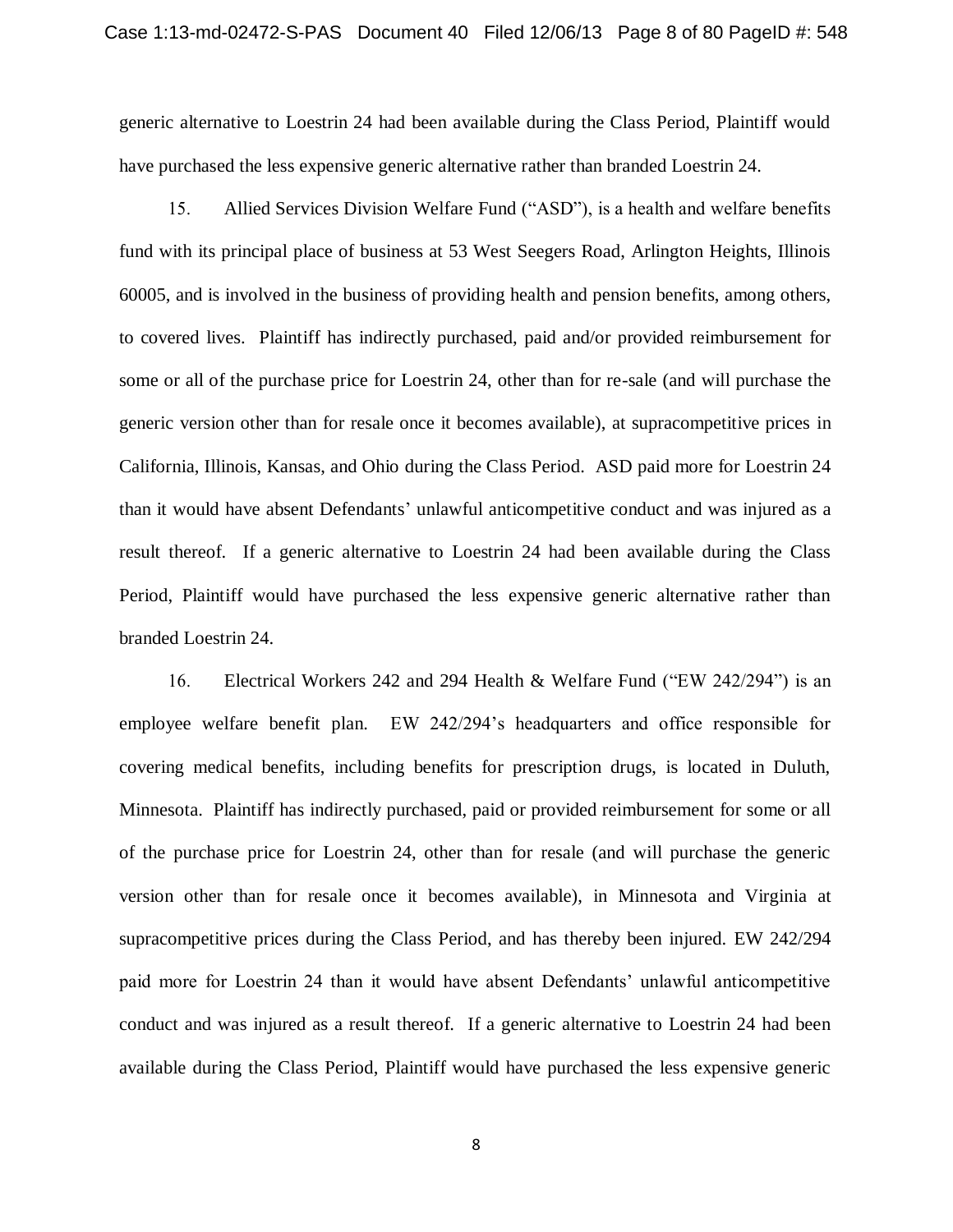alternative rather than branded Loestrin 24.

17. Fraternal Order of Police, Fort Lauderdale Lodge 31, Insurance Trust Fund ("FOP") is a health and benefit fund operated for the benefit of present and retired workers of the union and their families. The Fund was established pursuant to a duly executed Trust Agreement for the purpose of providing health benefits, including prescription benefits, to its defined beneficiaries. The Fund maintains its principal place of business in Fort Lauderdale, Florida. The Fund indirectly purchased, paid and/or provided reimbursement for Loestrin 24 in, *inter alia*, Florida, Michigan, New Jersey, and Nevada other than for resale (and will purchase the generic version other than for re-sale once it becomes available). FOP paid more for Loestrin 24 than it would have absent Defendants' unlawful anticompetitive conduct and was injured as a result thereof. If a generic alternative to Loestrin 24 had been available during the Class Period, Plaintiff would have purchased the less expensive generic alternative rather than branded Loestrin 24.

18. Laborers International Union of North America, Local 35 Health Care Fund ("Local 35") is a health and welfare benefit fund and is involved in the business of providing health and pension benefits, among others, to covered lives. Plaintiff has indirectly purchased, paid and/or provided reimbursement for some or all of the purchase price for Loestrin 24, other than for resale (and will purchase the generic version other than for resale once it becomes available), at supracompetitive prices in New York during the Class Period. Local 35 paid more for Loestrin 24 than it would have absent Defendants' unlawful anticompetitive conduct and was injured as a result thereof. If a generic alternative to Loestrin 24 had been available during the Class Period, Plaintiff would have purchased the less expensive generic alternative rather than branded Loestrin 24.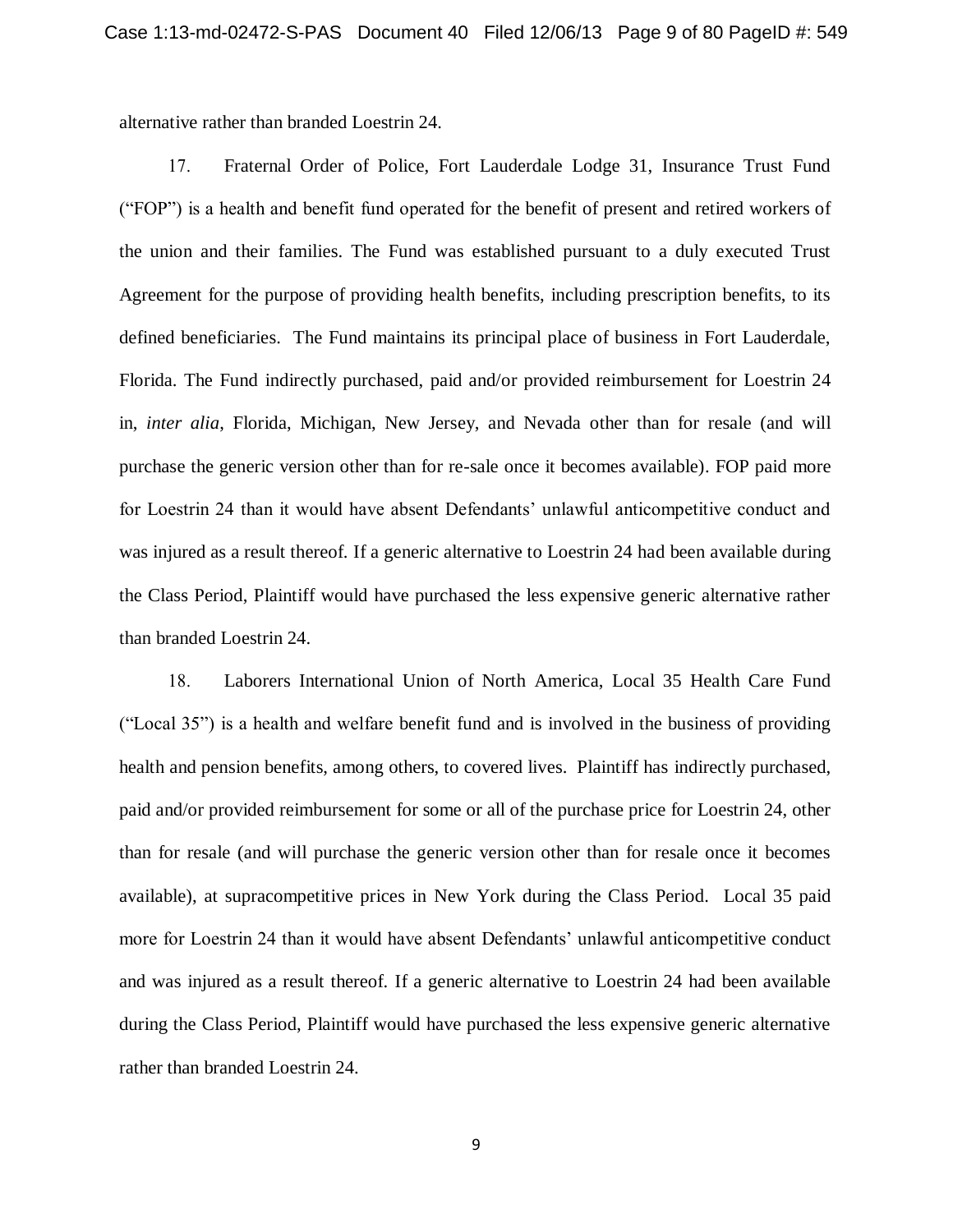19. Painters District Council No. 30 Health & Welfare Fund ("Painters Fund") is located in Aurora, Illinois. Painters Fund is an "employee welfare benefit plan" and an "employee benefit plan" within the Employee Retirement Income Security Act ("ERISA"), 29 U.S.C. §§1002(1), 1002(3) and 1003(a). As such, Painters Fund is a legal entity entitled to bring suit in its own name pursuant to 29 U.S.C. §1132(d). Painters Fund is a not-for-profit trust, sponsored by and administered by a Board of Trustees, established and maintained to provide comprehensive health coverage for its participants and beneficiaries. Painters Fund is an indirect purchaser of Loestrin (and will purchase its generic equivalent once it becomes available) during the Class Period and was injured by Defendants' unlawful conduct, as alleged herein. Painters Fund sustained injury when it purchased, paid and/or provided reimbursement for purchases of Loestrin. As alleged herein, Painters Fund is entitled to recover damages and under the equitable remedy of unjust enrichment for purchases made by members in Illinois. Painters Fund paid more for Loestrin 24 than it would have absent Defendants' unlawful anticompetitive conduct and was injured as a result thereof. If a generic alternative to Loestrin 24 had been available during the Class Period, Plaintiff would have purchased the less expensive generic alternative rather than branded Loestrin 24.

20. Teamsters Local 237 Welfare Benefits Fund ("Teamsters Local 237 Fund") is a trust fund administered pursuant to the requirements of the Taft-Hartley Act, 29 U.S.C. § 186, by an equal number of trustees appointed by labor representatives and union representatives. Plaintiff is an "employee welfare benefit plan" and "employee benefit plan" maintained pursuant to  $\S$  302(c)(5) of the Labor Management Relations Act ("LMRA"), 29 U.S.C.  $\S$ 186(c)(5), and as defined by  $\S$  1002(1) and (3) of the Employee Retirement Income Security Act ("ERISA"), 29 U.S.C § § 1001, *et seq*. As such, Plaintiff is a legal entity entitled to bring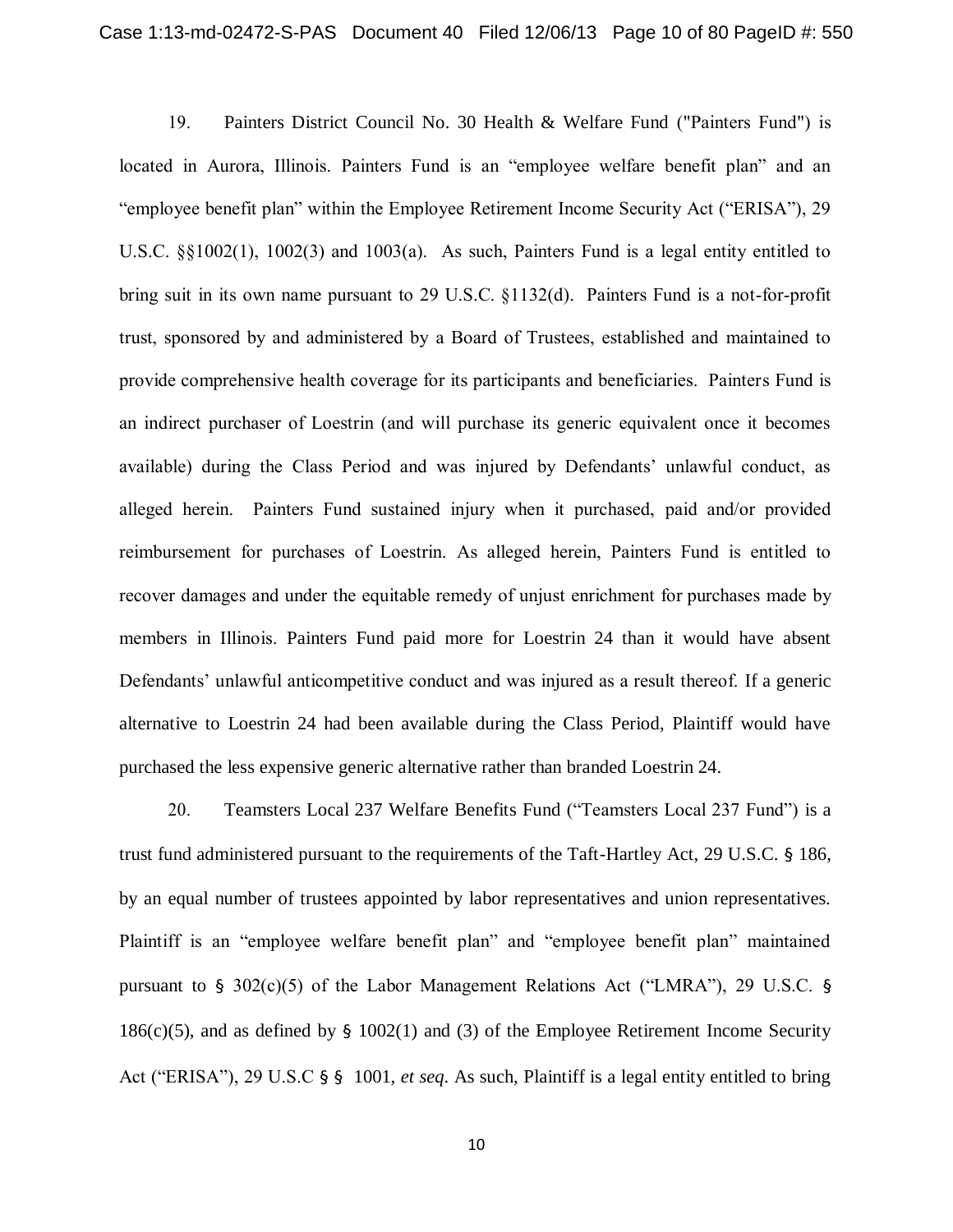suit in its own name pursuant to 29 U.S.C. § 1132(d). Plaintiff's office is located in New York. During the relevant period, Plaintiff indirectly purchased, paid and/or provided reimbursement for its members' Loestrin 24 purchases in, *inter alia*, Connecticut, New York and New Jersey, other than for resale (and will purchase the generic version other than for resale once it becomes available). Teamsters Local 237 Fund paid more for Loestrin 24 than it would have absent Defendants' unlawful anticompetitive conduct and was injured as a result thereof. If a generic alternative to Loestrin 24 had been available during the Class Period, Plaintiff would have purchased the less expensive generic alternative rather than branded Loestrin 24.

21. United Food and Commercial Workers Local 1776 & Participating Employers Health and Welfare Fund ("UCFW") maintains its principal place of business at 3031-A Walton Road, Plymouth Meeting, Pennsylvania 19462. Plaintiffs have indirectly purchased, paid and/or provided reimbursement for some or all of the purchase price for Loestrin 24, other than for re-sale (and will purchase the generic version other than for re-sale once it becomes available), in Florida, New Jersey, Delaware, and Pennsylvania at supra-competitive prices during the Class Period, and has thereby been injured. UCFW paid more for Loestrin 24 than it would have absent Defendants' unlawful anticompetitive conduct and was injured as a result thereof. If a generic alternative to Loestrin 24 had been available during the Class Period, Plaintiff would have purchased the less expensive generic alternative rather than branded Loestrin 24.

22. Denise Loy is an adult, individual consumer, residing in Indian Harbor Beach, Florida. Plaintiff Loy has indirectly purchased, paid and/or provided reimbursement for some or all of the purchase price of Loestrin 24, other than for resale (and will purchase generic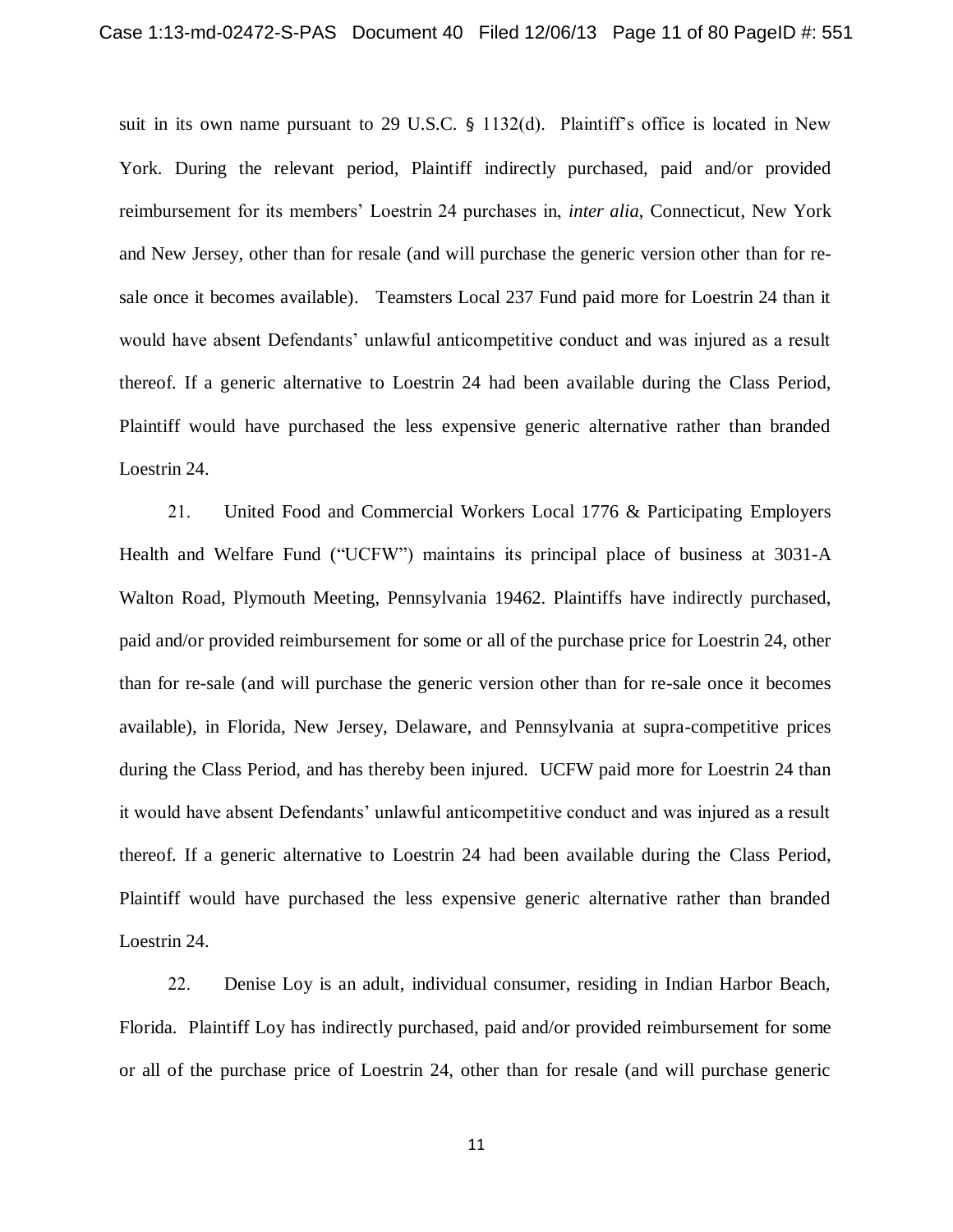Loestrin 24 other than for resale once it becomes available), at supracompetitive prices during the Class Period, and has thereby been injured. Plaintiff Loy purchased and took Loestrin 24 from approximately June 2011 through the present. If a generic alternative to Loestrin 24 had been available during the Class Period, Plaintiff would have purchased the less expensive generic alternative rather than branded Loestrin 24.

23. Melissa Chrestmas is an adult, individual consumer, residing in Goodlettsville, Tennessee. Plaintiff Chrestman has purchased or paid for some or all of the purchase price of Loestrin 24, other than for resale (and will purchase generic Loestrin 24 other than for resale once it becomes available), at supracompetitive prices during the Class Period, and has been injured. Plaintiff Chrestman purchased and took Loestrin 24 from at least November 2012 through the present. If a generic alternative to Loestrin 24 had been available during the Class Period, Plaintiff would have purchased the less expensive generic alternative rather than branded Loestrin 24.

24. Mary Alexander is an adult, individual consumer, residing in Granite Quarry, North Carolina. Plaintiff Alexander has purchased or paid for some or all of the purchase price of Loestrin 24, other than for resale (and will purchase generic Loestrin 24 other than for resale once it becomes available), at supracompetitive prices during the Class Period, and has been injured. Plaintiff Alexander purchased and took Loestrin 24 from at least April 2011 through the present. If a generic alternative to Loestrin 24 had been available during the Class Period, Plaintiff would have purchased the less expensive generic alternative rather than branded Loestrin 24.

## **B. Defendants**

25. Warner Chilcott (US), LLC is a limited liability company organized and existing under the laws of Delaware, having its principal place of business at 100 Enterprise Drive,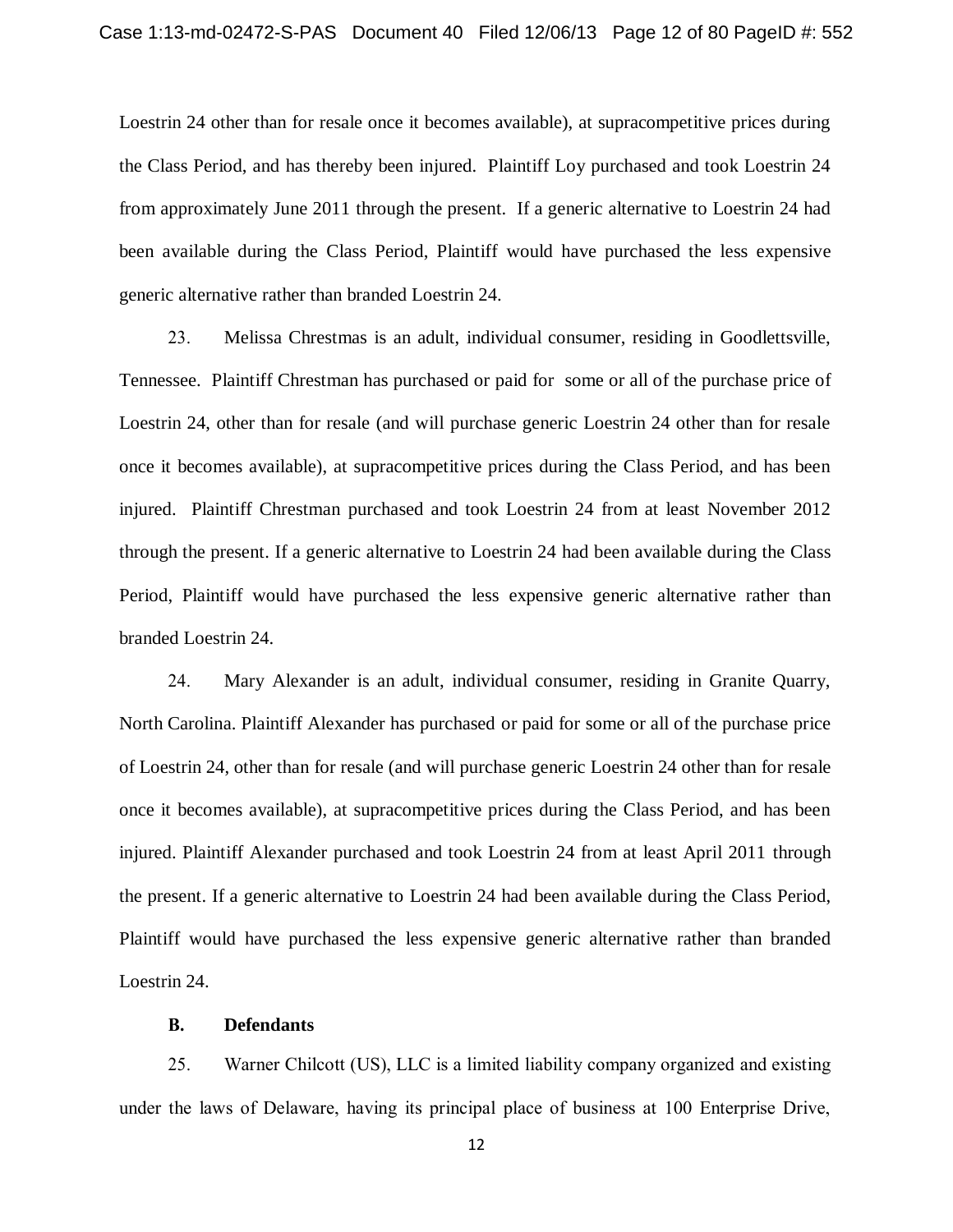Rockaway, New Jersey 07866.

26. Warner Chilcott Public Limited Company is a company organized and existing under the laws of Ireland, having its principal place of business at 1 Grand Canal Square, Docklands Dublin 2, Ireland L2 00000.

27. Warner Chilcott Company, LLC is a limited liability company organized and existing under the laws of the Commonwealth of Puerto Rico, having its principal place of business at Union St., Road 195, Km 1.1, Fajardo, Puerto Rico. This Defendant holds an approved New Drug Application from the FDA for a formulation of oral contraceptives comprising 24 norethindrone acetate/ethinyl estradiol (1mg/20mcg) tablets and 4 ferrous fumarate tablets, which it sells throughout the United States under the brand name Loestrin 24 Fe. This Defendant is a wholly owned subsidiary of Warner Chilcott PLC.

28. Warner Chilcott Holdings Company III, Ltd. is a privately-owned, for- profit company organized and existing under and the laws of Bermuda, having its office and principal place of business located at 100 Enterprise Drive, Rockaway, New Jersey 07866.

29. Warner Chilcott Laboratories Ireland Limited is a company organized and existing under the laws of the Republic of Ireland, having its principal place of business at Union St., Road 195, Km 1.1, Fajardo, Puerto Rico.

30. Warner Chilcott Company, Inc., is a company organized and existing under the laws of the Commonwealth of Puerto Rico, having its principal place of business at Union St., Road 195, Km 1.1, Fajardo, Puerto Rico.

31. Warner Chilcott Sales (US), LLC is a Delaware limited liability company with its principal place of business at 100 Enterprise Drive, Rockaway, New Jersey 07866.

32. Warner Chilcott Corporation is a Delaware corporation with its principal place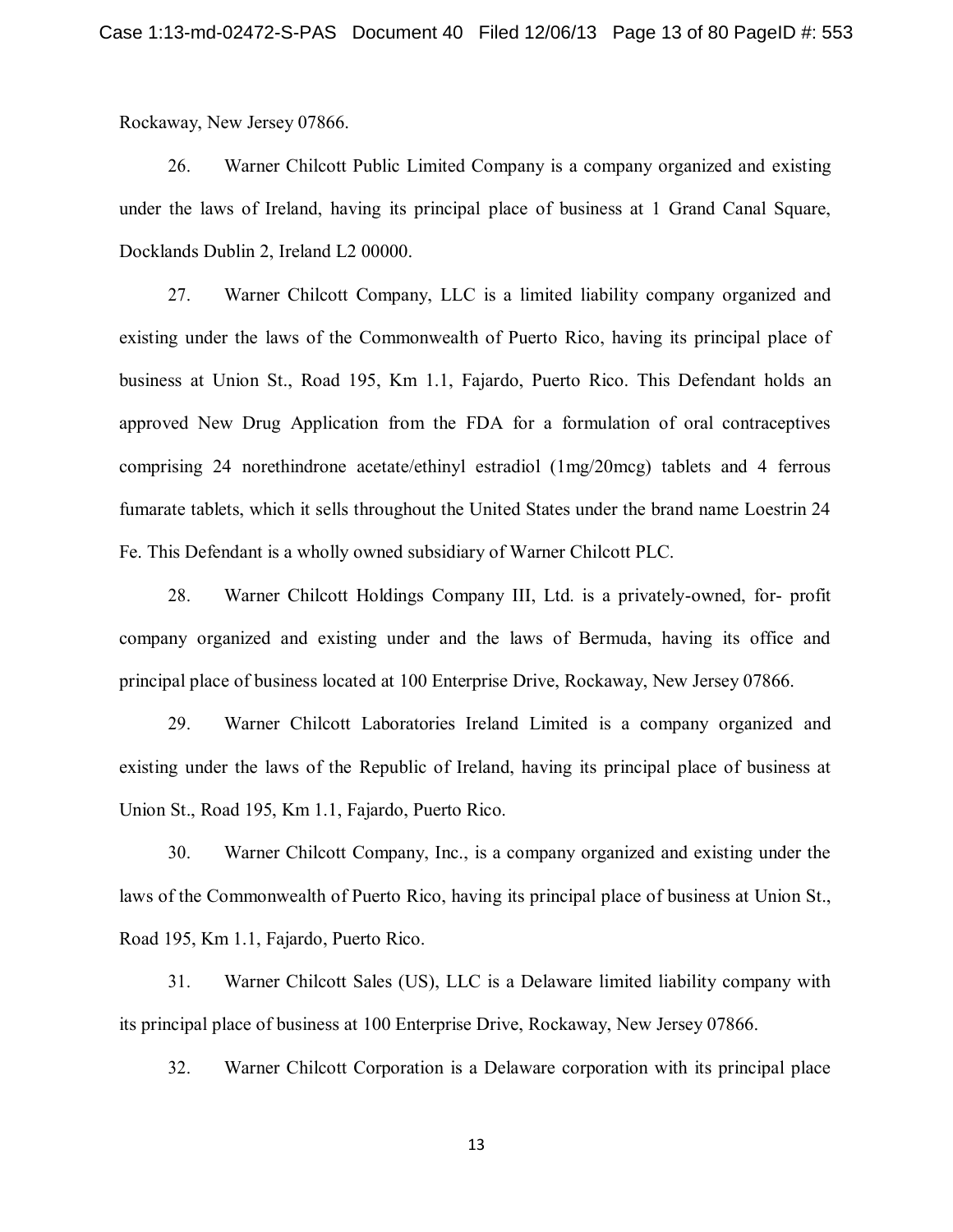of business at 100 Enterprise Drive, Rockaway, New Jersey 07866.

33. The foregoing defendants are collectively referred to herein as "Warner Chilcott."

34. Actavis, Inc. is a company organized and existing under the laws of Nevada, having its principal place of business at 400 Interplace Parkway, Parsippany, New Jersey 07054. Effective on or about January 24, 2013, Watson Pharmaceuticals, Inc. changed its name to Actavis, Inc.

35. Watson Pharmaceuticals, Inc. is a company organized and existing under the laws of Nevada, having its principal place of business at 400 Interplace Parkway, Parsippany, New Jersey 07054. Effective on or about January 24, 2013, Watson Pharmaceuticals, Inc. changed its name to Actavis, Inc.

36. Watson Laboratories, Inc. is a company organized and existing under the laws of Nevada, having its principal place of business at 311 Bonnie Circle, Corona, California 92880. Watson Laboratories, Inc. is a wholly-owned subsidiary of Watson Pharmaceuticals, Inc., which is now Actavis, Inc.

37. Actavis, Inc., Watson Pharmaceuticals, Inc. and Watson Laboratories, Inc. are collectively referred to herein as "Watson." Watson is engaged in the worldwide marketing, production and distribution of generic pharmaceutical products, including in this judicial district.

38. Lupin Ltd. is a company organized and existing under the laws of India, having its principal place of business at B/4 Laxami Towers, Branda Kurla Complex, Bandra (East), Mumbai, Maharashtra 400051, India.

39. Lupin Pharmaceuticals Inc. is a corporation organized and existing under the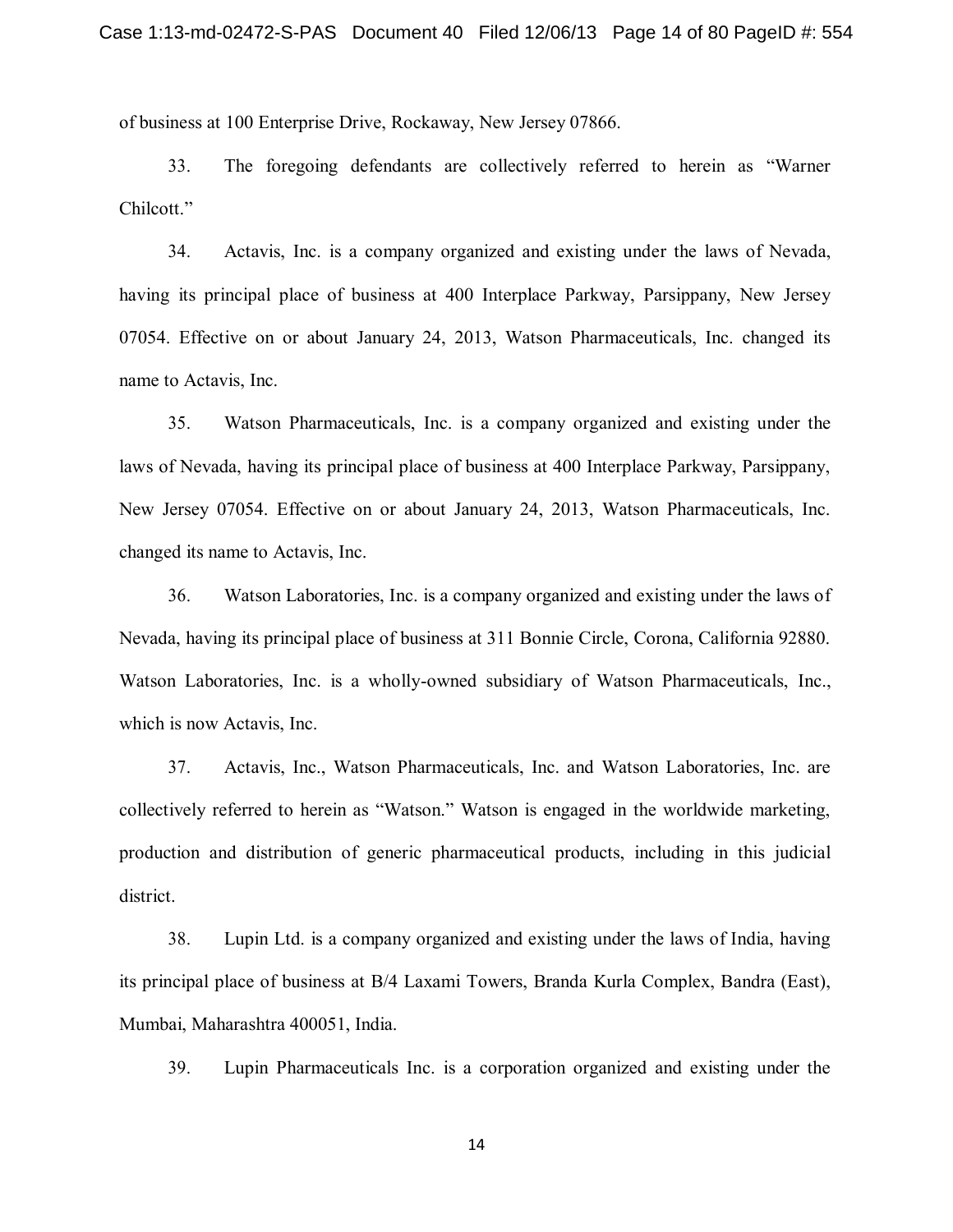laws of Virginia, having its principal place of business at Harbor Place Tower, 111 South Calvert Street, 21st floor, Baltimore, Maryland 21202. Lupin Pharmaceuticals Inc. is a whollyowned subsidiary of Lupin Ltd.

40. Lupin Ltd. and Lupin Pharmaceuticals Inc. are collectively referred to herein as "Lupin." Lupin is engaged in the worldwide marketing, production and distribution of generic pharmaceutical products, including in this judicial district.

41. All of Defendants' actions described in this Complaint are part of, and in furtherance of, the unlawful conduct alleged herein, and were authorized, ordered, and/or done by Defendants' various officers, agents, employees, or other representatives while actively engaged in the management of Defendants' affairs (or that of their predecessors-in-interest) within the course and scope of their duties and employment, and/or with the actual, apparent, and/or ostensible authority of Defendants.

## **III. JURISDICTION AND VENUE**

42. This Court has jurisdiction over this action pursuant to 28 U.S.C. § 1332(d) because this is a class action in which the aggregate amount in controversy exceeds \$5,000,000 and at least one member of the putative class is a citizen of a state different from that of one of the Defendants.

43. This Court also has jurisdiction over this matter pursuant to 15 U.S.C. § 26 and 28 U.S.C. §§ 1331 and 1337 in that Plaintiffs bring claims under Section 16 of the Clayton Act, 15 U.S.C. § 26, for injunctive and equitable relief to remedy Defendants' violations of Section 1 of the Sherman Antitrust Act, 15 U.S. C. § 1. The Court has supplemental jurisdiction over Plaintiffs' pendent state law claims pursuant to 28 U.S.C. § 1367.

44. Venue is appropriate within this district under Section 12 of the Clayton Act, 15 U.S.C. § 22, and 28 U.S.C. §1391(b) and (c), because Defendants transact business within this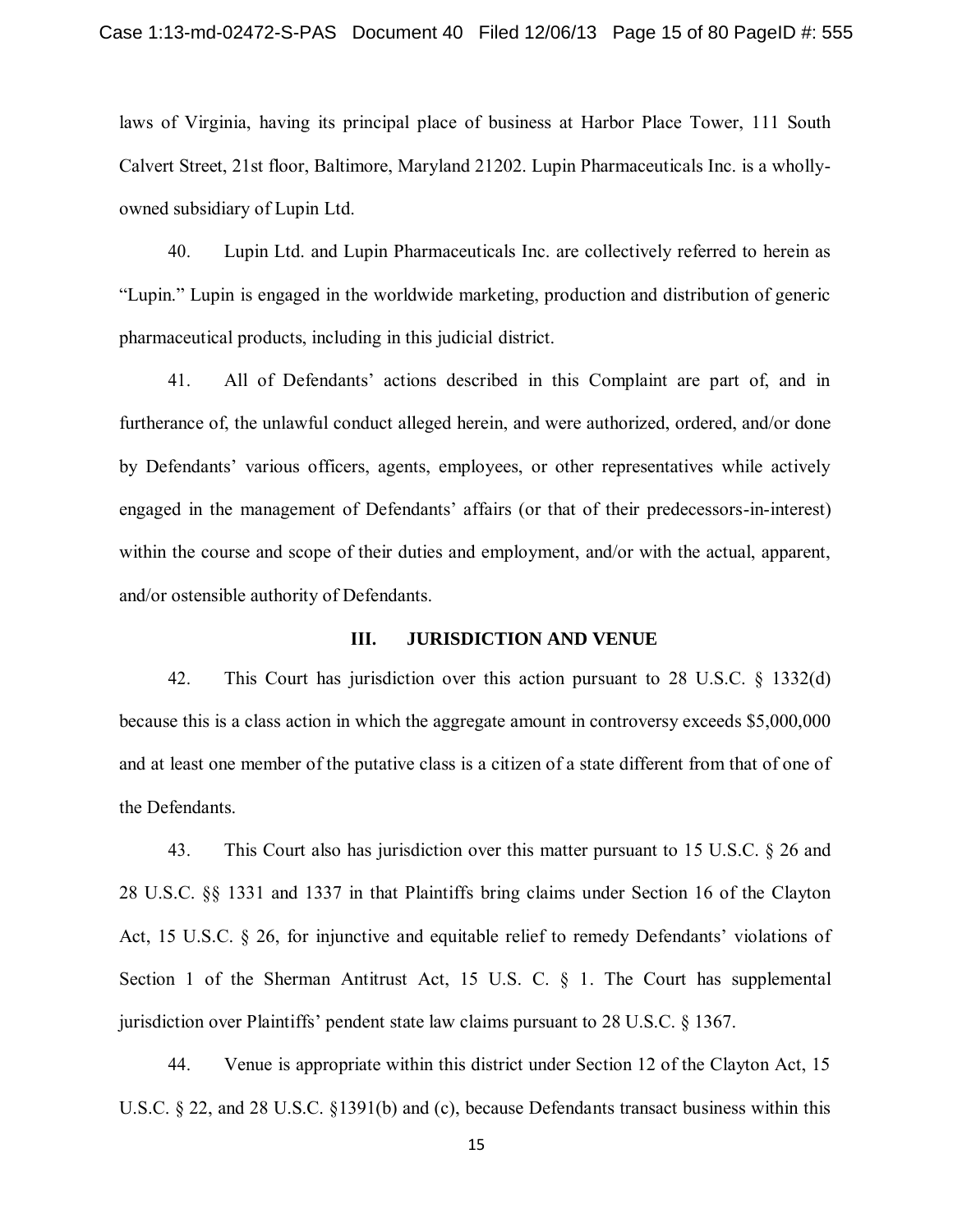district and the interstate trade and commerce, hereinafter described, is carried out, in substantial part, in this district.

## **IV. INDUSTRY BACKGROUND**

## **A. Characteristics of the Prescription Pharmaceutical Marketplace**

45. The marketplace for the sale of prescription pharmaceutical products in the United States suffers from a significant imperfection that brand manufacturers can exploit in order to obtain or maintain market power in the sale of a particular pharmaceutical composition. Markets function best when the person responsible for paying for a product is also the person who chooses which product to purchase. When the same person has both the payment obligation and the choice of products, the price of the product plays an appropriate role in the person's choice of products and, consequently, the manufacturers have an appropriate incentive to lower the prices of their products.

46. The pharmaceutical marketplace, however, is characterized by a "disconnect" between the payment obligation and the product selection. State laws prohibit pharmacists from dispensing many pharmaceutical products, including Loestrin 24, to patients without a prescription written by a doctor. The prohibition on dispensing certain products without a prescription introduces a disconnect between the payment obligation and the product selection. The patient (and in most cases his or her insurer) has the obligation to pay for the pharmaceutical product, but the patient's doctor chooses which product the patient will buy.

47. Warner Chilcott and other brand manufacturers exploit this price disconnect by employing large forces of sales representatives to visit doctors' offices and persuade them to prescribe the manufacturer's products. These sales representatives do not advise doctors of the cost of the branded products. Moreover, studies show that doctors typically are not aware of the relative costs of brand pharmaceuticals and, even when they are aware of the relative costs,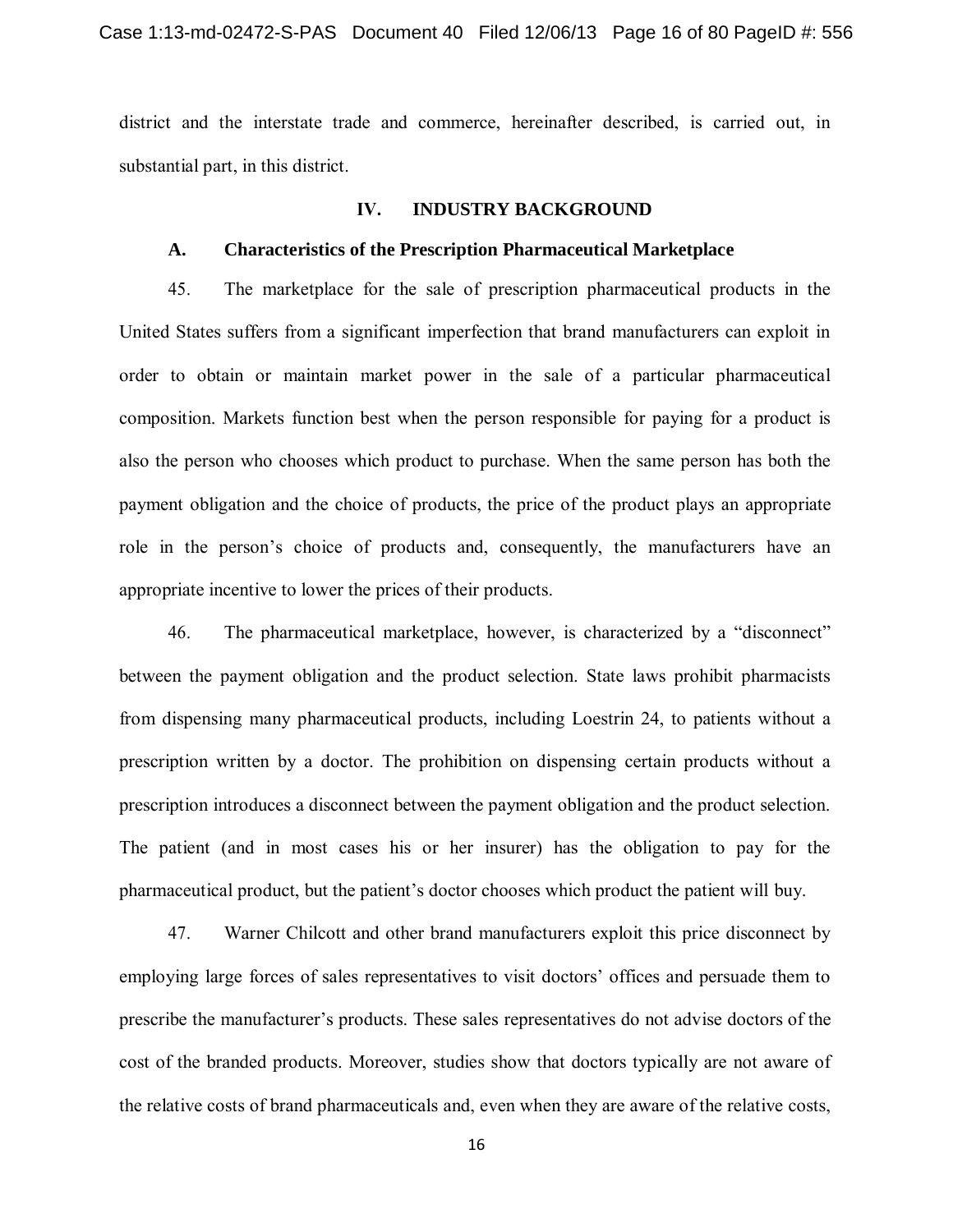they are insensitive to price differences because they do not have to pay for the products. The result is a marketplace in which price plays a comparatively unimportant role in product selection.

48. The relative unimportance of price in the pharmaceutical marketplace reduces what economists call the price elasticity of demand – the extent to which unit sales go down when price goes up. This reduced price elasticity in turn gives brand manufacturers the ability to raise price substantially above marginal cost without losing so many sales as to make the price increase unprofitable. The ability to profitably raise price substantially above marginal cost is what economists and antitrust courts refer to as market power. The result of the market imperfections and marketing practices described above is to allow brand manufacturers to gain and maintain market power with respect to many branded prescription pharmaceuticals.

# **B. The Regulatory Structure for Approval of Generic Drugs and the Substitution of Generic Drugs for Brand Name Drugs**

49. Under the Federal Food, Drug, and Cosmetic Act ("FDCA"), manufacturers that create a new drug must obtain FDA approval to sell the product by filing a New Drug Application ("NDA"). 21 U.S.C. §§ 301-392. An NDA must include specific data concerning the safety and effectiveness of the drug, as well as any information on applicable patents. 21 U.S.C. § 355(a), (b).

50. When the FDA approves a brand manufacturer's NDA, the manufacturer may list in the Orange Book any patents that the manufacturer believes could reasonably be asserted against a generic manufacturer that makes, uses, or sells a generic version of the brand drug before the expiration of the listed patents. The manufacturer may list in the Orange Book within thirty days of issuance any patents issued after the FDA approved the NDA. 21 U.S.C.  $\S$ § 355(b)(1) & (c)(2).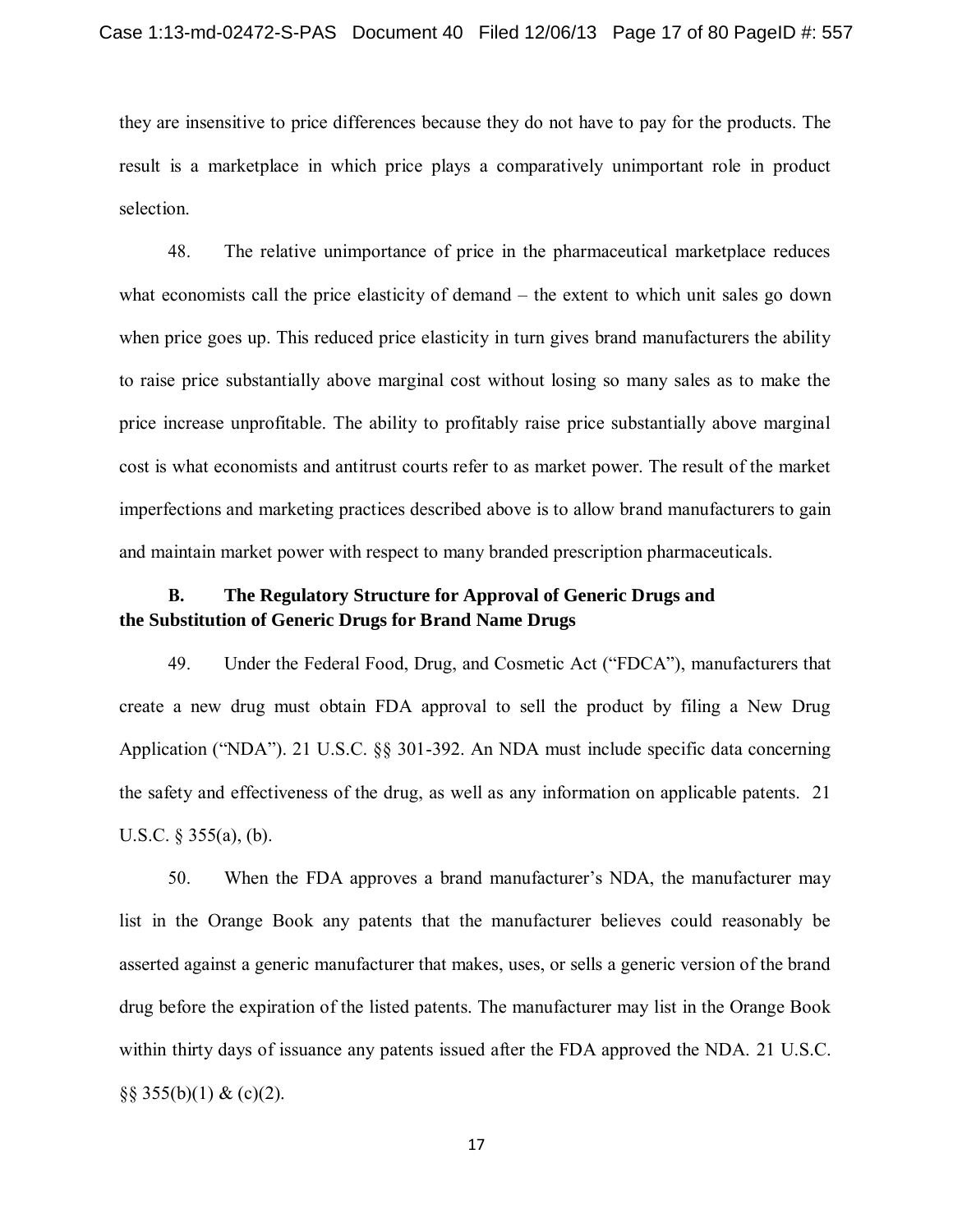51. The FDA relies completely on the brand manufacturer's truthfulness about patent validity and applicability, as it does not have the resources or authority to verify the manufacturer's patents for accuracy or trustworthiness. In listing patents in the Orange Book, the FDA merely performs a ministerial act.

### **1. The Hatch-Waxman Amendments**

52. The Hatch-Waxman Amendments, enacted in 1984, simplified the regulatory hurdles for prospective generic manufacturers by eliminating the need for them to file lengthy and costly NDAs. *See* Drug Price Competition and Patent Term Restoration Act, Pub. L. No. 98- 417, 98 Stat. 1585 (1984). A manufacturer seeking approval to sell a generic version of a brand drug may instead file an Abbreviated New Drug Application ("ANDA"). An ANDA relies on the scientific findings of safety and effectiveness included in the brand manufacturer's original NDA, and must further show that the generic drug contains the same active ingredient(s), dosage form, route of administration, and strength as the brand drug, and is absorbed at the same rate and to the same extent as the brand drug—that is, that the generic drug is pharmaceutically equivalent and bioequivalent (together, "therapeutically equivalent") to the brand drug. The FDA assigns generic drugs that are therapeutically equivalent to their brand-name counterpart an "AB" rating.

53. The FDCA and Hatch-Waxman Amendments operate on the presumption that bioequivalent drug products containing identical amounts of the same active ingredients, having the same route of administration and dosage form, and meeting applicable standards of strength, quality, purity and identity, are therapeutically equivalent and may be substituted for one another. Bioequivalence demonstrates that the active ingredient of the proposed generic drug would be present in the blood of a patient to the same extent and for the same amount of time as the branded counterpart. 21 U.S.C.  $\S 355(i)(8)(B)$ .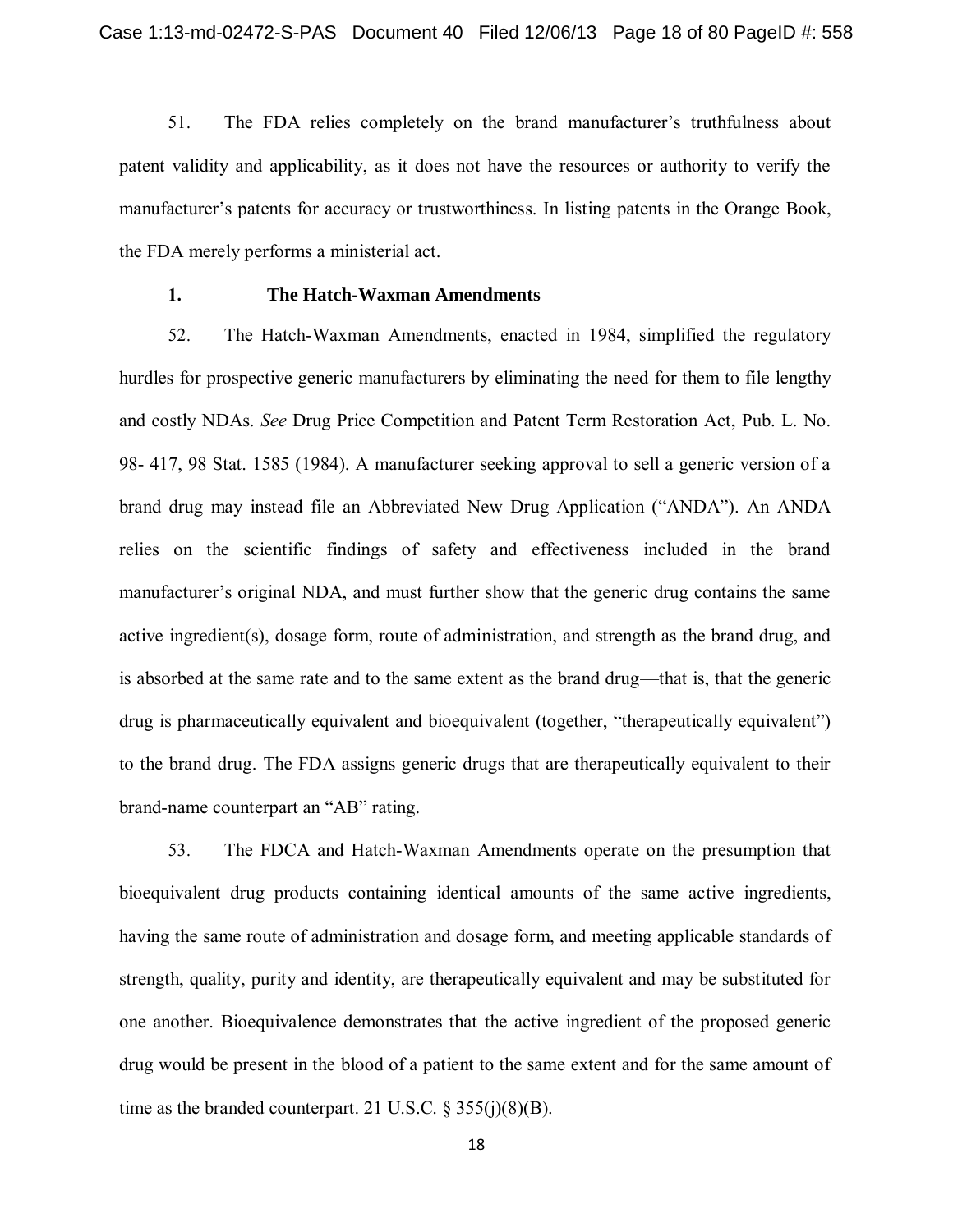54. Congress enacted the Hatch-Waxman Amendments to expedite the entry of legitimate (non-infringing) generic competitors, thereby reducing healthcare expenses nationwide. Congress also sought to protect pharmaceutical manufacturers' incentives to create new and innovative products.

55. The Hatch-Waxman Amendments achieved both goals, advancing substantially the rate of generic product launches, and ushering in an era of historic high profit margins for brand manufacturers. In 1983, before the Hatch-Waxman Amendments, only 35% of the topselling drugs with expired patents had generic alternatives; by 1998, nearly all did. In 1984, prescription drug revenue for branded and generic drugs totaled \$21.6 billion; by 2009 total prescription drug revenue had soared to \$300 billion.

#### **2. Paragraph IV Certification**

56. To obtain FDA approval of an ANDA, a manufacturer must certify that the generic drug will not infringe any patents listed in the Orange Book. Under the Hatch-Waxman Amendments, a generic manufacturer's ANDA must contain one of four certifications:

i. that no patent for the brand drug has been filed with the FDA (a "Paragraph I certification");

ii. that the patent for the brand drug has expired (a "Paragraph II certification");

iii. that the patent for the brand drug will expire on a particular date and the manufacturer does not seek to market its generic product before that date (a "Paragraph III certification"); or

iv. that the patent for the brand drug is invalid or will not be infringed by the generic manufacturer's proposed product (a "Paragraph IV certification").

57. If a generic manufacturer files a Paragraph IV certification, a brand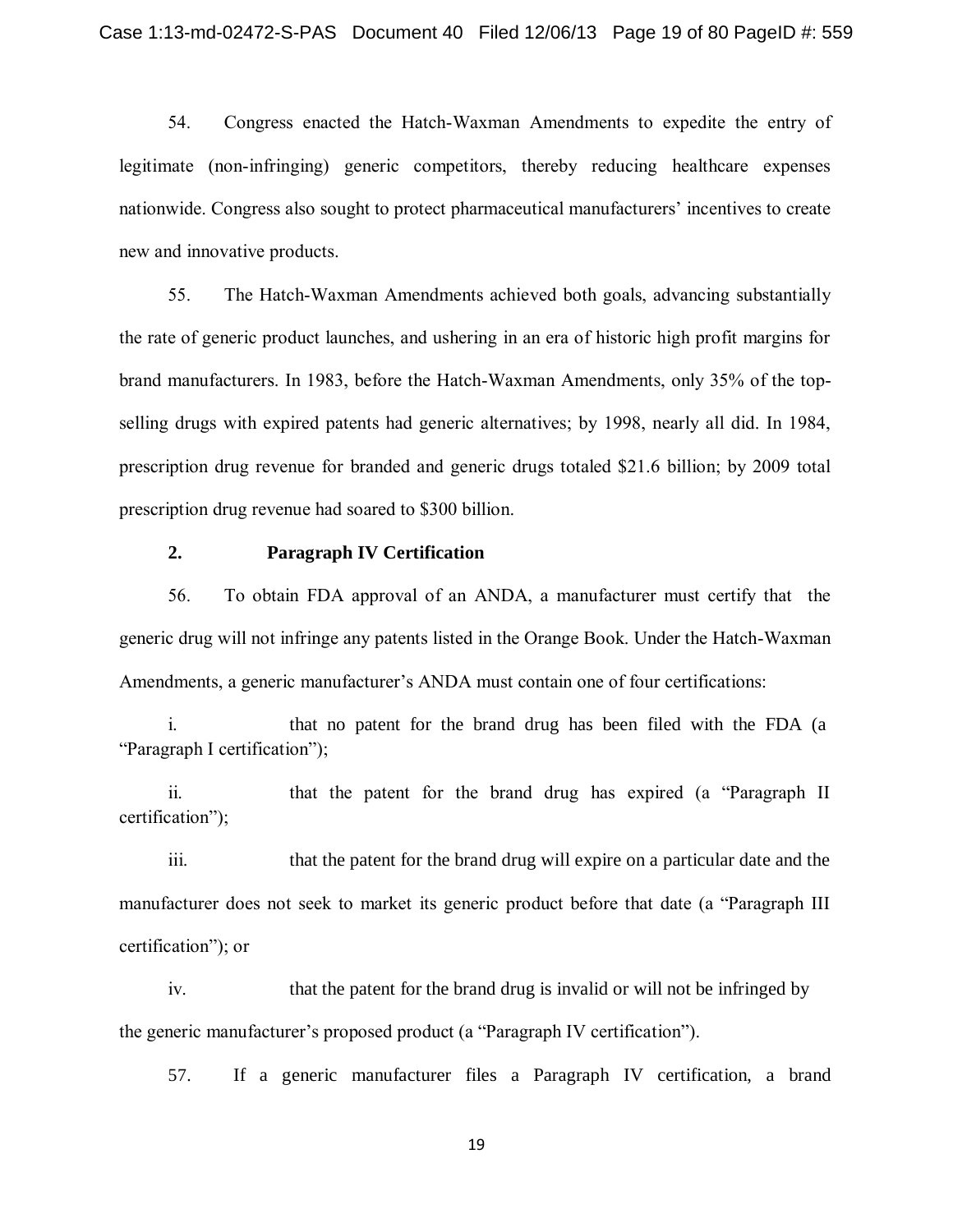manufacturer can delay FDA approval of the ANDA simply by suing the ANDA applicant for patent infringement. If the brand manufacturer initiates a patent infringement action against the generic filer within forty-five days of receiving notification of the Paragraph IV certification ("Paragraph IV Litigation"), the FDA will not grant final approval to the ANDA until the earlier of (a) the passage of 30 months, or (b) the issuance of a decision by a court that the patent is invalid or not infringed by the generic manufacturer's ANDA. Until one of those conditions occurs, the FDA may grant "tentative approval," but cannot authorize the generic manufacturer to market its product. FDA may grant an ANDA tentative approval when it determines that the ANDA would otherwise be ready for final approval but for the 30-month stay.

58. As an incentive to spur manufacturers to seek approval of generic alternatives to branded drugs, the first generic manufacturer to file an ANDA containing a Paragraph IV certification typically gets a period of protection from competition from other generic versions of the drug. For Paragraph IV certifications made after December 2003, the first generic applicant receives 180 days of market exclusivity (unless some forfeiture event, like that discussed below, occurs). This means that the first approved generic is the only available generic for at least six months, which effectively creates a duopoly between the brand company and the first-filing generic during this period. This 180-day exclusivity period is extremely valuable to generic companies. While only one generic is on the market, the generic price, while lower than the branded price, is much higher than after multiple generic competitors enter the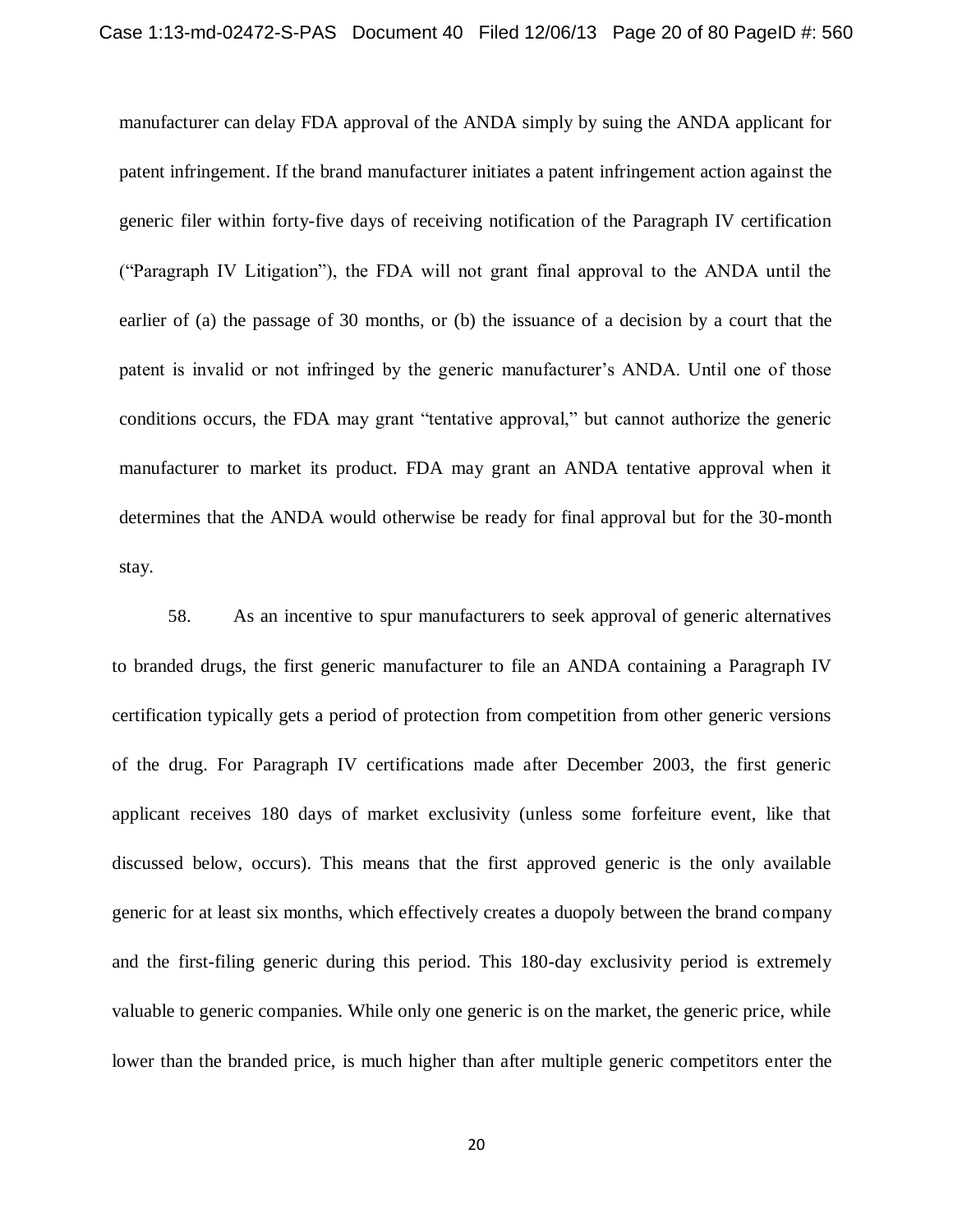market; generics are usually at least 25% less expensive than their brand name counterparts when there is a single generic competitor, but this discount typically increases to 50% to 80% (or more) when there are multiple generic competitors on the market. Being able to sell at the higher duopoly price for six months may be worth hundreds of millions of dollars.

59. Brand manufacturers can "game the system" by listing patents in the Orange Book (even if such patents are not eligible for listing) and suing any generic competitor that files an ANDA with a Paragraph IV certification (even if the competitor's product does not actually infringe the listed patents) in order to delay final FDA approval of an ANDA for up to 30 months. That brand manufacturers often sue generics under Hatch-Waxman simply to delay generic competition—as opposed to enforcing a valid patent that is actually infringed by the generic—is demonstrated by the fact that generic firms have prevailed in Paragraph IV Litigation, by obtaining a judgment of invalidity or non-infringement or by the patent holder's voluntary dismissal, in cases involving 73% of the drug products studied.

60. The first generic applicant can help the brand manufacturer "game the system" by delaying not only its own market entry, but also the market entry of all other generic manufacturers. The first generic applicant, by agreeing not begin marketing its generic drug, thereby delays the start of the 180-day period of generic market exclusivity, a tactic called exclusivity "parking." This tactic creates a "bottleneck" because later generic applicants cannot launch until the first generic applicant's 180-day exclusivity has elapsed or is forfeited.

61. On December 8, 2003, Congress enacted the Medicare Prescription Drug,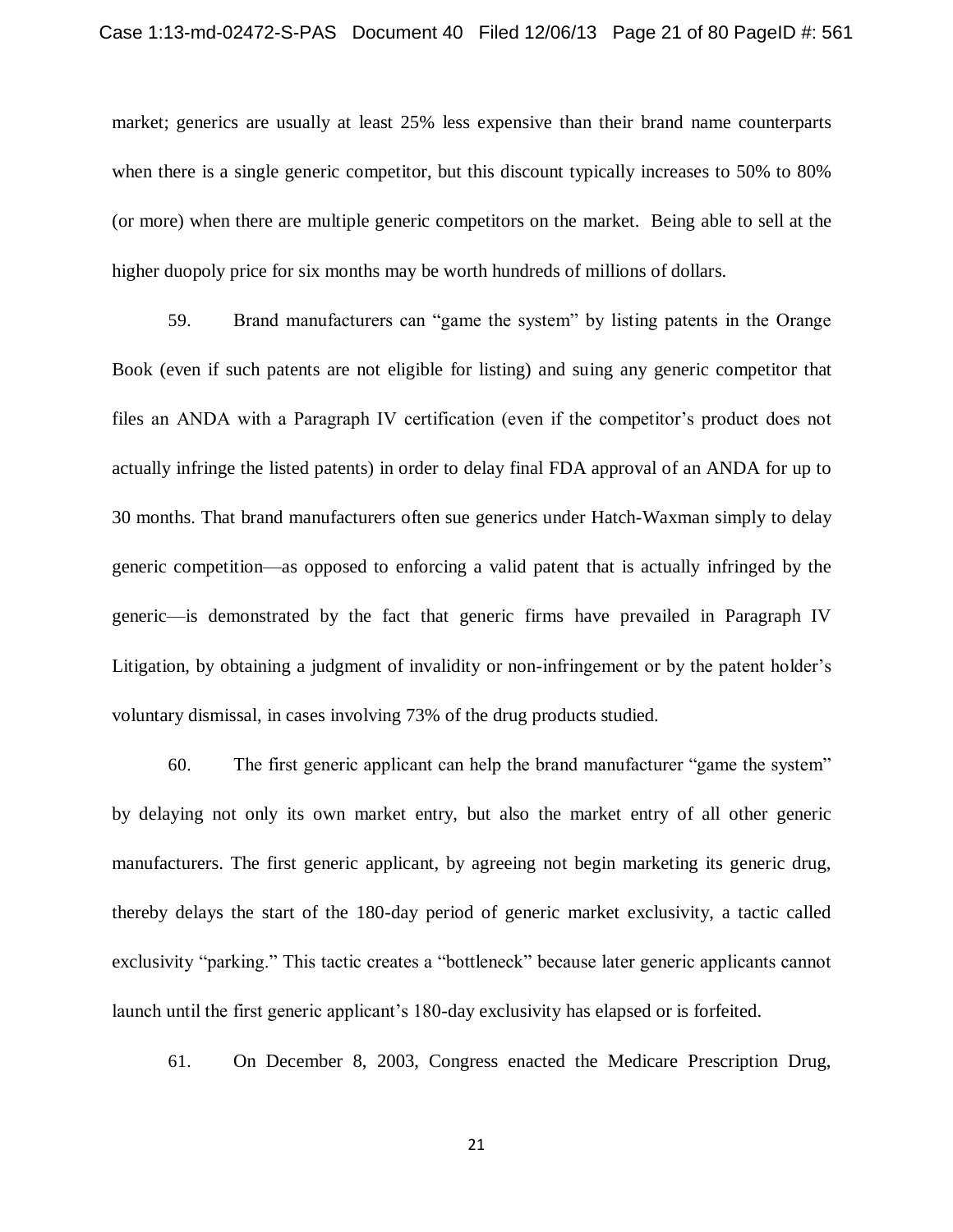Improvement, and Modernization Act of 2003 ("MMA") in order to make it more difficult for brand and generic manufacturers to conspire in order to delay the start of the first-filer's 180 day period of generic market exclusivity. The MMA outlines a number of conditions under which an ANDA applicant forfeits its eligibility for 180-day exclusivity, making way for other ANDA filers to launch their generic products. For example, forfeiture occurs if the first ANDA applicant fails to obtain tentative approval from the FDA within 30 months from filing a substantially complete ANDA, unless the failure is caused by a change in or review of the approval requirements. Forfeiture under the MMA most commonly occurs for failure to obtain tentative approval within the requisite 30 months.

62. Under the "failure to market" provision, a first ANDA applicant forfeits 180 day exclusivity if it fails to market its generic drug by the later of: (a) the earlier of the date that is (i) 75 days after receiving final FDA approval; or (ii) 30 months after the date it submitted its ANDA; or (b) the date that is 75 days after the date as of which, as to each of the patents that qualified the first applicant for exclusivity (i.e., as to each patent for which the first applicant submitted a Paragraph IV certification), at least one of the following has occurred: (i) a final decision of invalidity or non-infringement; (ii) a settlement order entering final judgment that includes a finding that the patent is invalid or not infringed; or (iii) the NDA holder delists the patent from the FDA Orange Book.

63. Brand manufacturers and first-filing generics can structure their settlements in order to intentionally skirt these forfeiture provisions. For example, manufacturers subvert the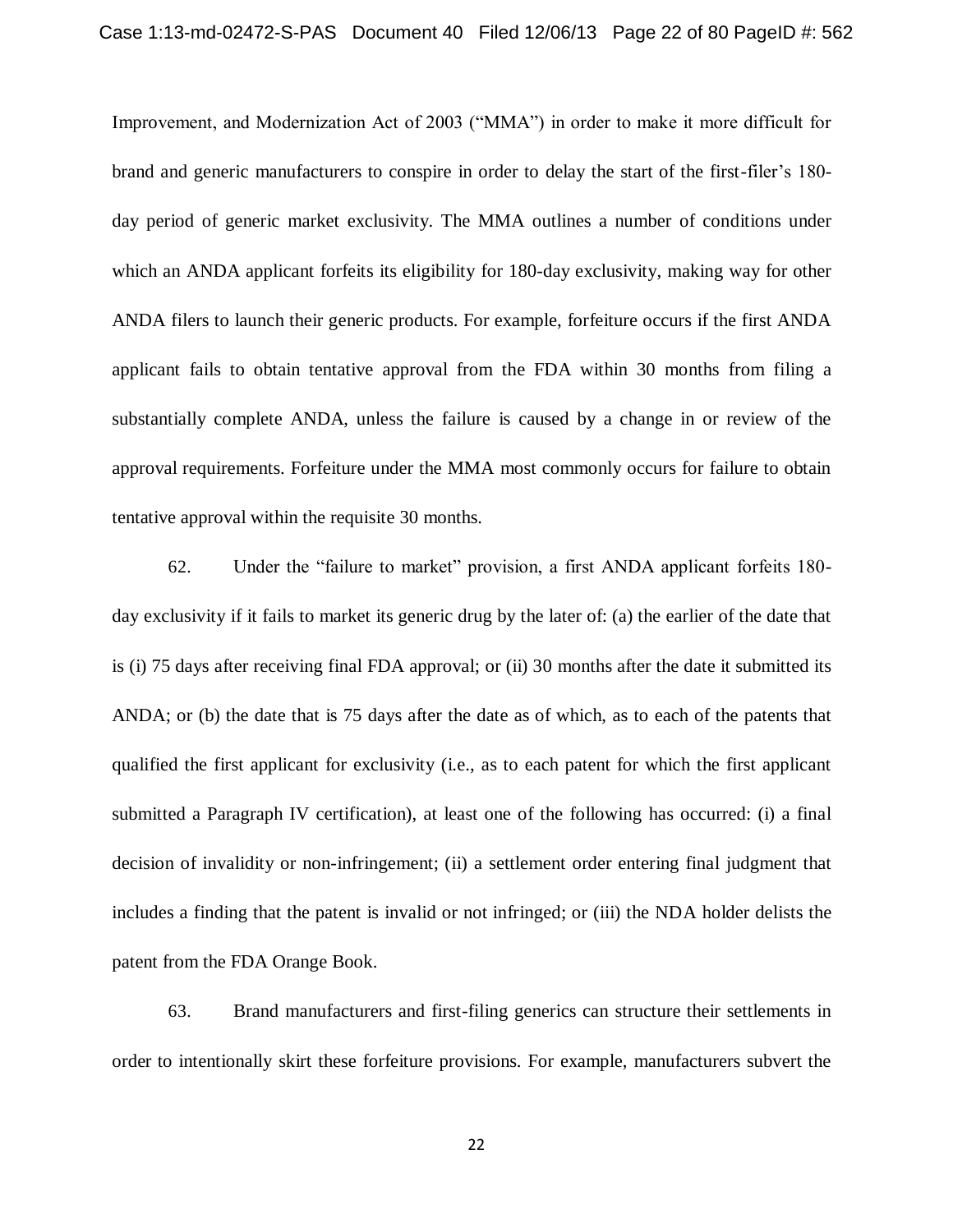failure-to-market provisions and keep the 180-day exclusivity bottleneck in place by, for example, settling their litigation before a final judgment of invalidity or non-infringement can be entered with respect to each of the patents for which the first applicant submitted a Paragraph IV certification, or seeking a consent judgment that does not include a finding that all of the patents for which the first applicant submitted a Paragraph IV certification were invalid or not infringed. When that happens, in order to trigger forfeiture and gain access to the market, subsequent ANDA applicants are forced to obtain a judgment that all patents for which the first filing generic company filed Paragraph IV certifications are invalid or not infringed. This may require the subsequent ANDA applicant to initiate a declaratory judgment action concerning patents that the brand manufacturer did not assert against it in a Paragraph IV litigation.

64. In addition, brand and generic manufacturers can structure their settlements in a way that grants 180 days of exclusivity to the generic even where it is likely that the generic has forfeited that exclusivity under one of the applicable MMA forfeiture provisions, *e.g.*, the failure to obtain tentative approval within 30 months of submitting a substantially complete ANDA. This results in a windfall to the generic and a subversion of the regulatory scheme. Because FDA will not typically make a formal 180-day exclusivity determination until another generic applicant has received final approval and is ready to launch, settlements that retain de facto exclusivity – even where it should be forfeit de jure under the MMA – dissuade subsequent generic applicants from trying to obtain a court judgment of invalidity and/or infringement that would trigger the start of the 180 day period; because the lion's share of the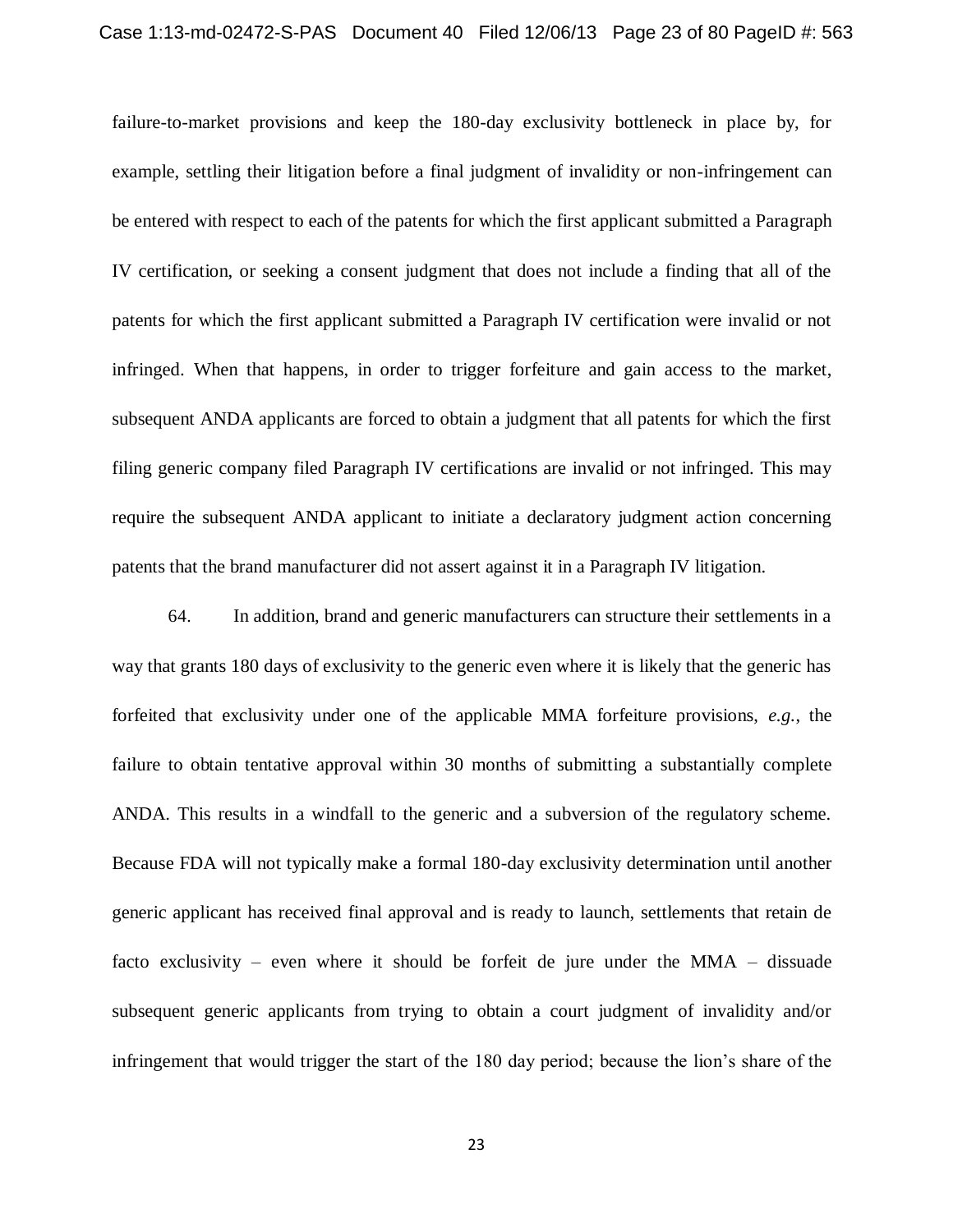generic revenues will perceivably go to the first filer, subsequent filers have less incentive to litigate to judgment.

# **C. The Benefits of Generic Drugs**

65. Generic versions of brand name drugs contain the same active ingredient, and are determined by the FDA to be just as safe and effective as their brand name counterparts. The only material difference between generic and brand name drugs is their price: generics are usually at least 25% less expensive than their brand name counterparts when there is a single generic competitor, and this discount typically increases to 50% to 80% (or more) when there are multiple generic competitors on the market for a given brand. The launch of a generic drug thus usually brings huge cost savings for all drug purchasers. The Federal Trade Commission ("FTC") estimates that about one year after market entry, the generic version takes over 90% of the brand's unit sales and sells for 15% of the price of the brand name product. As a result, competition from generic drugs is viewed by brand name drug companies such as Warner Chilcott as a grave threat to their bottom lines.

66. Due to the price differentials between brand and generic drugs, and other institutional features of the pharmaceutical industry, pharmacists liberally and substantially substitute for the generic version when presented with a prescription for the brand-name counterpart. Since passage of the Hatch-Waxman Amendments, every state has adopted substitution laws that either require or permit pharmacies to substitute generic equivalents for branded prescriptions (unless the prescribing physician has specifically ordered otherwise by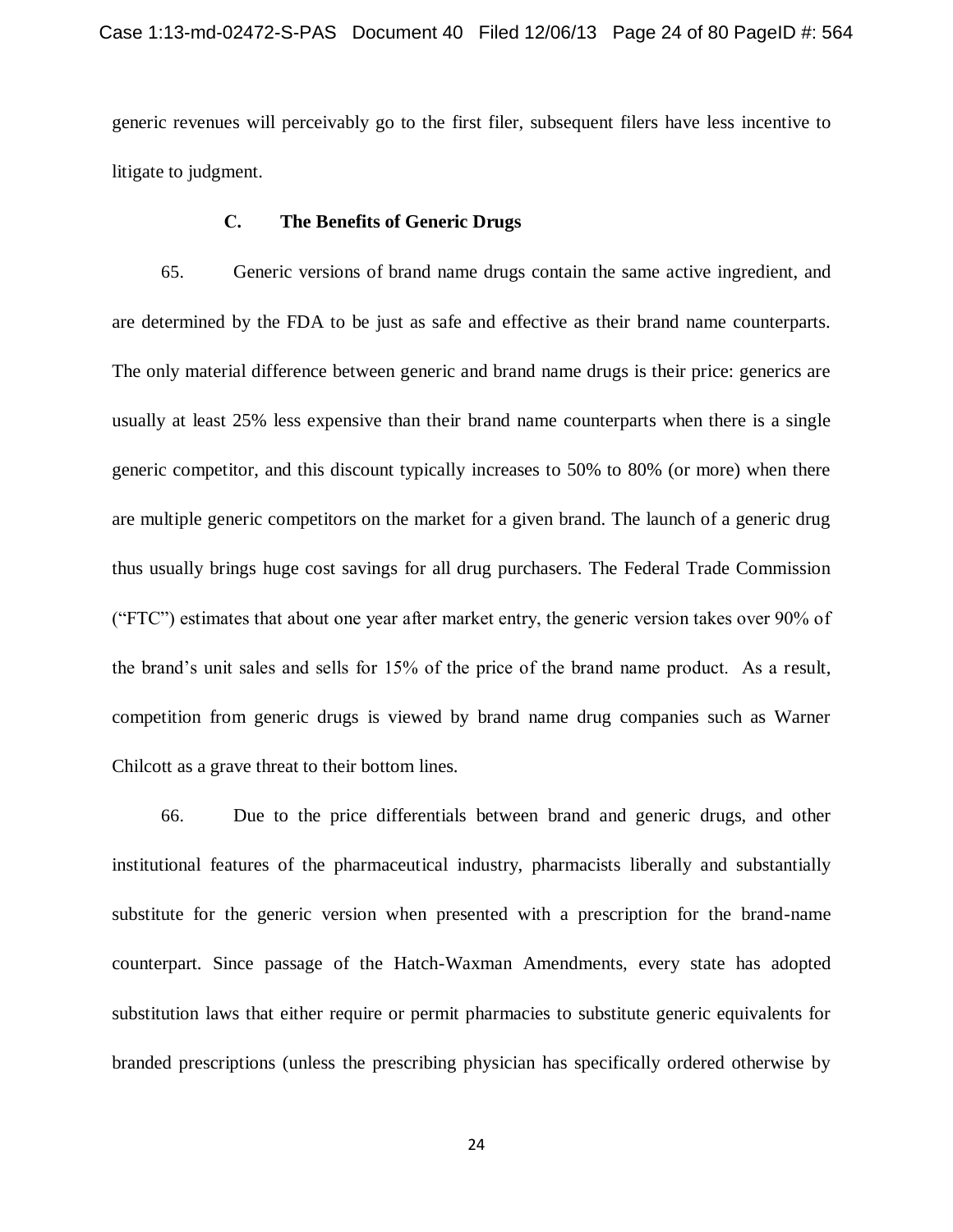writing "dispense as written" or similar language on the prescription).

67. There is an incentive to choose the less expensive generic equivalent in every link in the prescription drug chain. As a result of federal reimbursement rules and the industry pricing structure, pharmacies typically earn a higher markup on generics than on brands. Private health insurers similarly offer direct incentives to pharmacies to substitute cheaper generic products for more expensive branded ones. Health insurers are contractually obligated to pay for the bulk of their members' prescriptions, whether filled with branded or generic drugs, so they offer their members lower copays for generic drugs in order to encourage the use of generics. Members also face the threat of increased health insurance premiums if branded prescription drug costs continue to rise.

68. Generic competition enables all members of the proposed Class to: (a) purchase generic versions of the drug at substantially lower prices; and/or (b) purchase the brand drug at a reduced price.

69. Until a generic version of the brand drug enters the market, however, there is no bioequivalent generic drug to substitute for and compete with the brand drug, and therefore the brand manufacturer can continue to profitably charge supracompetitive prices. As a result, brand manufacturers, who are well aware of generics' rapid erosion of their brand sales, have a strong incentive to delay the introduction of generic competition into the market, including by using tactics such as the Agreements at issue here.

# **D. The Impact of Authorized Generics**

70. The 180-day marketing exclusivity to which first-filer generics may be entitled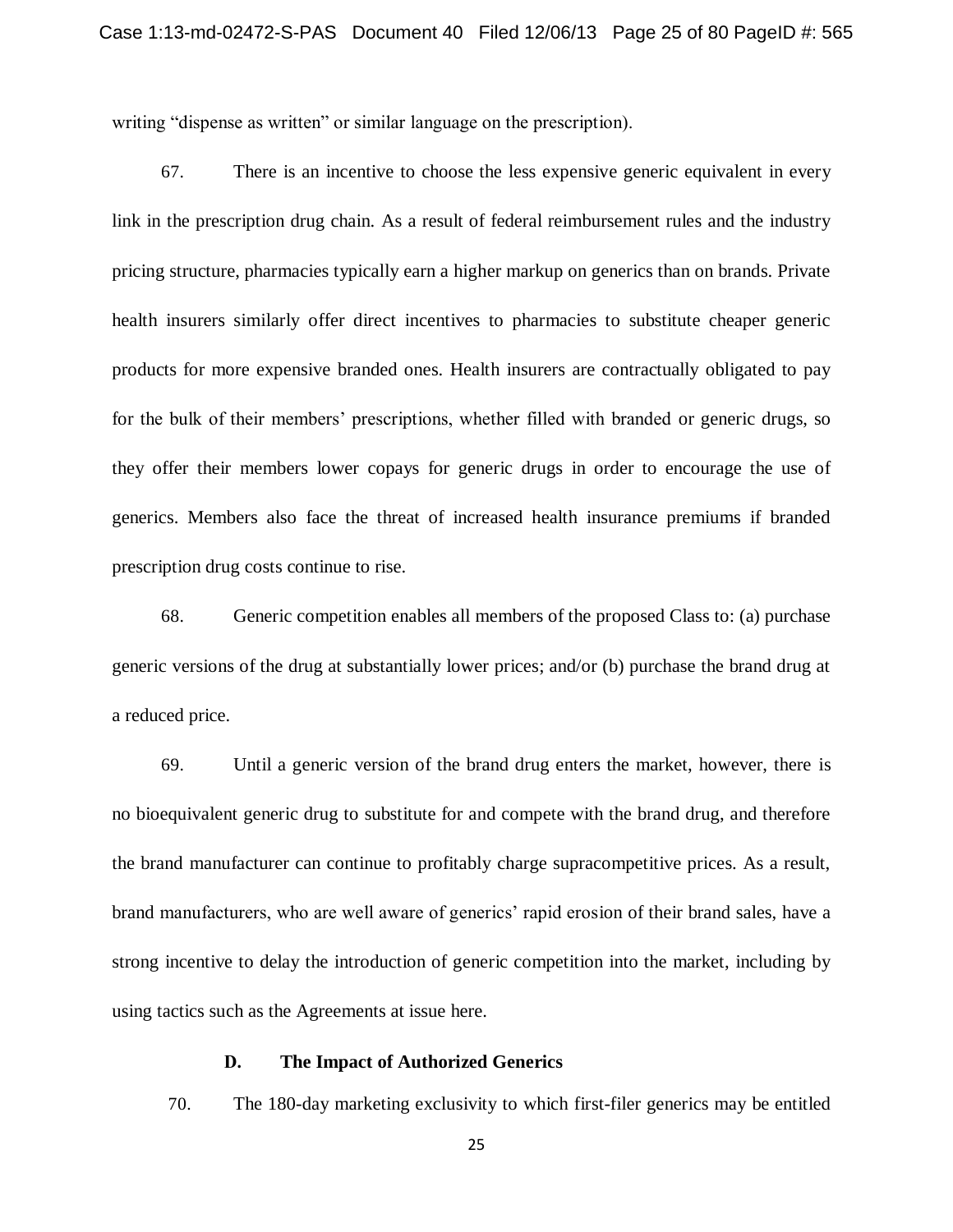does not prevent a brand manufacturer from marketing its own generic alternative to the brand drug during that 180-day period. Such an "authorized generic" is chemically identical to the brand drug, but is sold as a generic product through either the brand manufacturer's subsidiary (if it has one) or through a third-party generic manufacturer. Competition from an authorized generic during the 180-day exclusivity period substantially reduces the first-filer's revenue, and substantially reduces drug prices for consumers.

71. In its recent study, *Authorized Generic Drugs: Short-term Effects and Long-Term Impact* (August 2011) (the "FTC Study"), the FTC found that authorized generics capture a significant portion of sales, reducing the first-filer generic's revenues by approximately 50% on average during the 180-day exclusivity period. The first-filing generic makes significantly less money when it faces competition from an authorized generic because: (1) the authorized generic takes a large share of unit sales away from the first filer; and (2) the presence of an additional generic in the market causes prices to decrease.

72. Although first-filing generic manufacturers make significantly less money when they must compete with an authorized generic during the first 180 days, consumers and other drug purchasers such as Plaintiffs and the End-Payor Class benefit from the lower prices caused by competition between the authorized generic and the first-filing generic.

73. Given the significant negative impact of an authorized generic on the firstfiling generic's revenues, a brand manufacturer's agreement not to launch an authorized generic has tremendous value to the generic manufacturer. Brand manufacturers have used such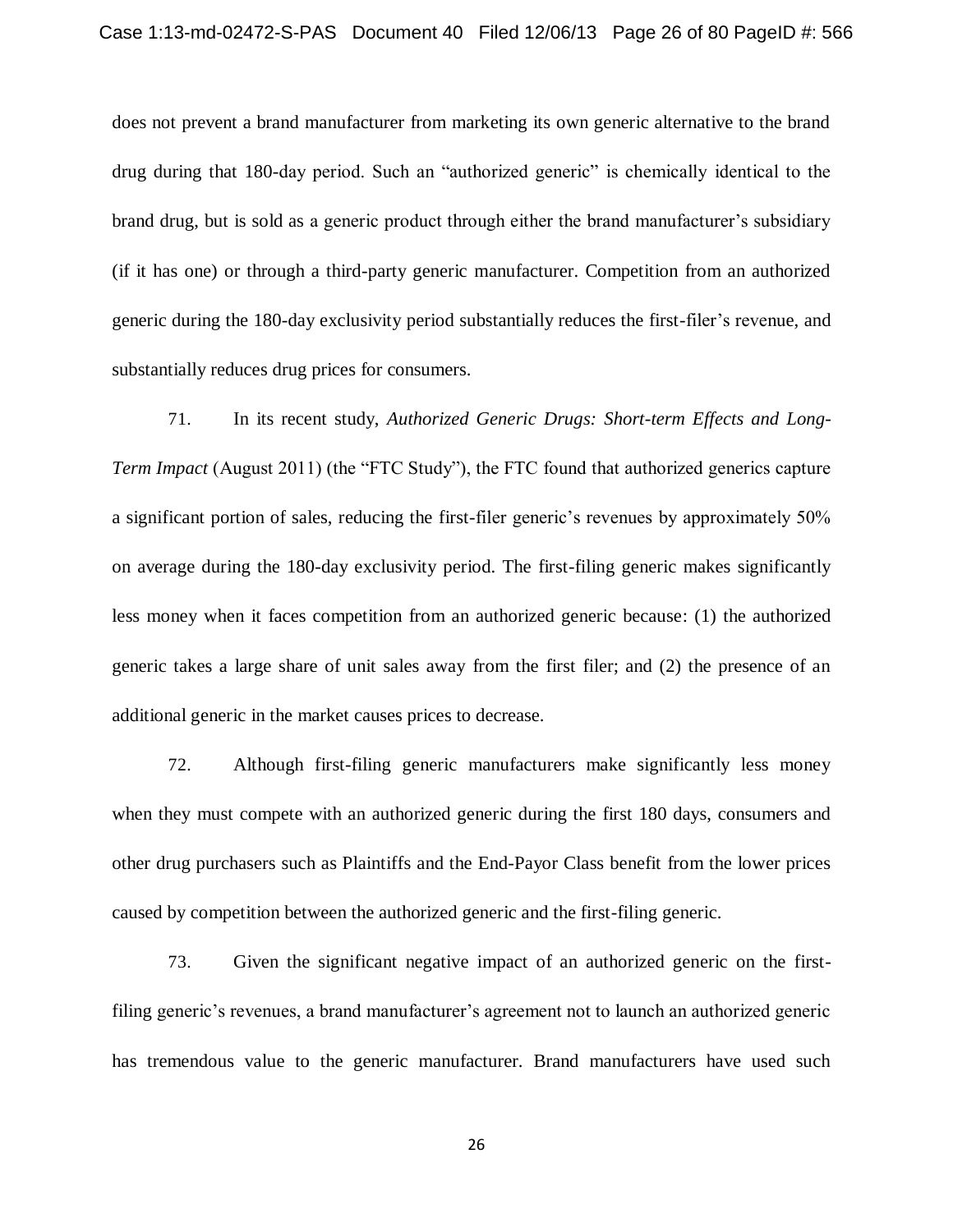agreements as a way to pay the first-filer to delay entering the market. Such non-competition agreements deprive consumers and other drug purchasers such as Plaintiffs and the End-Payor Class of the lower prices resulting from two forms of competition: (1) among the branded and the generic products; and (2) between the generic products.

# **V. THE ANTICOMPETITIVE SCHEME: SUE GENERICS, THEN PAY THEM TO DELAY ENTRY**

### **A. Warner Chilcott Files Paragraph IV Litigation Against Watson**

74. Unlike traditional oral contraceptives that contain 21 active tablets and 7 placebo tablets, Loestrin 24 contains 24 active tablets (containing 1 mg of norethindrone acetate and 20 mcg of ethinyl estradiol) and 4 placebo tablets (containing ferrous fumarate). Warner Chilcott markets Loestrin 24's longer, 24-day active tablet regimen as providing an effective low dose birth control associated with shorter, lighter periods with less bleeding. Other oral contraceptives are not AB-rated to Loestrin 24, cannot be automatically substituted for Loestrin 24 by pharmacists, do not exhibit substantial cross-price elasticity of demand with respect to Loestrin 24, and thus are not economic substitutes for, nor reasonably interchangeable with, Loestrin 24.

75. On April 15, 2005, Warner Chilcott submitted NDA 21-871 seeking FDA approval to market what became known as Loestrin 24. The FDA approved the NDA on February 17, 2006.

76. In connection with its Loestrin 24 NDA, Warner Chilcott listed the '394 Patent in the FDA Orange Book as covering Loestrin 24 or a method of using Loestrin 24. The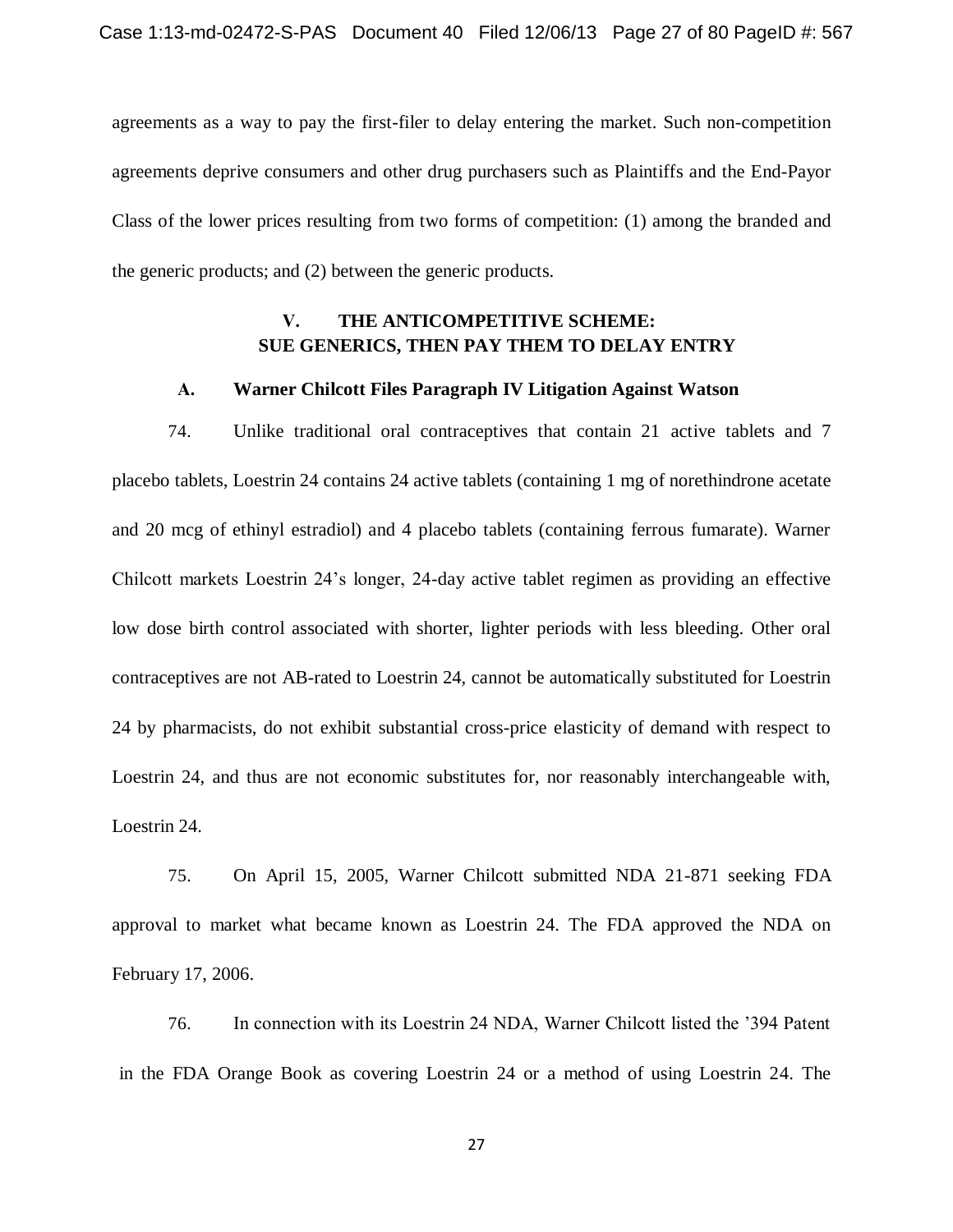purported invention described in the '394 Patent is a method of female contraception which is characterized by a reduced incidence of breakthrough bleeding which comprises administering the claimed combination of estrogen and progestin for 23-25 consecutive days of a 28-day cycle. Warner Chilcott is the fifth owner of the '394 Patent, which issued in September 1996 to the Eastern Virginia Medical School ("EVMS"). EVMS sold the application that became the '394 Patent to Warner Lambert, which was acquired by Pfizer in 2000. Galen Holdings PLC (which acquired Warner Chilcott PLC in 2000), acquired the '394 Patent from Pfizer in March 2003. In July 2004, Galen Holdings, PLC changed its name to Warner Chilcott. Loestrin 24 is the purported commercial embodiment of the '394 Patent.

77. The active ingredients in Loestrin 24, the hormones norethindrone acetate and ethinyl estradiol, are not protected by any patent. In fact, norethindrone and ethinyl estradiol have served as the active ingredients in oral contraceptives dating back to at least the early 1970s. For example, Warner Chilcott's Loestrin Fe 1/20 product—which contains tablets identical to those used in Loestrin 24 Fe—was approved by the FDA on April 30, 1973. The only difference between the '394 Patent (and the corresponding Loestrin 24 product) and Loestrin Fe 1/20—which has been on the market for close to forty years—is that the '394 Patent claims require 23-25 days of tablets whereas the Loestrin 1/20 product was packaged in units of 21 active tablets.

78. Because the '394 Patent claims only a narrow method of using active ingredients that have been used for decades as an oral contraceptive to prevent pregnancy, generic manufacturers were eager to apply for FDA approval to market generic versions of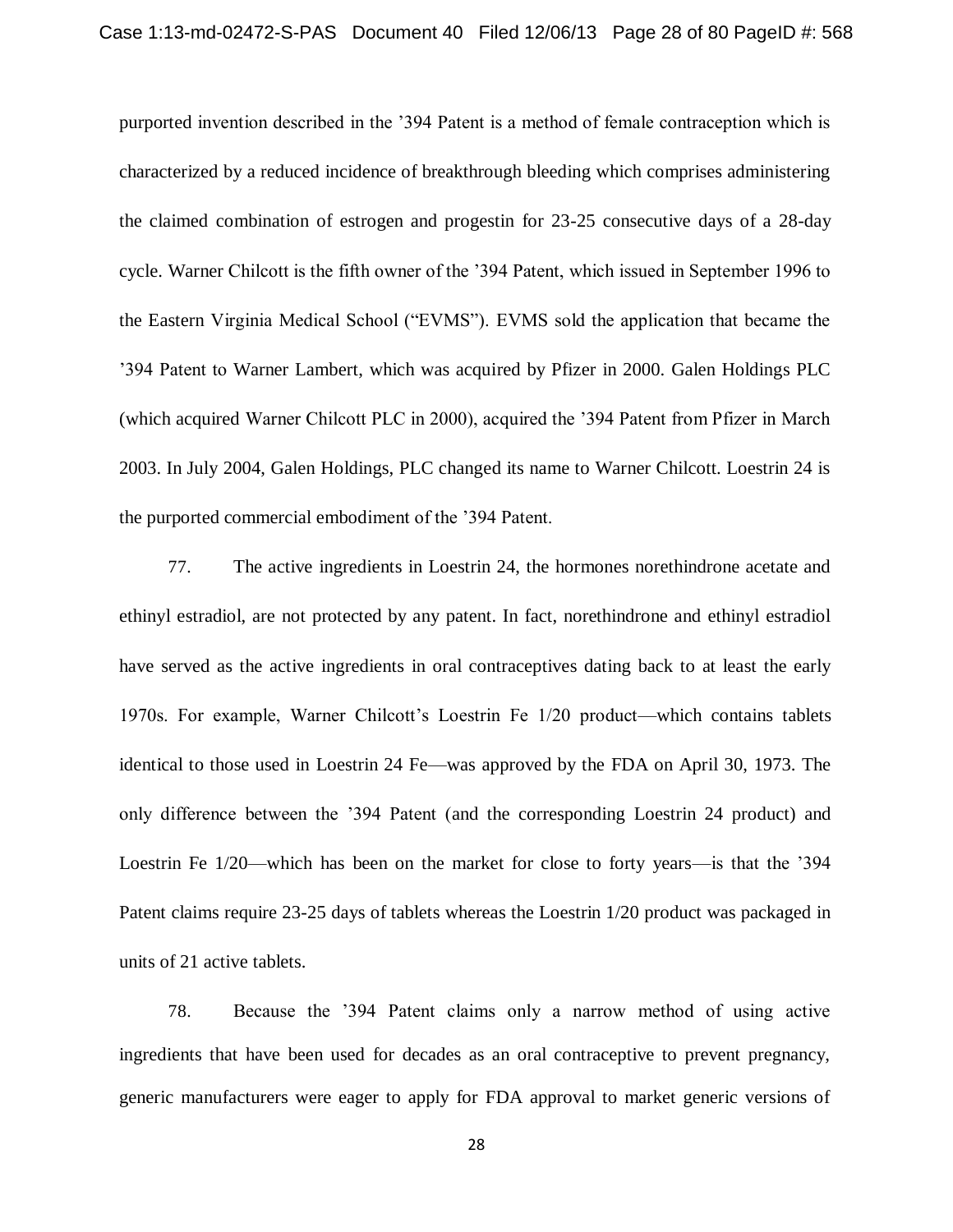Loestrin 24 before the expiration of the '394 Patent. The generic manufacturers believed that they could obtain a court ruling that the '394 Patent was invalid and unenforceable.

79. On or about April 17, 2006, Generic Defendant Watson notified Warner Chilcott that Watson had filed ANDA No. 78-267, seeking to market a generic version of Loestrin 24. Watson's notice letter included a Paragraph IV certification that the commercial manufacture, use and/or sale of its generic Loestrin 24 product would not infringe any valid claim of the '394 Patent.

80. On July 28, 2006, Warner Chilcott filed suit in the United States District Court for the District of New Jersey pursuant to Hatch-Waxman, alleging that Watson's generic Loestrin 24 product would infringe the '394 Patent.

81. Warner Chilcott filed the patent infringement case against Watson without regard to the merits of the case. Simply by filing the case, Warner Chilcott obtained automatic exclusion of Watson from the market for 30 months. Warner Chilcott's purpose in filing the case was to get the 30-month hiatus from generic competition, regardless of whether it ultimately won the case. In fact, had the case proceeded to a litigated conclusion, Warner Chilcott was very likely to have lost.

82. During the litigation, Watson conducted discovery supporting a host of defenses focusing on: (1) the enforceability of the '394 Patent; (2) the validity of the '394 Patent; and (3) the strength of Warner Chilcott's infringement allegations.

83. On January 23, 2008, Watson submitted an Amended Answer and Counterclaim asserting that the claims of the '394 Patent are invalid under one or more of 35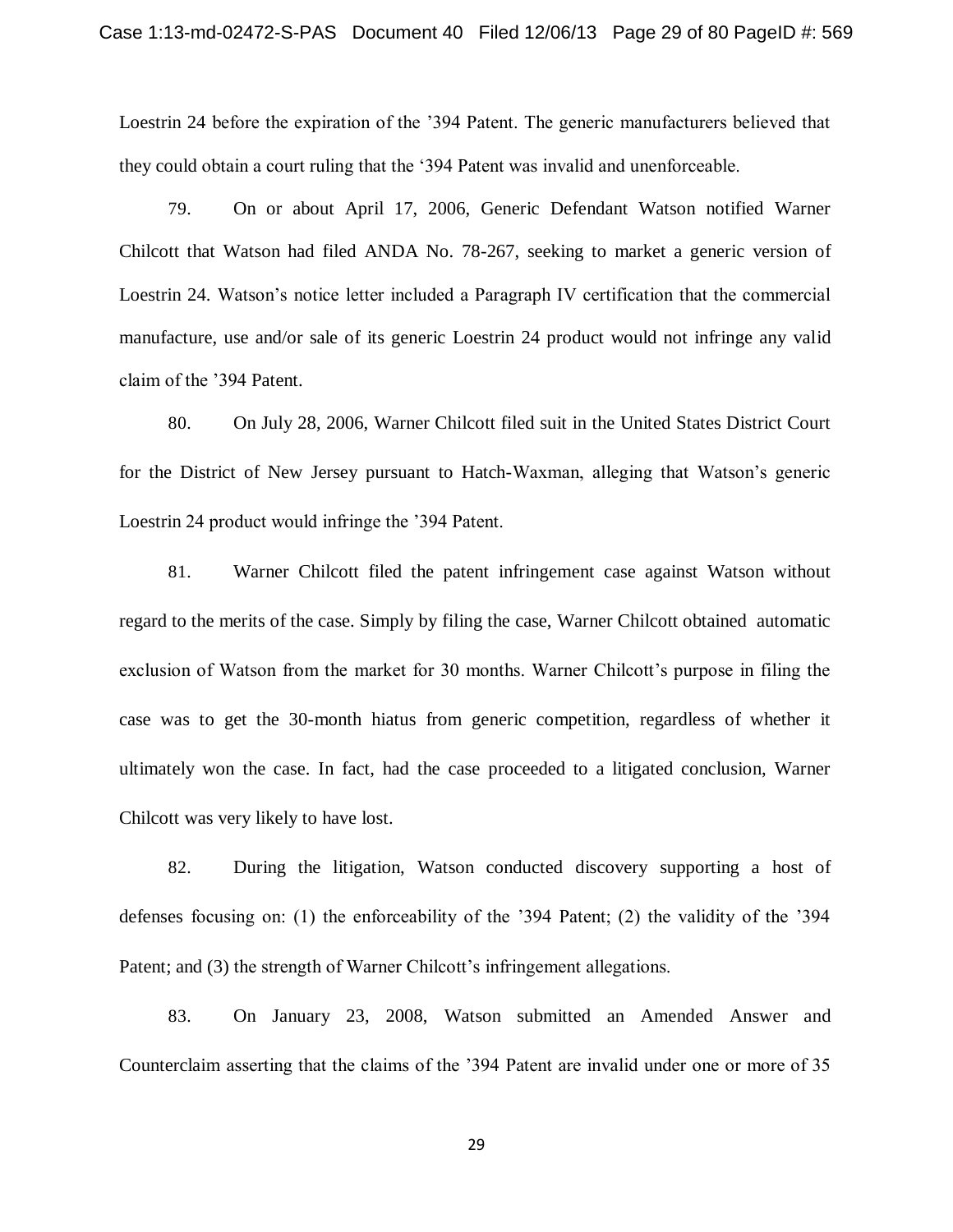U.S.C. §§ 102, 103 and 112. Watson asserted, for example, that the only difference between Loestrin 24 and Warner Chilcott's prior art product Loestrin Fe 1/20—23 to 25 days of active tablets versus 21 days of active tablets—was trivial, particularly given that doctors routinely advised women using oral contraceptives to take more than 21 tablets in a row in order to delay the onset of menses that might otherwise occur at an inconvenient time. According to Watson, the claims of the '394 Patent were invalid because simply extending the regimen of a well-known prior art product by several days, as is taught in the literature and as practiced by women, was obvious.

84. Watson also alleged in its Counterclaim that the '394 Patent was unenforceable under equitable doctrines, including inequitable conduct, common law fraud and unclean hands. Watson alleged, *inter alia*, that the applicants for the '394 Patent intentionally: (1) concealed from the PTO an invalidating public use of the claimed invention that occurred more than one year before the application filing date; (2) made false statements and withheld material information; and (3) withheld prior art teaching an extended regimen of oral contraceptives (more than 21 days).

85. For example, one product, Loestrin Fe 1/20, which was known prior to the '394 patent and thus was prior art, was known to be associated with a high incidence of breakthrough bleeding and an unacceptable failure rate, problems that the prior art suggests can be alleviated by extending the number of days per cycle during which active pills are administrated. Loestrin Fe 1/20 was administered for only 21 days, but suggested 23-25 days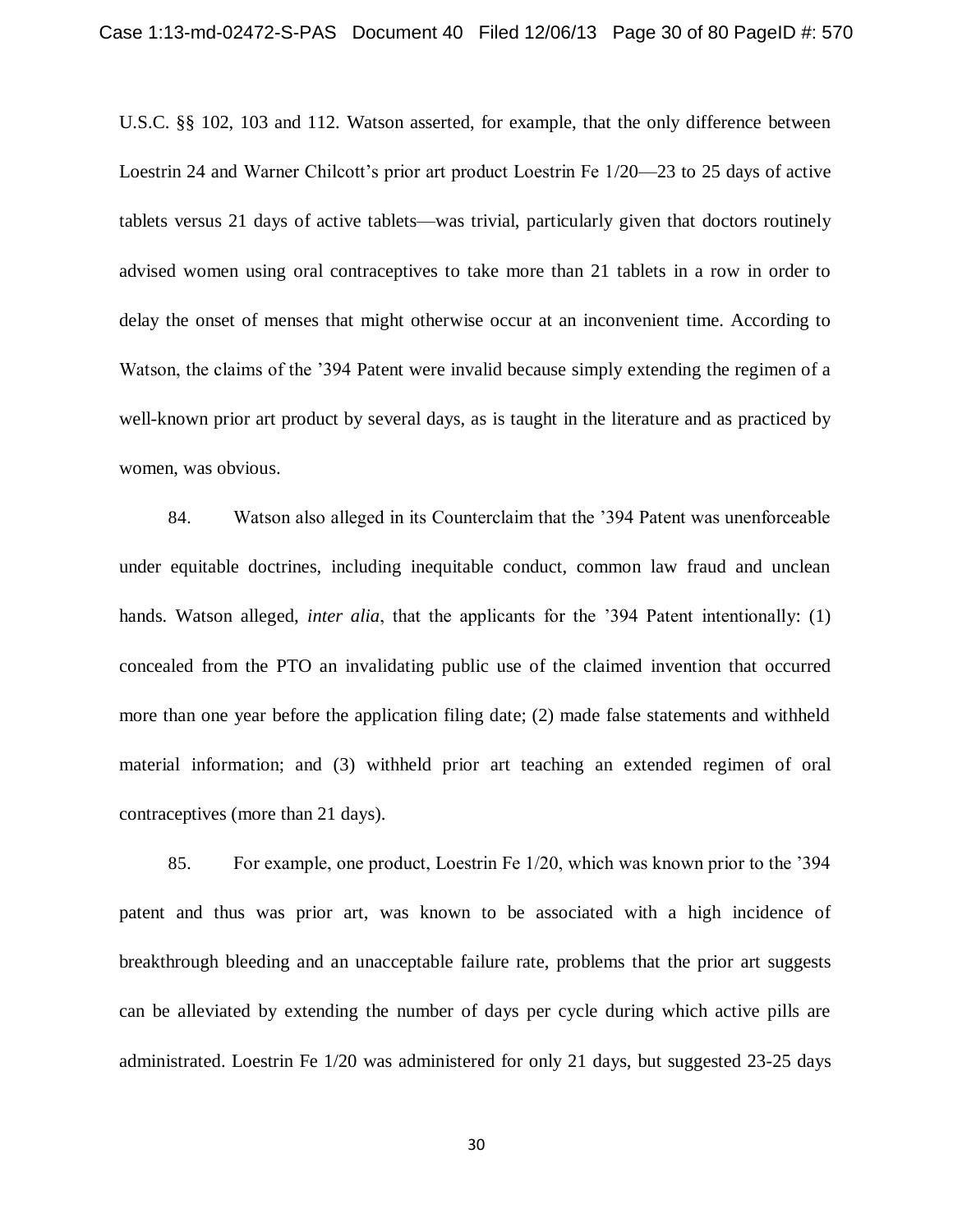in the claims of the patent. Loestrin Fe 1/20 further suggested that in low-dose oral contraceptives, the 7-day pill free period leads to follicular development, which may lead to pregnancy. Loestrin Fe 1/20 suggested that to provide improved suppression of follicular development by using a 24-day regime of active pills in oral contraceptive products while increasing the progestogen. One of ordinary skill in the art would have been motivated to administer Loestrin Fe 1/20 for additional days to alleviate the known problems associated with its administration over 21 days. Accordingly, the 394 patent was very vulnerable to challenge as obvious in view of the prior art.

86. To prevent generic entry using just the '394 Patent (rather than pay-offs), Warner Chilcott would have had to defeat each of Watson's arguments regarding invalidity and unenforceability and prove that Watson infringed the '394 Patent. To avoid any risk that a court would find the '394 Patent invalid or not infringed. Warner Chilcott decided to protect its supracompetitive profits by impermissibly paying Watson to withdraw its challenges to the validity and enforceability of the '394 Patent and delay its introduction of generic Loestrin 24. And that is precisely what it did, in concert with Watson.

# **B. Warner Chilcott and Watson Enter an Exclusion Payment Agreement**

87. Having obtained the goal of the patent case – the 30-month stay – Warner Chilcott decided to end the case. On or about January 12, 2009, just one month before the 30 month stay was to expire, Warner Chilcott and Watson entered into an Exclusion Payment Agreement. Pursuant to that Agreement, Warner Chilcott ended its '394 Patent litigation against Watson, and Watson dropped its Counterclaims against Warner Chilcott. At the time of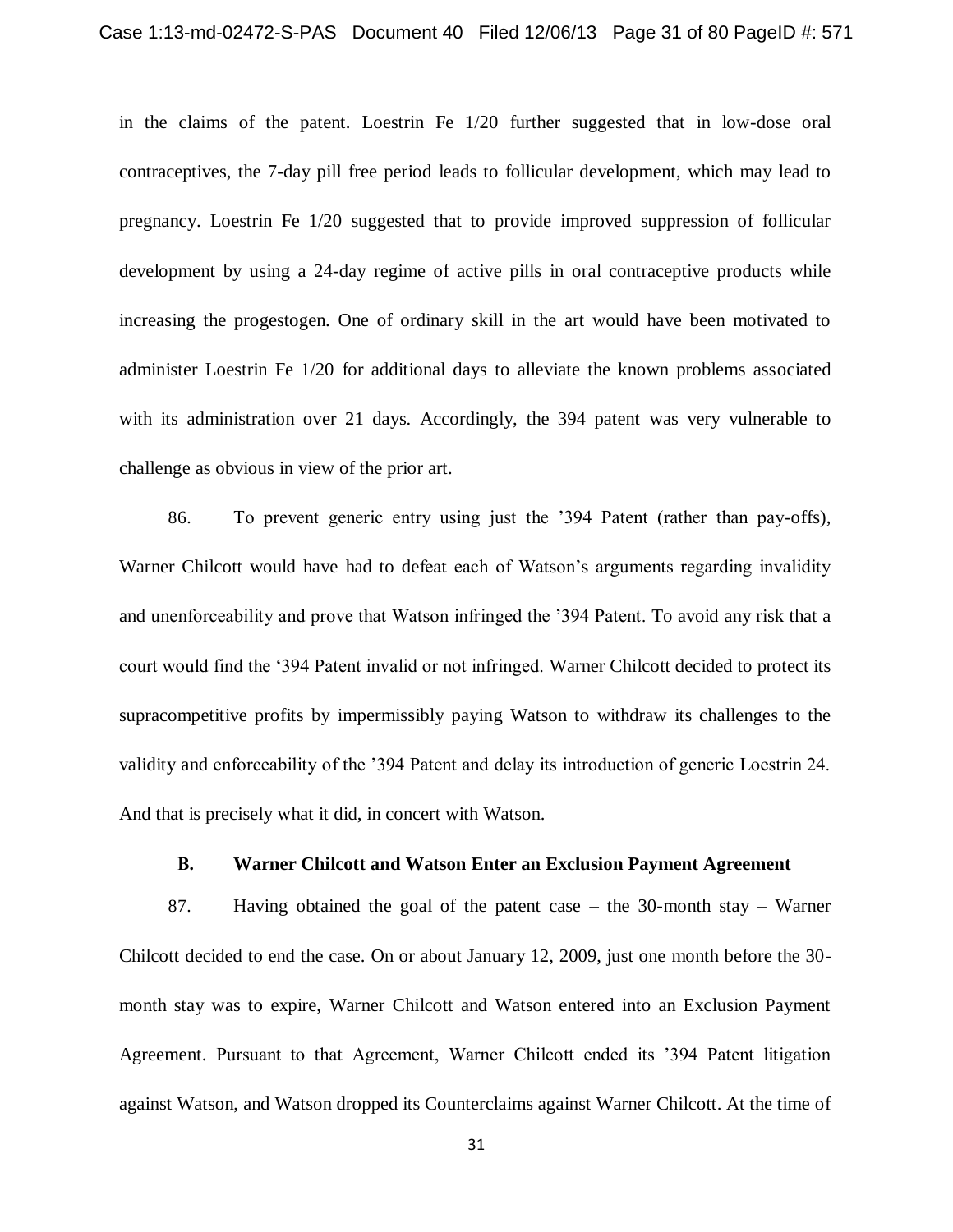the unlawful agreement, the court hearing the patent case had not issued any substantive rulings regarding the merits of the case.

88. Under the Exclusion Payment Agreement, Watson agreed to delay launching its generic Loestrin 24 product until the earliest of: (1) January 22, 2014; (2) 180 days before a date on which Warner Chilcott granted rights to a third party to market a generic version of Loestrin 24 in the United States; or (3) the date on which another generic version of Loestrin 24 entered the market.

89. As the *quid pro quo* for Watson's agreement to drop its challenge to the '394 Patent and to delay entry of its generic Loestrin 24 Fe product, Warner Chilcott agreed to pay Watson substantial sums. Warner Chilcott's payments to Watson under the Agreement took at least six forms.

90. *First*, the Agreement prohibits Warner Chilcott from launching an authorized generic version of Loestrin 24 during Watson's first 180 days of marketing. The Agreement expressly prohibits Warner Chilcott or its affiliates from marketing or supplying, or granting any third party rights to launch, an authorized generic during the 180-day period. Absent the Agreement, Warner Chilcott had the incentive and ability to launch an authorized generic version of Loestrin 24. Warner Chilcott has marketed authorized generic versions of other of its branded drugs, including its oral contraceptive, Dovonex. This aspect of the Agreement provides substantial compensation to Watson, which can expect to make approximately double the unit sales, at a much higher price, absent an authorized generic in the market. These higher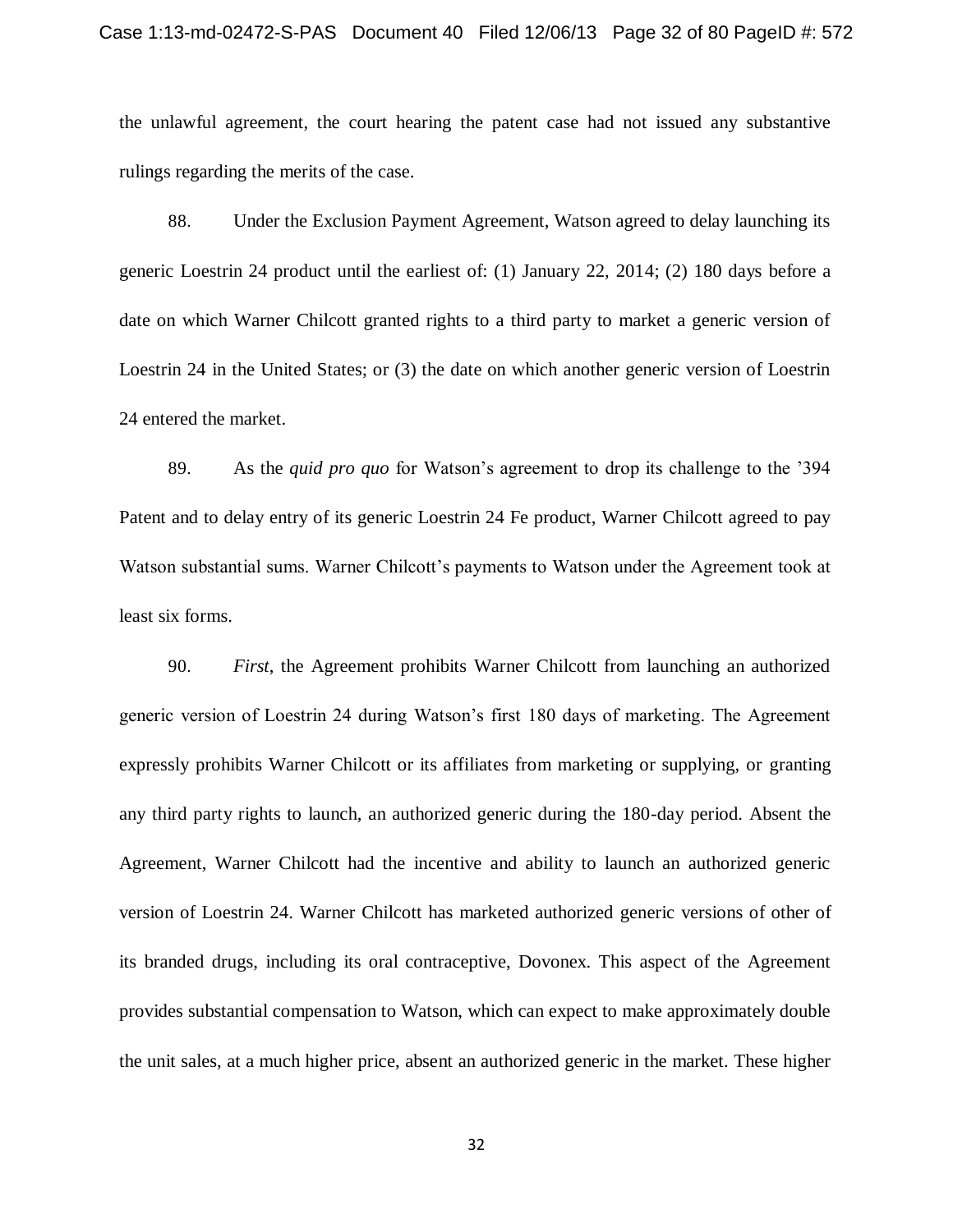prices come at the expense of Plaintiffs and the End-Payor Class.

91. *Second*, Warner Chilcott agreed to grant to Watson a license to market Loestrin 24 *everywhere in the world* beginning January 22, 2014. The license to market Loestrin 24 outside the United States as well as inside the United States has substantially more value to Watson than a license to market the product only in the United States. But that license for foreign marketing has no value to consumers in the United States.

92. *Third*, the Agreement provides that Warner Chilcott will pay Watson annual fees and a percentage of net sales above a specified level in connection with Watson's copromotion of Femring, a Warner Chilcott hormone therapy product, beginning in 2009.

93. *Fourth*, the Agreement gives Watson the exclusive right to earn highly profitable brand sales of a Warner Chilcott oral contraceptive that was in late-stage development at the time of the Agreement. Watson now markets that product under the brand name Generess Fe, a chewable oral contraceptive. Watson has already earned tens of millions of dollars selling Generess Fe in the United States since its launch in May 2011.

94. *Fifth*, Warner Chilcott agreed not to grant a license to any other manufacturer to enter with a generic version of Loestrin 24 until at least 180 days after Watson entered the market. Warner Chilcott thus guaranteed to Watson a period of 180 days of exclusivity as the only generic Loestrin 24 on the market, absent another generic manufacturer outlasting a 30 month stay or obtaining a court order permitting such entry. Watson, however, likely forfeited its entitlement to 180-day exclusivity under the Hatch-Waxman Act because it failed to obtain tentative FDA approval to market generic Loestrin 24 within 30 months of first submitting its ANDA in April 2006. Thus, the contractual exclusivity granted by Warner Chilcott had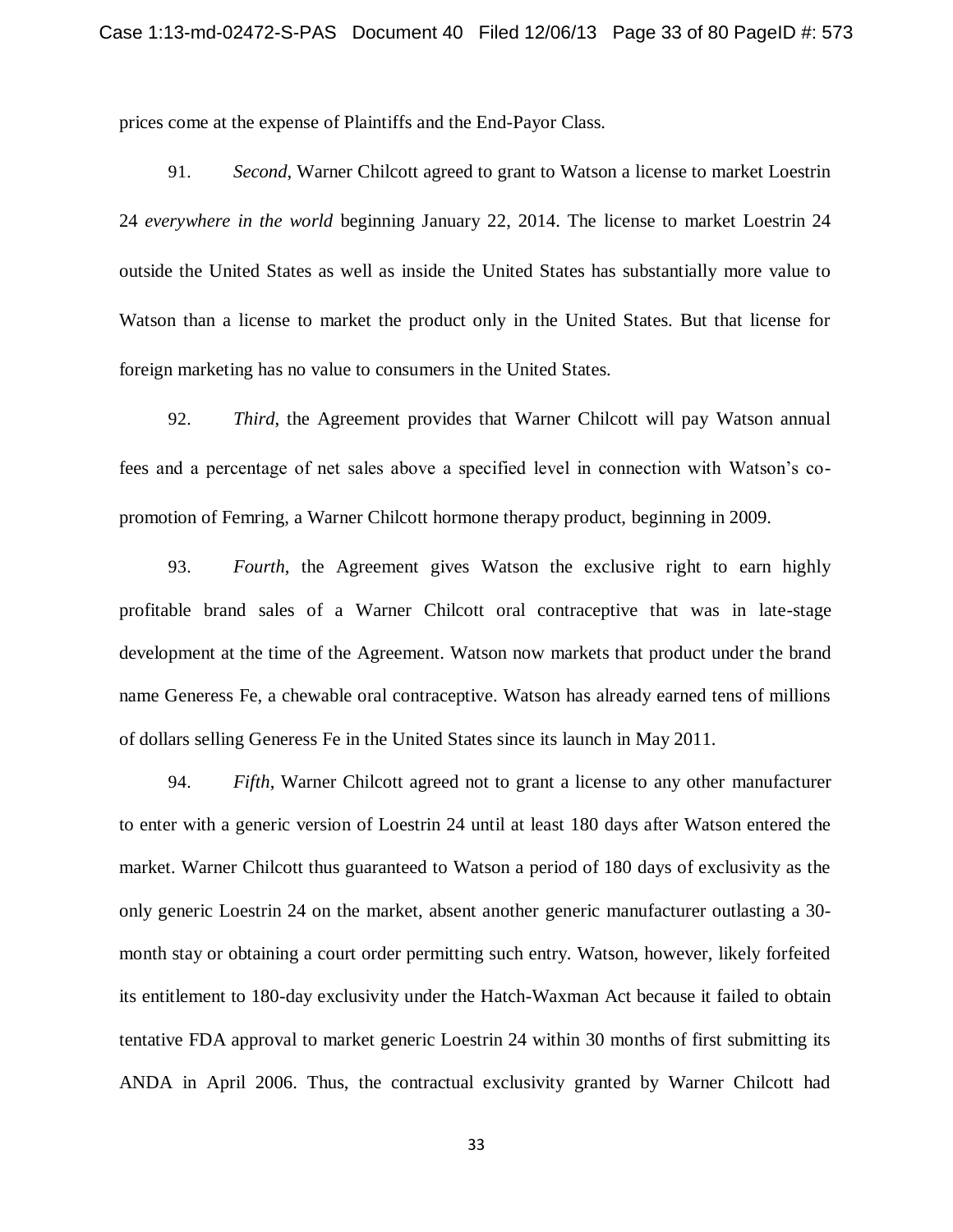substantial value to Watson, again at the expense of Plaintiffs and other End-Payors.

95. *Sixth*, Warner Chilcott agreed to permit Watson to enter the market earlier than January 22, 2014 in the event that another manufacturer entered the market with generic Loestrin 24 Fe before then. This "acceleration clause" was of substantial value to Watson because it guaranteed that no other generic manufacturer could enter the market before Watson, and it also deterred those other manufacturers from attempting to enter before January 22, 2014 because they knew that they could obtain a period of time in which they were the sole generic or one of only two generics on the market.

96. All of these payments had substantial value to Watson, and Watson could not have obtained any of these payments even if it had won the patent litigation against Warner Chilcott.

97. Warner Chilcott made these payments in exchange for Watson's agreement to delay generic competition to Loestrin 24 for more than four years (or earlier under certain circumstances). Absent Watson's agreement to delay entry into the market with generic Loestrin 24, Warner Chilcott would not have agreed to make these payments. Warner Chilcott paid Watson for delayed market entry of generic Loestrin 24.

# **C. Warner Chilcott Files Paragraph IV Litigation Against Lupin**

98. As the first-filer, Watson had an opportunity to earn 180 days of exclusivity under the Hatch-Waxman Act. That circumstance created an economic incentive for other generic manufacturers to delay filing their own challenges to the '394 Patent while Watson litigated against Warner Chilcott. If Watson had obtained an order finding the patent invalid or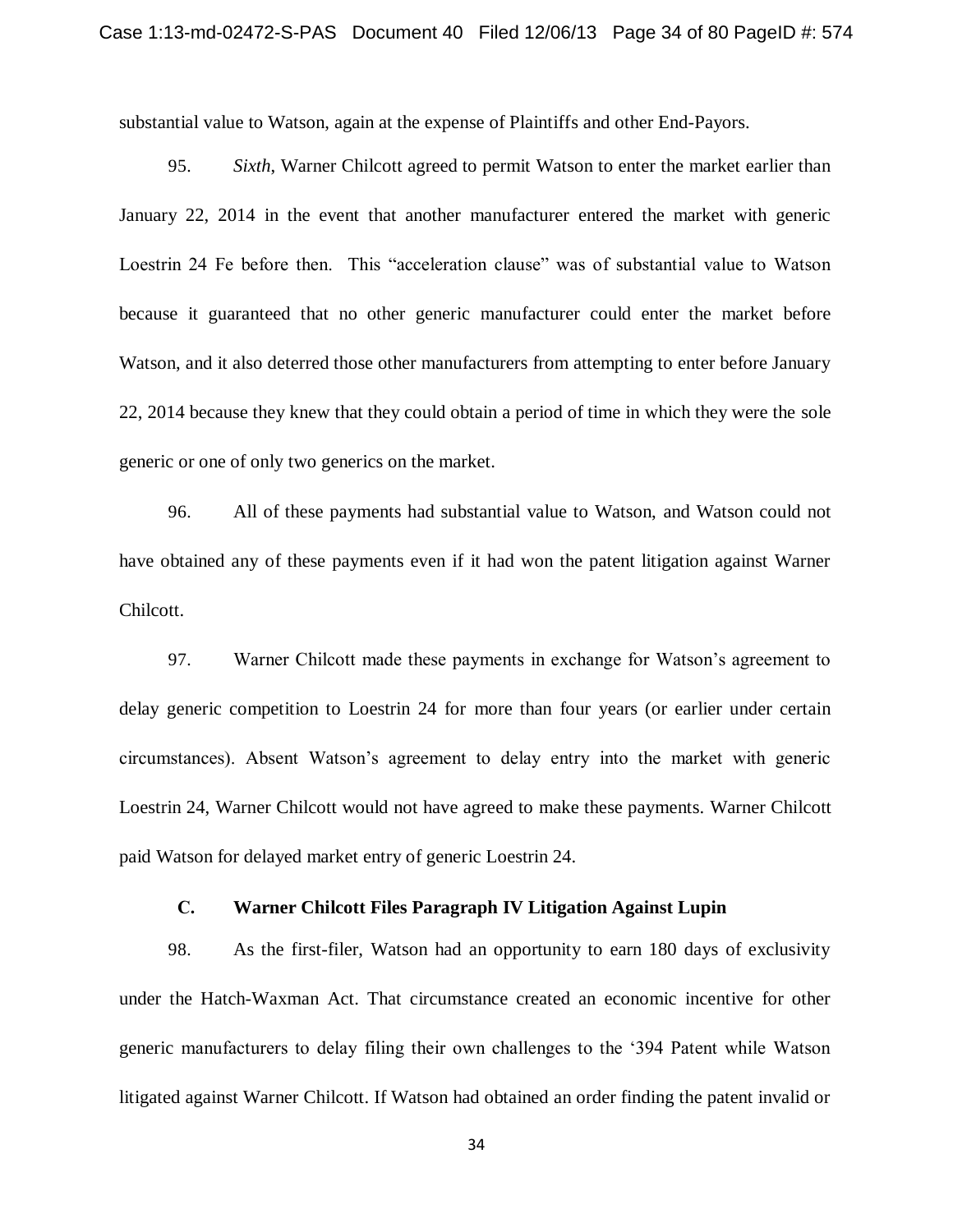unenforceable, other generic manufacturers would have benefitted from that ruling without having to incur the costs of patent litigation.

99. On or about July 2009, six months after the announcement of the Warner Chilcott/Watson agreement, Lupin notified Warner that it had filed ANDA No. 091398, seeking to market generic versions of Loestrin 24. Lupin's notice letter included a Paragraph IV certification that the commercial manufacture, use and/or sale of its generic product would not infringe any valid and enforceable claim of the '394 Patent.

100. On or about September 9, 2009, Warner sued Lupin for infringement of the '394 Patent in the United States District Court for the District of Delaware (Civil Action No. 09- 00673). Lupin answered the complaint on October 21, 2009, and alleged special defenses, including invalidity of the '394 Patent and non-infringement.

101. Warner Chilcott filed the case against Lupin without regard to its merits. Simply by filing the case, Warner Chilcott obtained automatic exclusion of Lupin from the market for 30 months. Warner Chilcott's purpose in filing the case was to get the 30-month hiatus from generic competition, regardless of whether it ultimately won the case. In fact, had the case proceeded to a litigated conclusion, Warner Chilcott was very likely to have lost.

102. During discovery, Lupin, like Watson before it, uncovered facts supporting a host of defenses that cast serious doubt on: (1) the enforceability of the '394 Patent (2) the validity of its claims; and (3) the strength of Warner Chilcott's infringement allegations.

103. To prevent generic entry using just the '394 Patent (rather than pay-offs),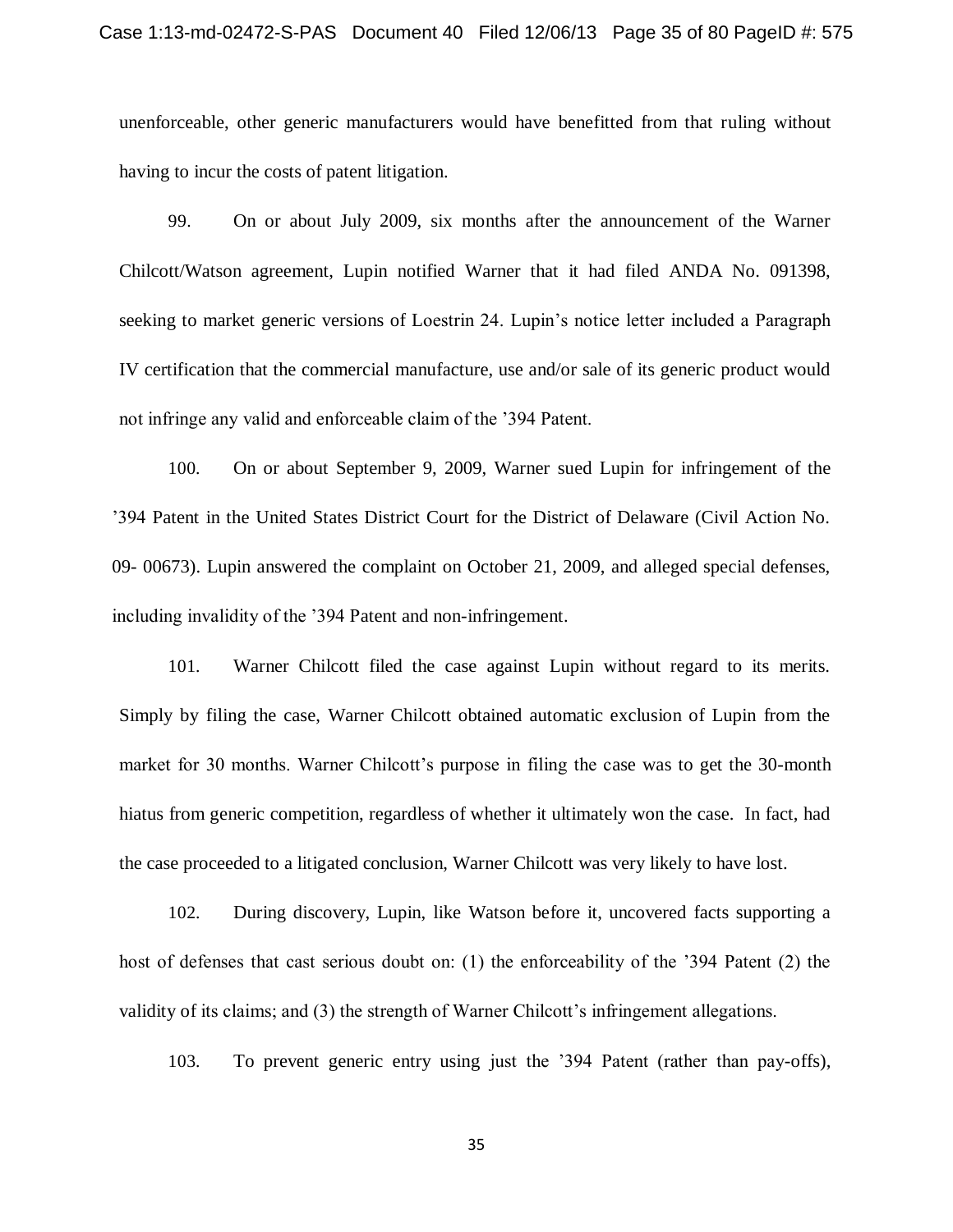Warner Chilcott would have had to defeat each of Lupin's arguments regarding invalidity and unenforceability and prove that Lupin infringed the '394 Patent. Warner Chilcott instead decided to protect its supracompetitive profits by paying Lupin to withdraw its challenges to the validity and enforceability of the '394 Patent and delay its introduction of generic Loestrin 24. And that is precisely what it did, in concert with Lupin.

## **D. Warner Chilcott and Lupin Enter an Exclusion Payment Agreement**

104. To avoid the risk that the court would find the '394 Patent invalid and/or not infringed, Warner Chilcott unlawfully paid Lupin too, pursuant to the Exclusion Payment Agreement, to drop its patent challenge and stay out of the market until after Watson was permitted to enter the market under Watson's unlawful agreement with Warner Chilcott.

105. On or about October 10, 2010, before the close of fact discovery and before the court could issue any substantive rulings, Warner Chilcott entered into a non-competition agreement with Lupin, whereby Warner Chilcott agreed to pay Lupin substantial sums in exchange for Lupin's agreement to delay marketing its less expensive generic version of Loestrin 24 Fe until July 22, 2014, the month that the '394 Patent is set to expire. Pursuant to that Agreement, Warner Chilcott ended its '394 Patent litigation against Lupin, and Lupin dropped its Counterclaims against Warner Chilcott.

106. As the *quid pro quo* for Lupin's agreement to drop its challenge to the '394 Patent and to delay entry of its generic Loestrin 24, Warner Chilcott agreed to pay Lupin substantial sums. Warner Chilcott's payments to Lupin under the Agreement took at least two forms.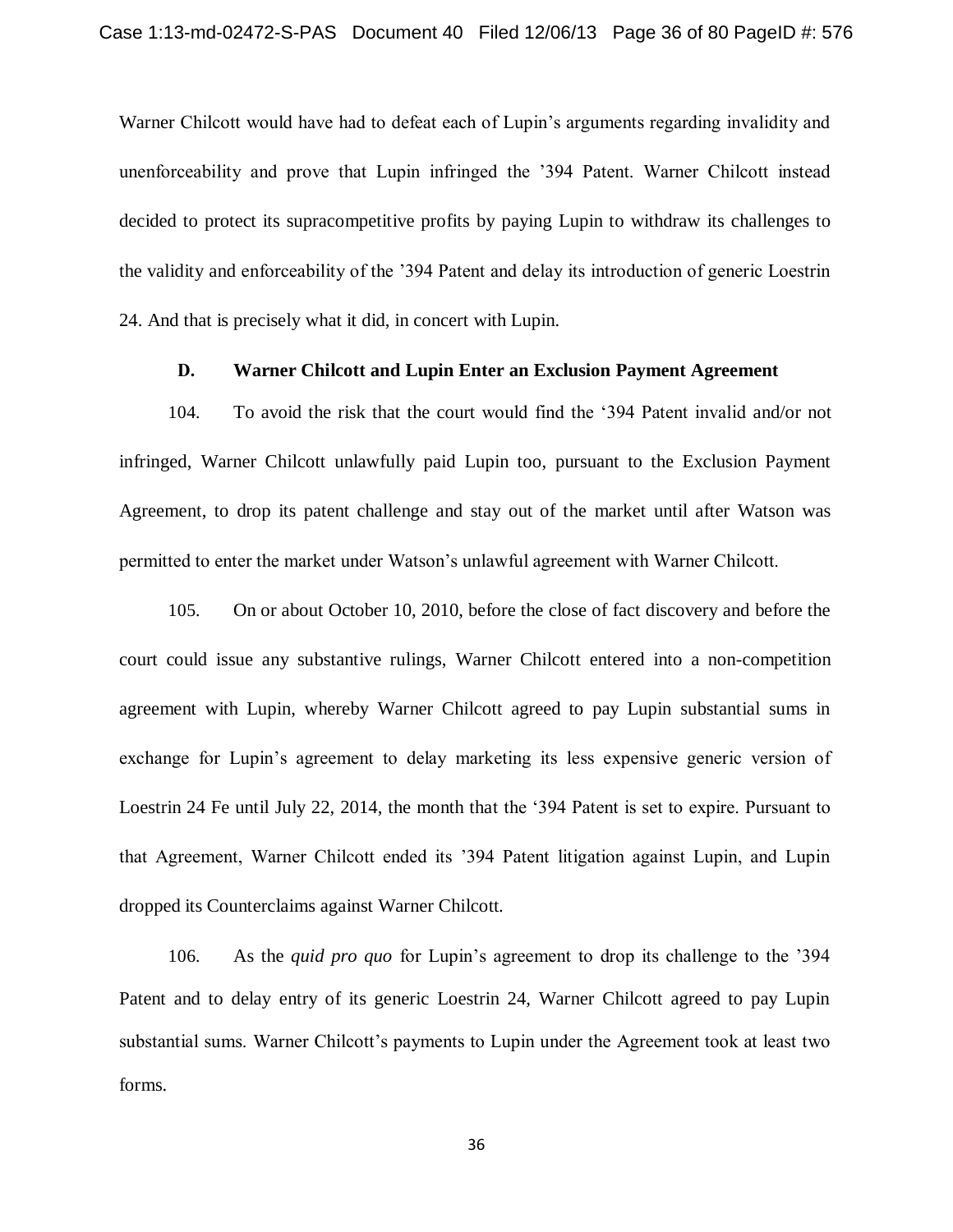107. *First*, the agreement granted to Lupin a non-exclusive license covering Femcon Fe, another branded oral contraceptive manufactured by Warner Chilcott, which permitted Lupin to begin marketing an authorized generic version of Femcon Fe, supplied by Warner Chilcott, in the United States beginning on the earlier of (i) 180 days after the date that Teva Pharmaceutical Industries, Ltd (the "first-filer" with respect to Femcon Fe) entered the market with a generic equivalent to Femcon Fe, or (ii) January 1, 2013. Pursuant to the agreement, Lupin in fact entered the market with generic Femcon Fe, marketed as WYMZYA Fe, in October 2011, and since that time has made substantial sales of that product. But for this settlement, Lupin could not have begun making Femcon FE sales until the end of the 30 month stay in February 2012, assuming that Lupin would have entered at risk at that time.

108. *Second*, the agreement gave Lupin the right to purchase and sell in the United States a generic version of Asacol 400 mg (a branded treatment for inflammatory bowel disease), to be supplied by Warner Chilcott, if a generic version of the Asacol 400 mg product is launched by another generic manufacturer in the United States.

109. These payments had substantial value to Lupin, and Lupin could not have obtained any of these payments even if it had won the '394 patent litigation for Loestrin 24 Fe against Warner Chilcott. Warner Chilcott made these payments in exchange for Lupin's agreement to delay generic competition to Loestrin 24 for more than two years (unless another generic entered the market first, which Warner Chilcott prevented through additional agreements described elsewhere in this complaint). Absent Lupin's agreement to delay entry into the market with generic Loestrin 24, Warner Chilcott would not have agreed to: (a) grant to Lupin the non- exclusive license to make or sell generic Femcon Fe; (b) grant to Lupin the license to make or sell, under certain circumstances, a generic version of Asacol 400 mg;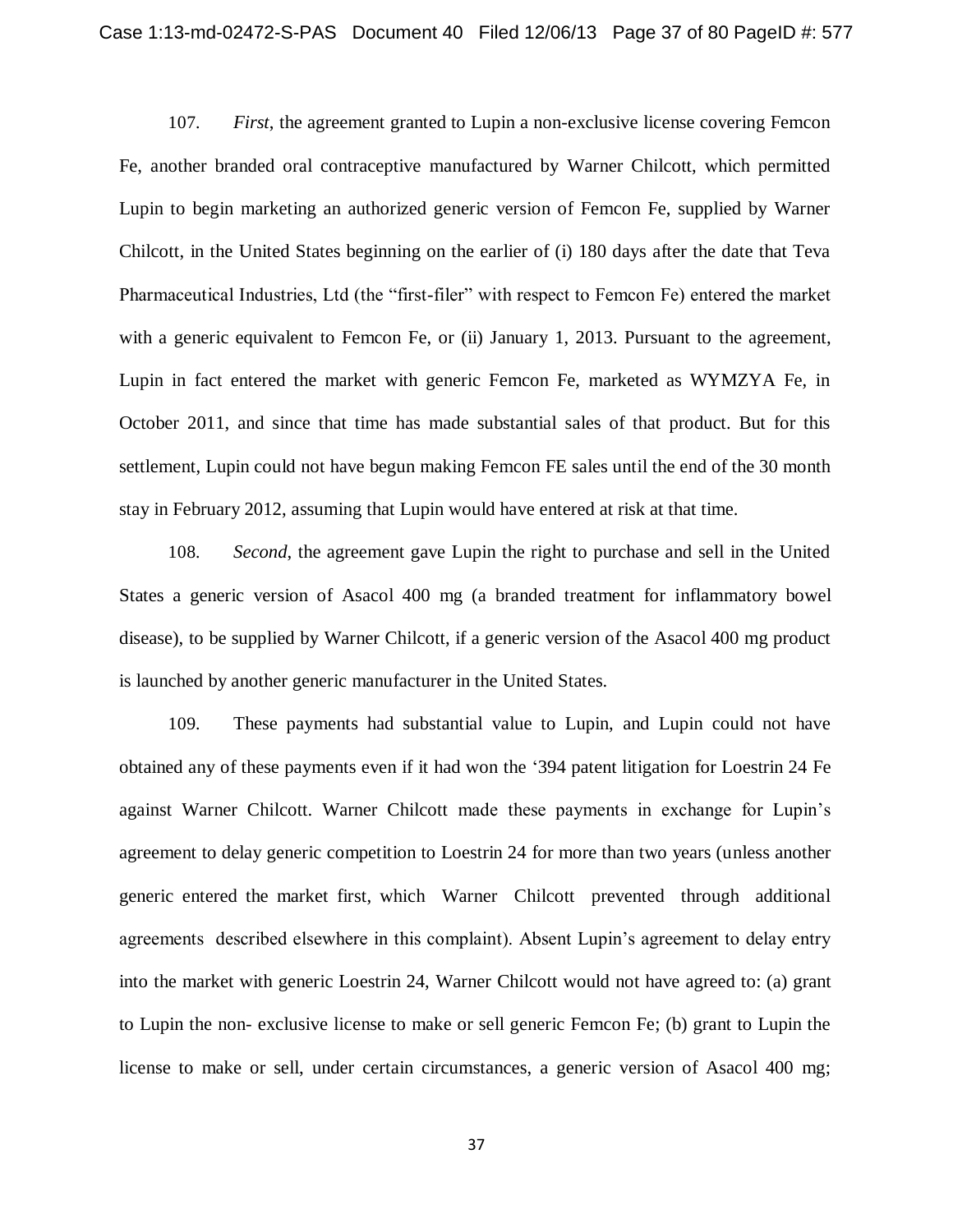and/or (c) grant the price and/or other terms that it did under those provisions of the agreement. Warner Chilcott paid Lupin for delayed market entry of generic Loestrin 24.

110. As described more fully below, Warner Chilcott delayed generic entry in order to both protect its Loestrin 24 supracompetitive profit and buy time to permit it to switch prescriptions to a follow-on branded version of Loestrin before generic Loestrin 24 became available.

#### **VI. THE ANTICOMPETITIVE SCHEME: SWITCH PRESCRIPTIONS FROM LOESTRIN 24 TO LO LOESTRIN**

111. In order to continue to exploit the market "disconnect" and maintain as many supracompetitive sales and profits as possible, it was necessary for Warner Chilcott to defeat the successful entry of generic Loestrin. In response to this anticipated competitive threat, Warner Chilcott devised a "life cycle management" or brand maturation strategy plan which involved (among other things) the rote filing of patent infringement cases regardless of their merit, unlawful pay-offs to generic manufacturers, and modifications to the Loestrin product – modifications that deliver no benefits to patients but that effectively shield substantial Loestrin sales from generic competition.

112. Using the time that it obtained by automatically filing patent litigation in order to obtain 30-month stays, and by paying off generic manufacturers to delay entry, Warner Chilcott modified the chemical composition of its Loestrin product so generic versions of Loestrin, when they finally did enter the market, would not be substitutable for branded Loestrin. This would protect as many Loestrin sales as possible from generic competition.

113. The follow-on products to which Warner Chilcott switched its marketing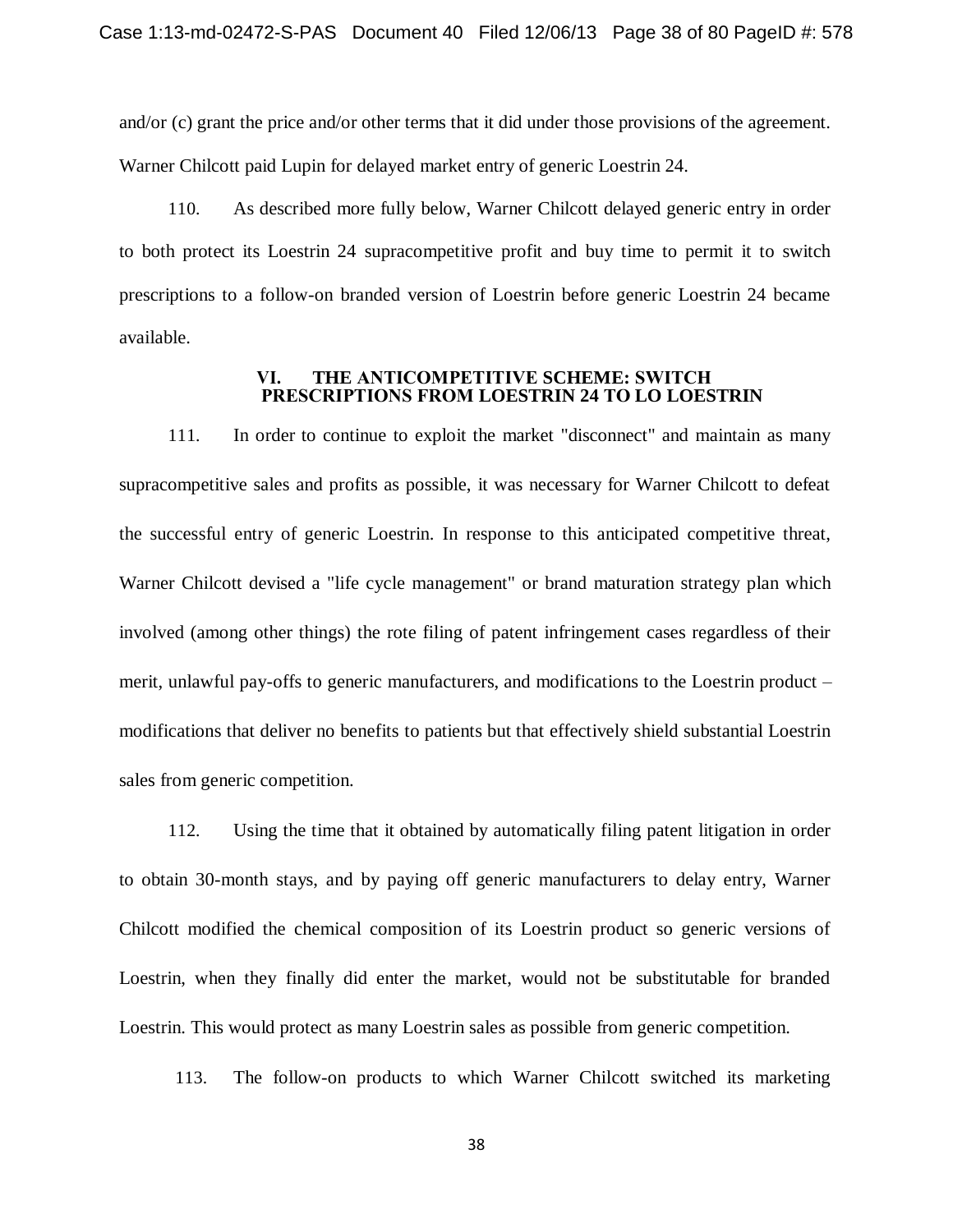efforts are Lo Loestrin 24 and Minastrin 24. These products are not medically superior to Loestrin 24 Fe. Warner Chilcott designed the products not in order to deliver a superior product to consumers, but to impair competition form generic Loestrin 24 Fe.

114. It was essential to Warner Chilcott that it launch and convert as many Loestrin 24 prescriptions as possible to Lo Loestrin and Minastrin 24before generic versions of Loestrin 24 were available in the market. Beating the generics onto the market would allow Warner Chilcott to effect the switch at a time when no competing manufacturer had the incentive or ability to counter Warner Chilcott's marketing message to doctors.

115. It is well known in the pharmaceutical industry that if generic versions of the original brand product enter the market before the branded follow-on product, the latter will make very few sales unless it offers substantial, demonstrable medical benefits to consumers. For example, one brand manufacturer estimated that it would make ten times more sales of its branded follow-on product if it beat generic versions of the original product onto the market. In a detailed inquiry into the pharmaceutical industry, the European Commission concluded that "it is of utmost importance for the originator company to bring the follow-on product on the market before the first product effectively loses exclusivity." European Commission, Final Report, p. 356 (8 July 2009), available at http://www.europanu.nl/id/vi6wcj7amsx3/pharmaceutical\_sector\_inquiry\_fianl?start-006-00c=10. Industry analysts in the United States echo that conclusion, warning brand manufacturers that "it is essential that the brand holder switch their patients to the new formulation prior to generic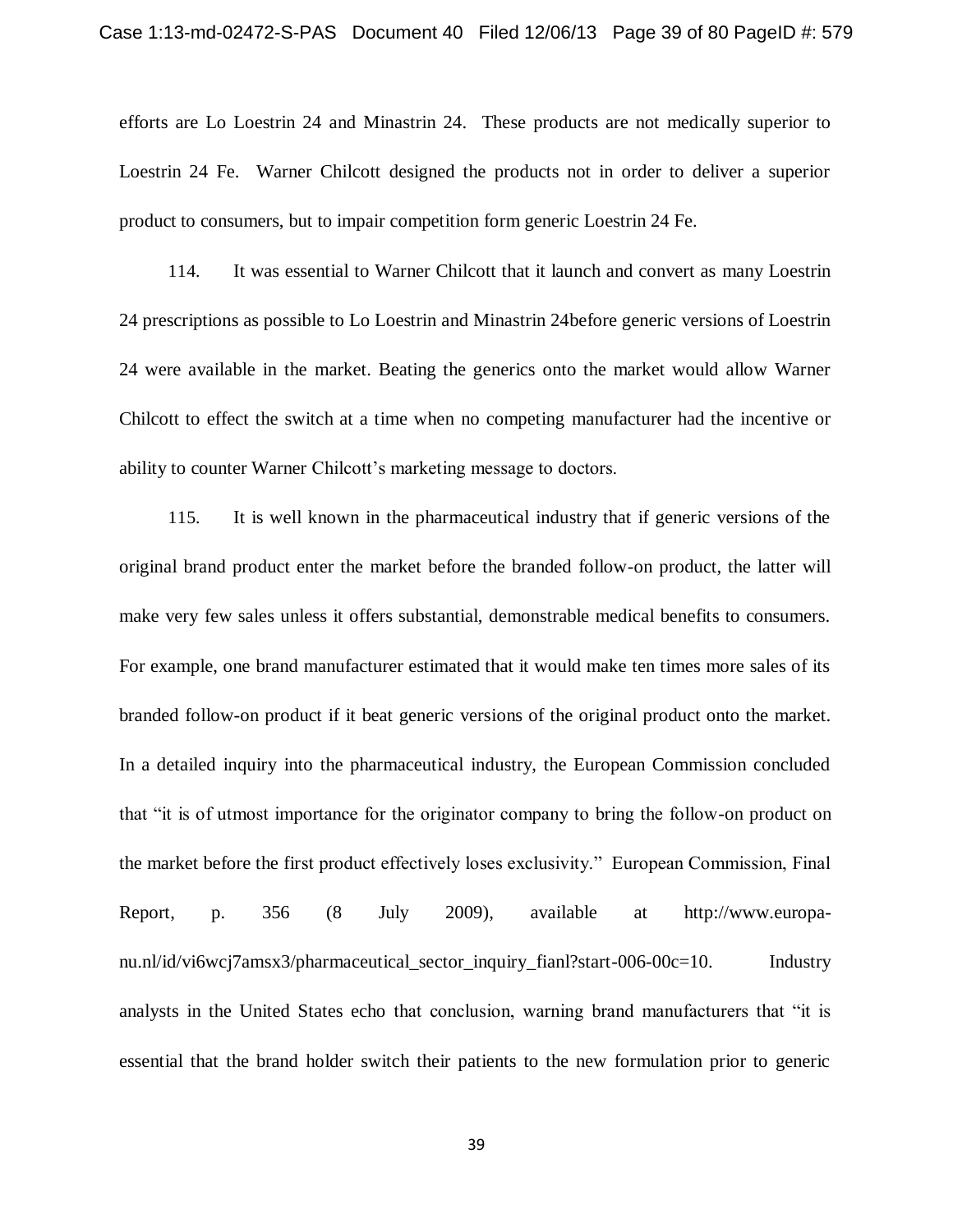launch." Stephen Perrett, *The Modified-Release Drug Delivery Landscape: The Commercial Perspective, in* II MODIFIED-RELEASE DRUG DELIVERY TECHNOLOGY 1, 3 (Michael J. Rathbone et al. eds., 2d ed. 2008).

116. Consequently, Warner Chilcott's ploy of switching prescriptions to Lo Loestrin and Minastrin 24 depended on launching those products before generic versions of Loestrin 24 Fe were available. Absent Warner Chilcott's unlawful payments to Watson and Lupin, generic Loestrin 24 Fe would have been available long before the FDA approved Lo Loestrin or and Minastrin 24or, if it had, it would have made few sales.

117. Due to Warner Chilcott's anticompetitive scheme and unlawful payments to Watson and Lupin to delay entry, by the time generic Loestrin 24 is available in January 2014, the prescription base for Loestrin 24 will have been very substantially eroded.

### **VII. ANTICOMPETITIVE EFFECTS OF THE SCHEME**

118. Warner Chilcott's scheme and payments to suppress generic competition to Loestrin 24 have delayed and substantially diminished the sale of generic Loestrin 24. By delaying the onset of generic competition and reducing the prescription base, Defendants deprived would-be generic versions of the most efficient means of distribution under the governing statutory and regulatory regime.

119. Warner Chilcott's overarching anticompetitive scheme, and the Generic Defendants' participation in it, delayed and substantially diminished the sale of generic Loestrin 24 in the United States, and unlawfully enabled Warner Chilcott to sell Loestrin 24 at artificially inflated prices. But for Defendants' illegal conduct, generic manufacturers would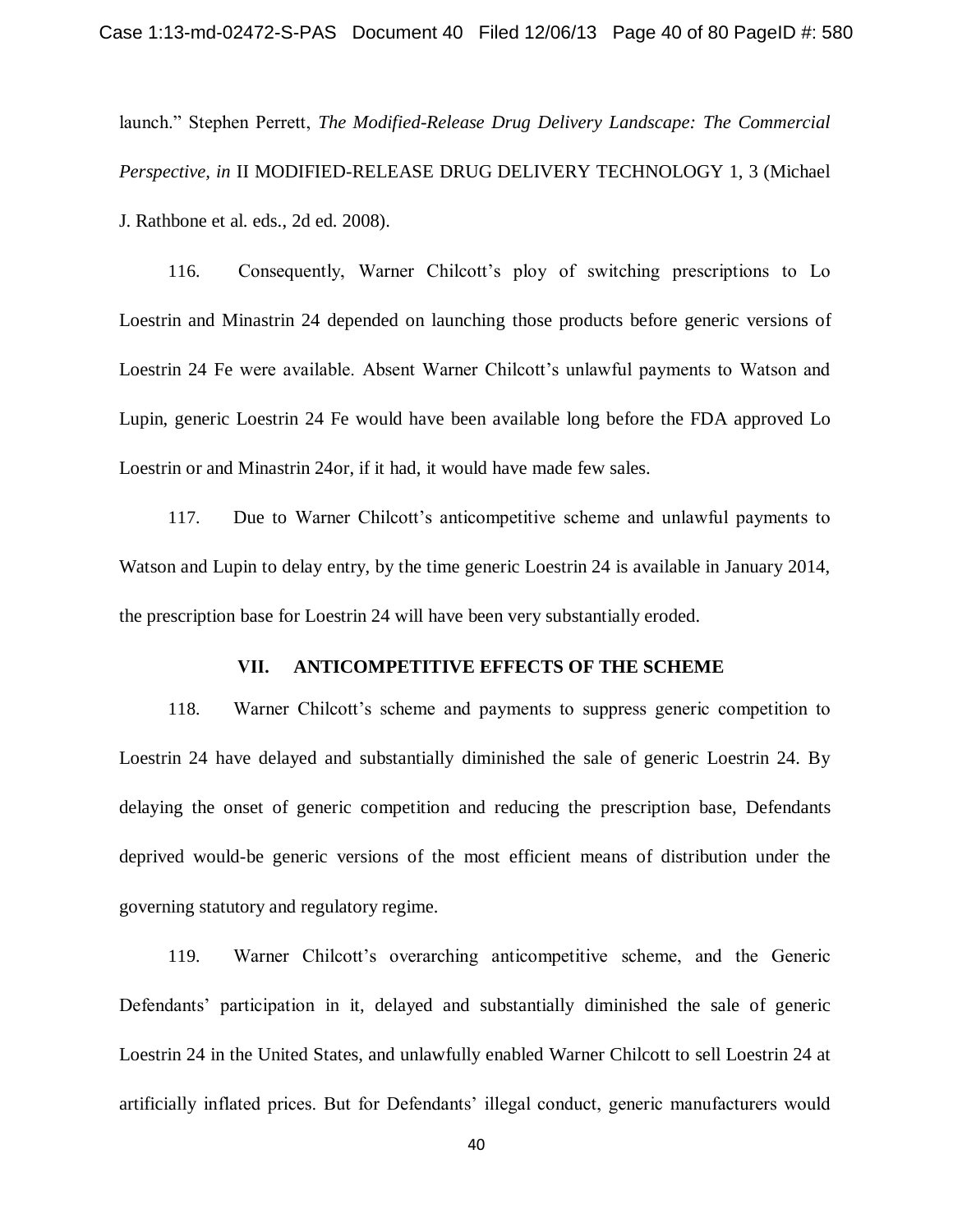have been able to enter the market unimpeded and compete on the merits against Loestrin 24. Generic competitors would also have been able to compete earlier, as early as September 2009, and additional generic competitors would have entered the market thereafter. Defendants' conduct unlawfully prevented purchasers of Loestrin 24 from obtaining the benefits of unimpaired generic competition.

120. Defendants' scheme and unlawful payments harmed Plaintiffs and the End-Payor Class by depriving them of: (1) a market in which manufacturers and distributors of generic drugs make their decisions about challenging patents and entering markets free from the influence of unlawful payments; and (2) the most cost efficient means of distribution. Contrary to the purpose of the Hatch-Waxman Act, the anticompetitive scheme and payments have enabled Defendants to: (1) delay the entry of less expensive generic versions of Loestrin 24 in the United States; (2) fix, raise, maintain or stabilize the price of Loestrin 24; (3) allocate 100% of the U.S. market for an oral contraceptive comprising 24 norethindrone acetate/ethinyl estradiol (1mg/20mcg) tablets and 4 ferrous fumarate tablets to Warner Chilcott.

121. But for the anticompetitive scheme: (1) Watson would have begun selling ABrated generic versions of Loestrin 24 on or shortly after receiving final FDA approval of its generic Loestrin 24 ANDA on September 1, 2009; and (2) an increasingly competitive market for oral contraceptives comprising 24 norethindrone acetate/ethinyl estradiol (1mg/20mcg) tablets and 4 ferrous fumarate tablets would have emerged; and (3) Warner Chilcott would not have developed or marketed Lo Loestrin or Minastrin 24 and switched a substantial portion of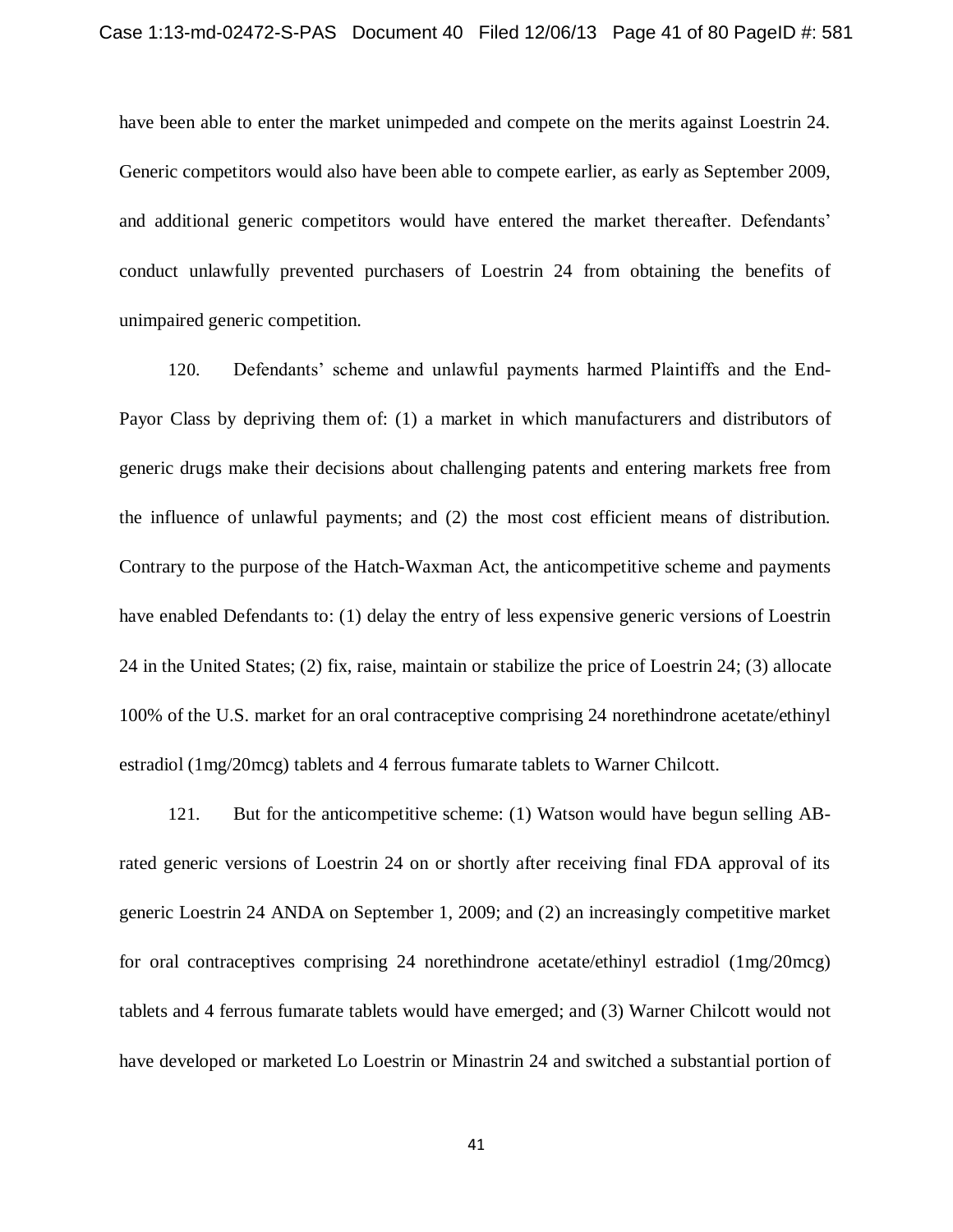sales to those products and/or generic Loestrin 24 would have entered the market before Lo Loestrin and Minastrin 24, and Warner Chilcott would have been able to switch few prescriptions to those products.

122. Defendants' unlawful conduct has delayed and diminished the sale of generic Loestrin 24 in the United States, and unlawfully enabled Warner Chilcott to sell Loestrin 24 at artificially inflated, supracompetitive prices. But for Defendants' illegal conduct, generic competition to Loestrin 24 would have occurred already, because, at a minimum, Watson would have already launched its generic version of Loestrin 24 and Warner Chilcott or its designee would have entered the market with an authorized generic version of Loestrin 24.

123. As a consequence, Plaintiffs and other members of the Class have sustained substantial losses and damage to their business and property in the form of overcharges, the exact amount of which will be the subject of proof at trial.

#### **VIII. CLASS ACTION ALLEGATIONS**

124. Plaintiffs bring this action on behalf of themselves and, under Fed. R. Civ. P.

 $23(a)$ ,  $23(b)(2)$ , and  $(b)(3)$ , as representative of an End-Payor Class defined as follows:

All persons or entities in the United States and its territories who indirectly purchased, paid and/or provided reimbursement for some or all of the purchase price for Loestrin 24 Fe and/or its AB-rated generic equivalents in any form, for consumption by themselves, their families, or their members, employees, insureds, participants, or beneficiaries (the "Class" or the "End-Payor Class"), other than for resale, during the period September 1, 2009 through and until the anticompetitive effects of Defendants' unlawful conduct cease (the "Class Period"). For purposes of the Class definition, persons or entities "purchased"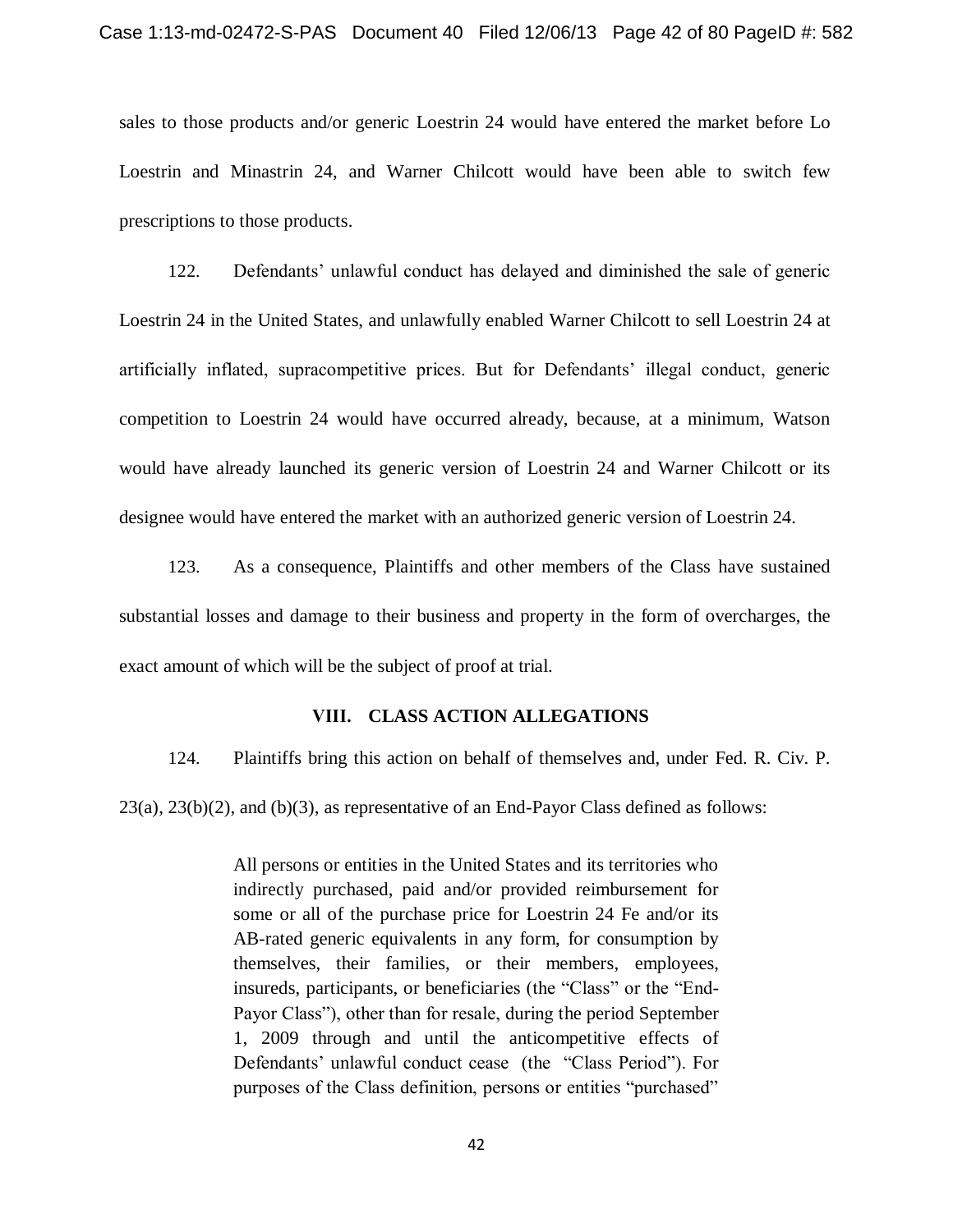Loestrin 24 Fe or its generic equivalent if they indirectly purchased, paid and/or reimbursed for some or all of the purchase price.

125. The following persons or entities are excluded from the proposed End-Payor

Class:

- a. Defendants and their officers, directors, management, employees, subsidiaries, or affiliates;
- b. All federal or state governmental entities, excluding cities, towns or municipalities with self-funded prescription drug plans;
- c. All persons or entities who purchased Loestrin 24 Fe or its AB-rated generic equivalent for purposes of resale or directly from Defendants or their affiliates;
- d. Fully insured health plans (*i.e.*, Plans that purchased insurance from another third-party payor covering 100% of the Plan's reimbursement obligations to its members);
- e. Any "flat co-pay" consumers whose purchases were paid in part by a third party payor and whose co-payment was the same regardless of the retail purchase price;
- f. Any "brand loyalist" consumers or third-party payors who purchased Loestrin 24 Fe and who did not purchase any AB-rated generic equivalent after such generics became available; and
- g. The judges in this case and any members of their immediate families.
- 126. Members of the End-Payor Class are so numerous that joinder is impracticable.

Plaintiffs believe that the Class includes hundreds of thousands, if not millions, of consumers,

and thousands of third-party payors.

127. Plaintiffs' claims are typical of those of the members of the End-Payor Class.

Plaintiffs and all members of the End-Payor Class were damaged by the same wrongful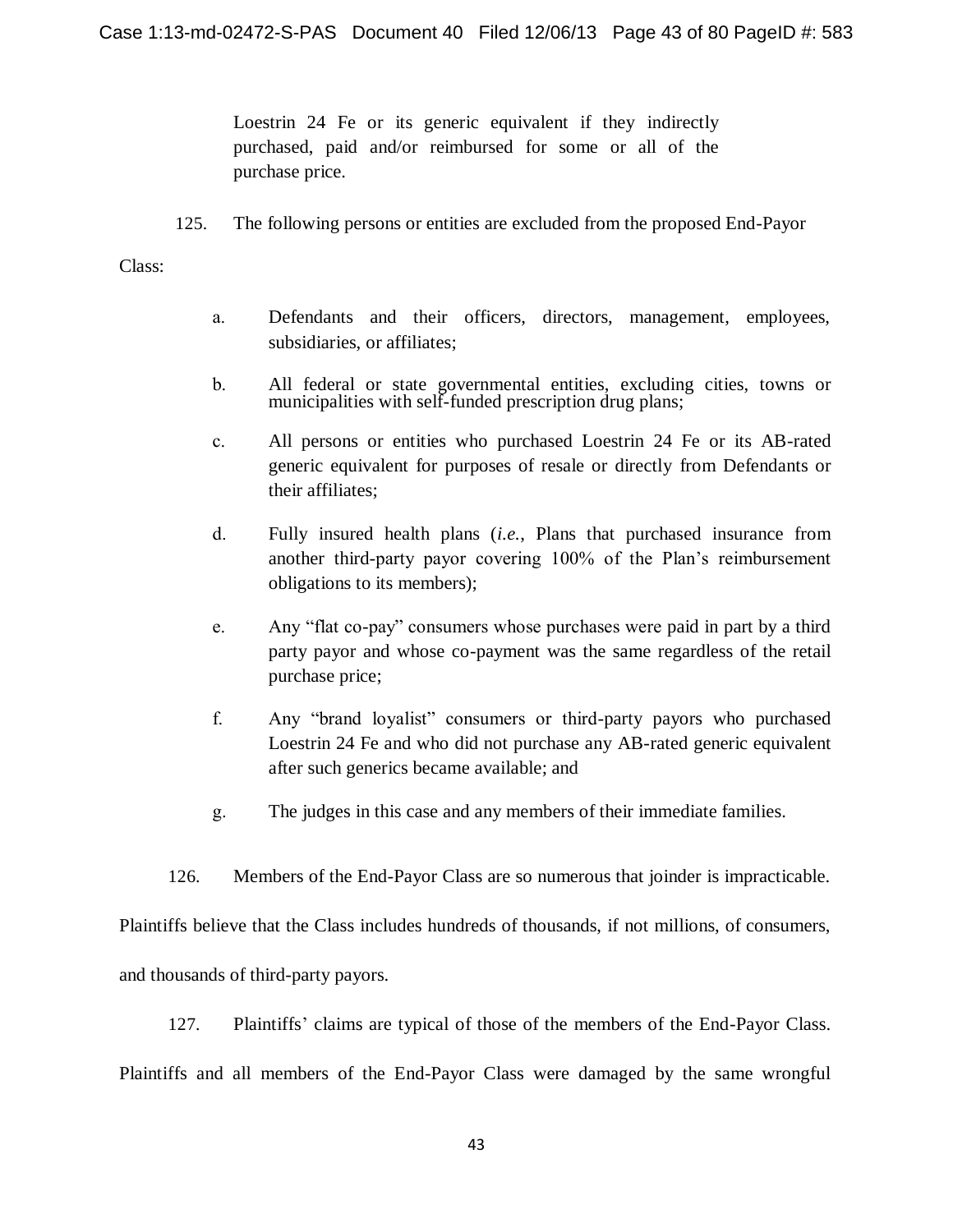conduct of Defendants, *i.e.*, they paid artificially inflated prices for Loestrin 24 Fe and were deprived of the benefits of earlier and more robust competition from cheaper generic versions of Loestrin 24 Fe as a result of Defendants' wrongful conduct.

128. Plaintiffs will fairly and adequately protect and represent the interests of the End- Payor Class. The interests of the Plaintiffs are coincident with, and not antagonistic to, those of the End-Payor Class.

129. Plaintiffs are represented by counsel with experience in the prosecution of class action antitrust litigation, and with particular experience in class action antitrust litigation involving pharmaceutical products.

130. Questions of law and fact common to the members of the End-Payor Class predominate over questions that may affect only individual Class members because Defendants have acted on grounds generally applicable to the entire End-Payor Class, thereby making overcharge damages with respect to the End-Payor Class as a whole appropriate. Such generally applicable conduct is inherent in Defendants' wrongful conduct.

131. Questions of law and fact common to the End-Payor Class include, but are not limited to:

- a. whether Defendants conspired to suppress generic competition to Loestrin 24 Fe;
- b. whether Defendants Warner Chilcott and Watson entered into an unlawful agreement in restraint of trade;
- c. whether, pursuant to the agreement, Watson agreed to delay its entry into the market with generic Loestrin 24 Fe;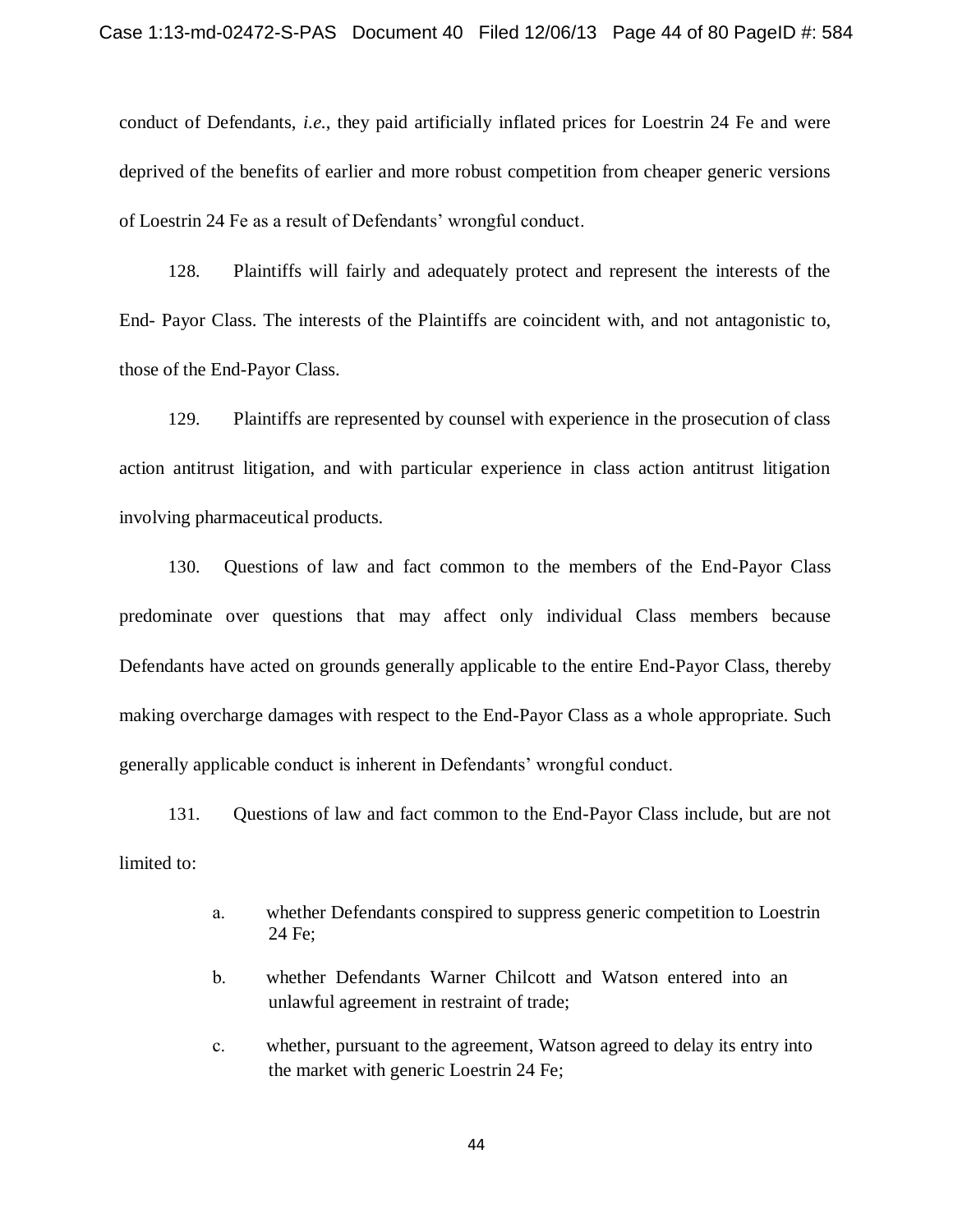- d. whether, pursuant to the agreement, Warner Chilcott compensated Watson;
- e. whether Warner Chilcott's compensation to Watson was for a purpose other than delayed entry of generic Loestrin 24 Fe;
- f. whether Warner Chilcott's compensation to Watson was necessary to yield some procompetitive benefit that is cognizable and non-pretextual;
- g. whether the agreement is illegal under the rule of reason;
- h. whether Defendants Warner Chilcott and Lupin entered into an unlawful agreement in restraint of trade;
- i. whether, pursuant to the agreement, Lupin agreed to delay its entry into the market with generic Loestrin 24 Fe;
- j. whether, pursuant to the agreement, Warner Chilcott compensated Lupin;
- k. whether Warner Chilcott's compensation to Lupin was for a purpose other than delayed entry of generic Loestrin 24 Fe;
- l. whether Warner Chilcott's compensation to Lupin was necessary to yield some procompetitive benefit that is cognizable and non-pretextual;
- m. whether the agreement is illegal under the rule of reason;
- n. whether, absent the delay caused by Defendants' unlawful payments, Warner Chilcott would have launched and marketed Lo Loestrin;
- o. whether Warner Chilcott introduced, priced, and marketed Lo Loestrin and Minastrin 24 in order to diminish the prescription base of Loestrin 24;
- p. whether the law requires definition of a relevant market when direct proof of market power is available and, if so, the definition of the relevant market;
- q. whether the activities of Defendants as alleged herein have substantially affected interstate commerce;
- r. whether, and to what extent, Defendants' conduct caused antitrust injury (*i.e.*, overcharges) to Plaintiffs and the members of the Class; and
- s. the *quantum* of aggregate overcharge damages to the Class.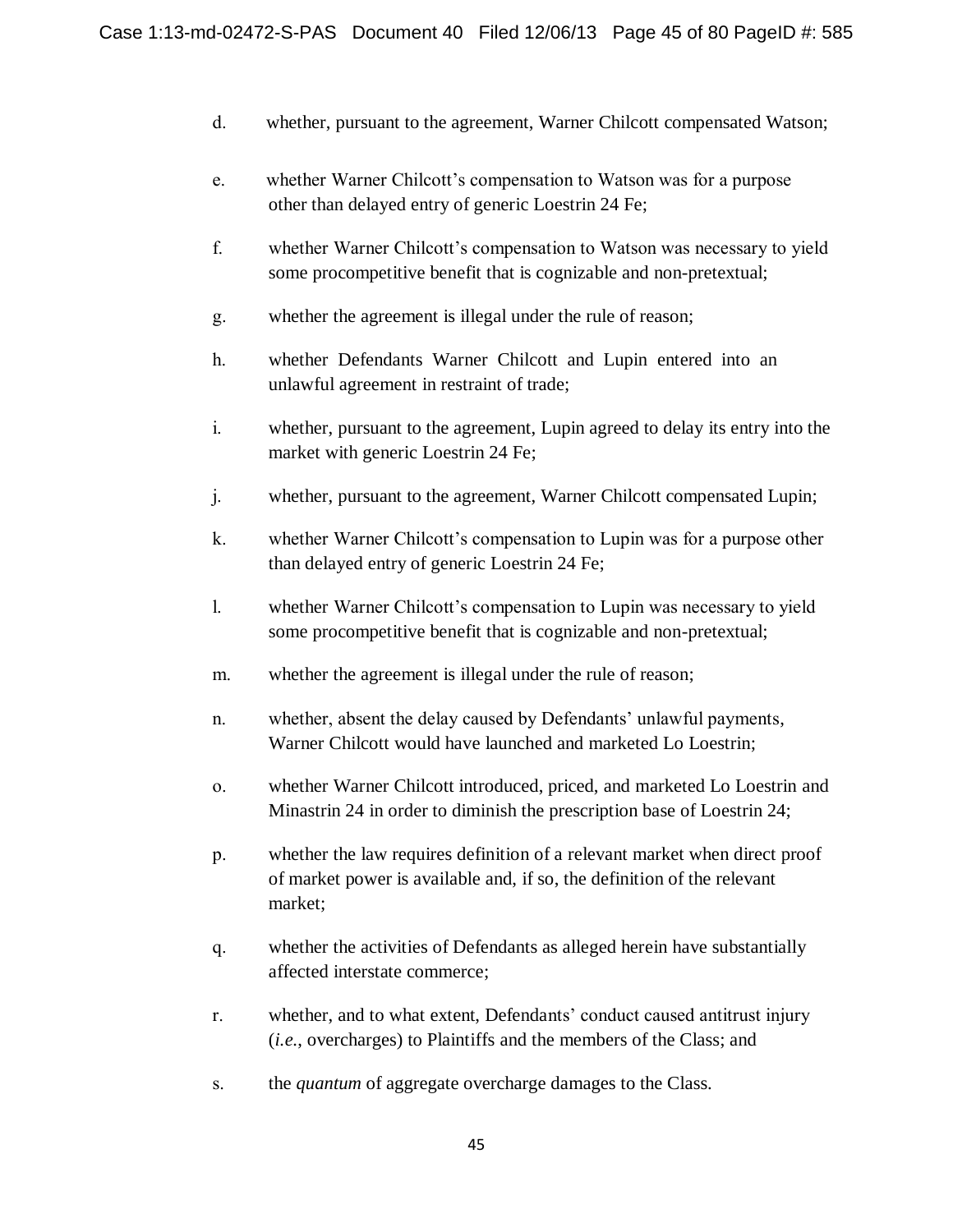132. Class action treatment is a superior method for the fair and efficient adjudication of the controversy. Such treatment will permit a large number of similarly situated persons to prosecute their common claims in a single forum simultaneously, efficiently, and without the unnecessary duplication of evidence, effort, or expense that numerous individual actions would engender. The benefits of proceeding through the class mechanism, including providing injured persons or entities a method for obtaining redress on claims that could not practicably be pursued individually, substantially outweighs potential difficulties in management of this class action.

133. Plaintiffs know of no special difficulty to be encountered in the maintenance of this action that would preclude its maintenance as a class action.

### **IX. INTERSTATE AND INTRASTATE COMMERCE**

134. At all material times, Warner Chilcott manufactured, marketed, promoted, distributed, and sold substantial amounts of Loestrin 24 in a continuous and uninterrupted flow of commerce across state and national lines and throughout the United States.

135. At all material times, Defendants transmitted funds, as well as contracts, invoices and other forms of business communications and transactions, in a continuous and uninterrupted flow of commerce across state and national lines in connection with the sale of Loestrin 24 and/or AB-rated bioequivalents.

136. In furtherance of their efforts to restrain competition in the market for Loestrin 24 and its generic equivalents, Defendants employed the United States mails and interstate and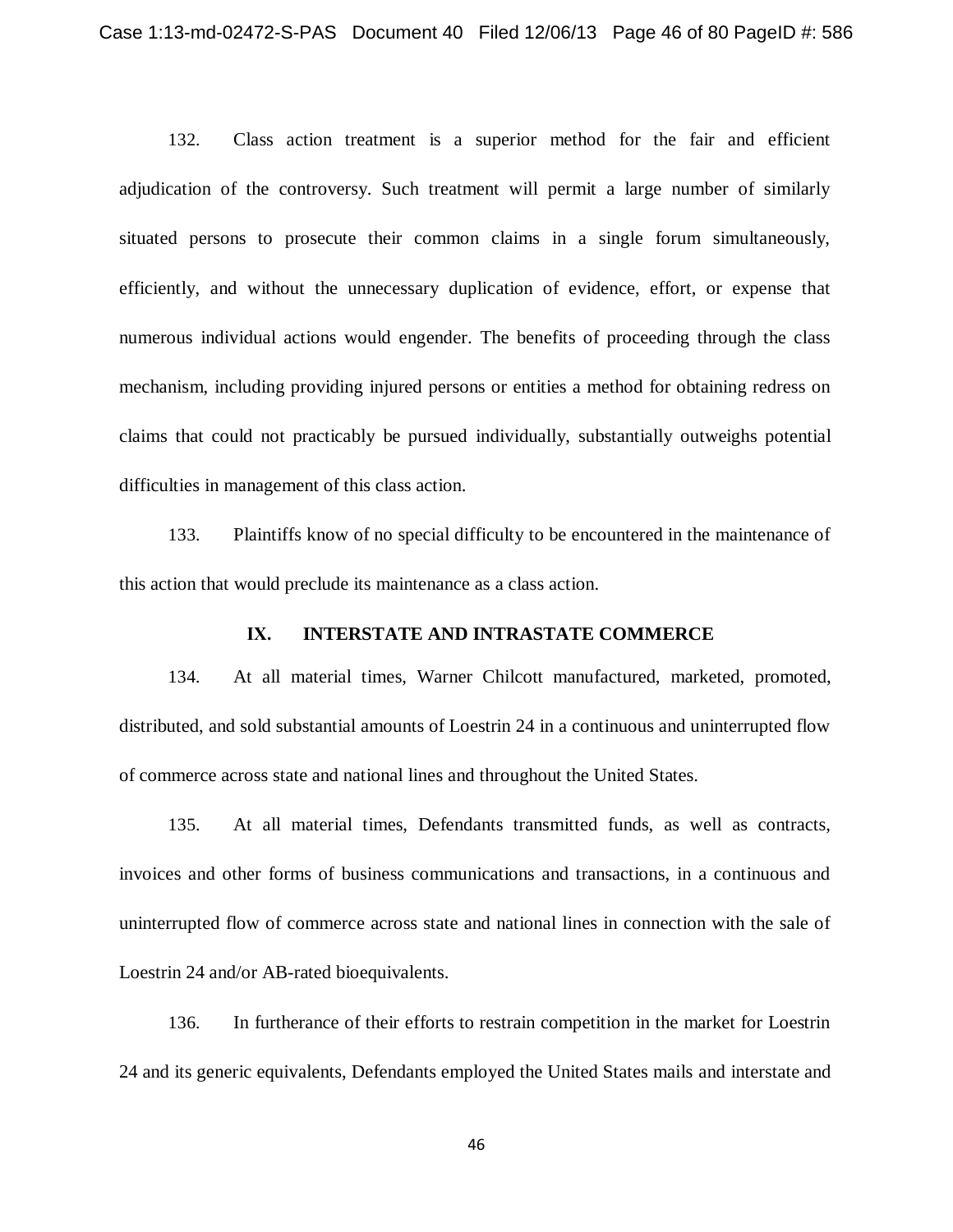international telephone lines, as well as means of interstate and international travel. Defendants' activities were within the flow of and have substantially affected interstate commerce.

137. Defendants' anticompetitive conduct has substantial intrastate effects in that, *inter alia*, retailers within each state are foreclosed from offering less expensive generic Loestrin 24 to end-payors inside each respective state. The foreclosure of generic Loestrin 24 directly impacts and disrupts commerce for end-payors within each state.

#### **X. MARKET POWER AND MARKET DEFINITION**

138. At all relevant times, Warner Chilcott had market power with respect to oral contraceptives comprising 24 norethindrone acetate/ethinyl estradiol (1mg/20mcg) tablets and 4 ferrous fumarate tablets because it had the power to maintain the price of the drug it sold as Loestrin 24 at supracompetitive levels without losing so many sales as to make the supracompetitive price unprofitable.

139. A small but significant, non-transitory price increase above the competitive level for Loestrin 24 by Warner Chilcott would not have caused a loss of sales sufficient to make the price increase unprofitable.

140. At competitive price levels, Loestrin 24 does not exhibit significant, positive cross-elasticity of demand with respect to price with any product other than AB-rated generic versions of Loestrin 24.

141. Some formulations of oral contraceptives have higher failure rates in certain classes of women, and they differ widely in their safety and side-effect profiles. The differing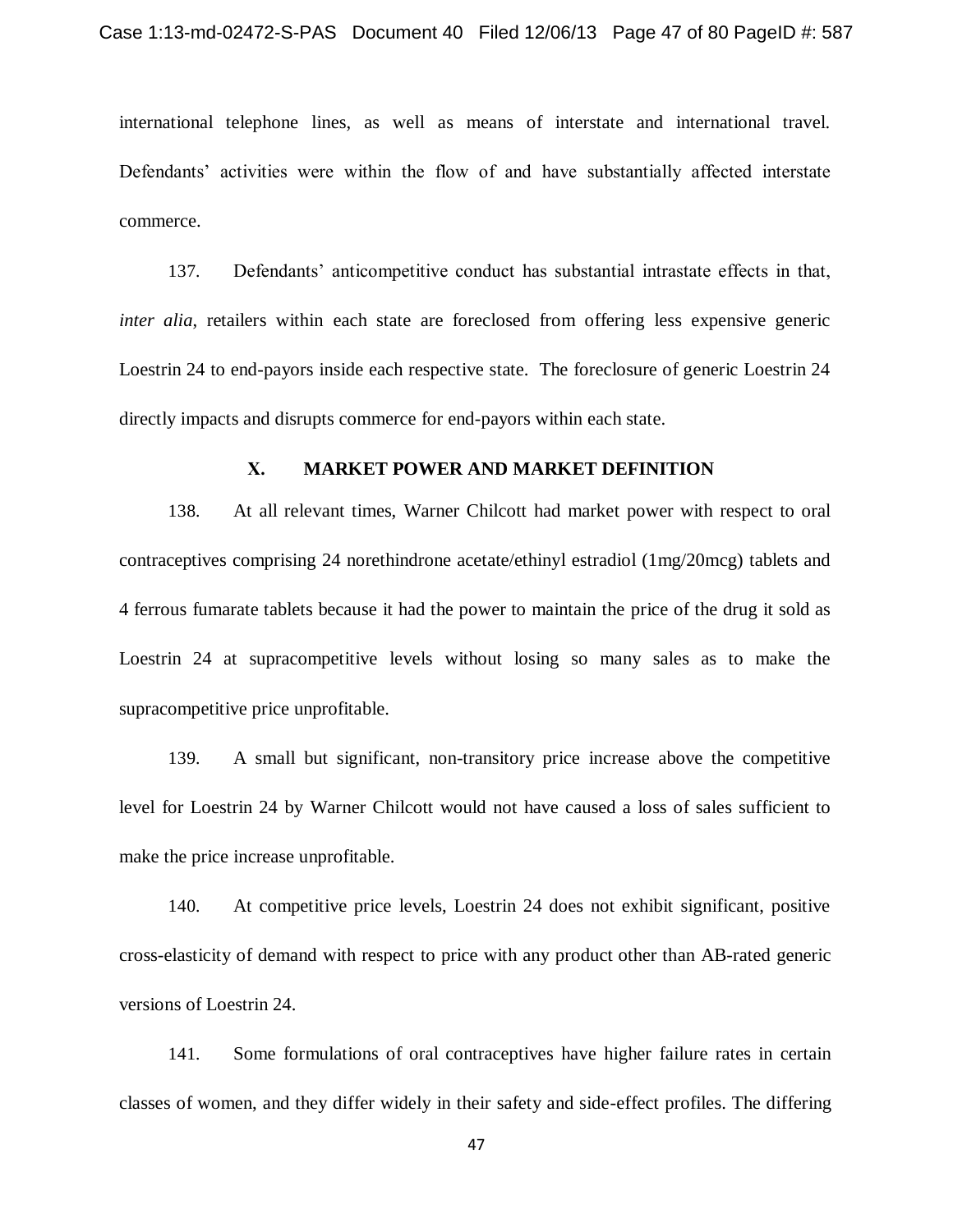efficacy, safety and side effect profiles of different oral contraceptives play a critical role in doctors' selection of the most appropriate oral contraceptive for a particular patient. The FDA does not consider these products bioequivalent, and there is variation in the dosage of the active ingredients.

142. Even though there may be a number of different oral contraceptive pills a physician could have started a patient on, or in theory could switch a patient to, once the physician and patient find one that is well-tolerated, it is very unlikely that the patient will switch to a different oral contraceptive based on variations of price of 10% or less. Doctors generally select an oral contraceptive for their patients based on the clinical and pharmacological attributes of the drug and the relevant characteristics of the patient, rather than on the basis of price.

143. For clinical reasons, among others, physicians and patients prefer Loestrin 24 to other products designed to prevent pregnancy. Due to, among other reasons, its use and varying ability to prevent pregnancy while causing shorter, lighter periods, Loestrin 24 is significantly differentiated from all products other than AB-rated generic versions of Loestrin 24.

144. The existence of other products designed to prevent pregnancy has not significantly constrained Warner Chilcott's pricing of Loestrin 24. At all relevant times, Warner Chilcott's price for Loestrin 24 has been at least 60% above its marginal cost of production, and at least 40% above its marginal cost including marketing costs. Warner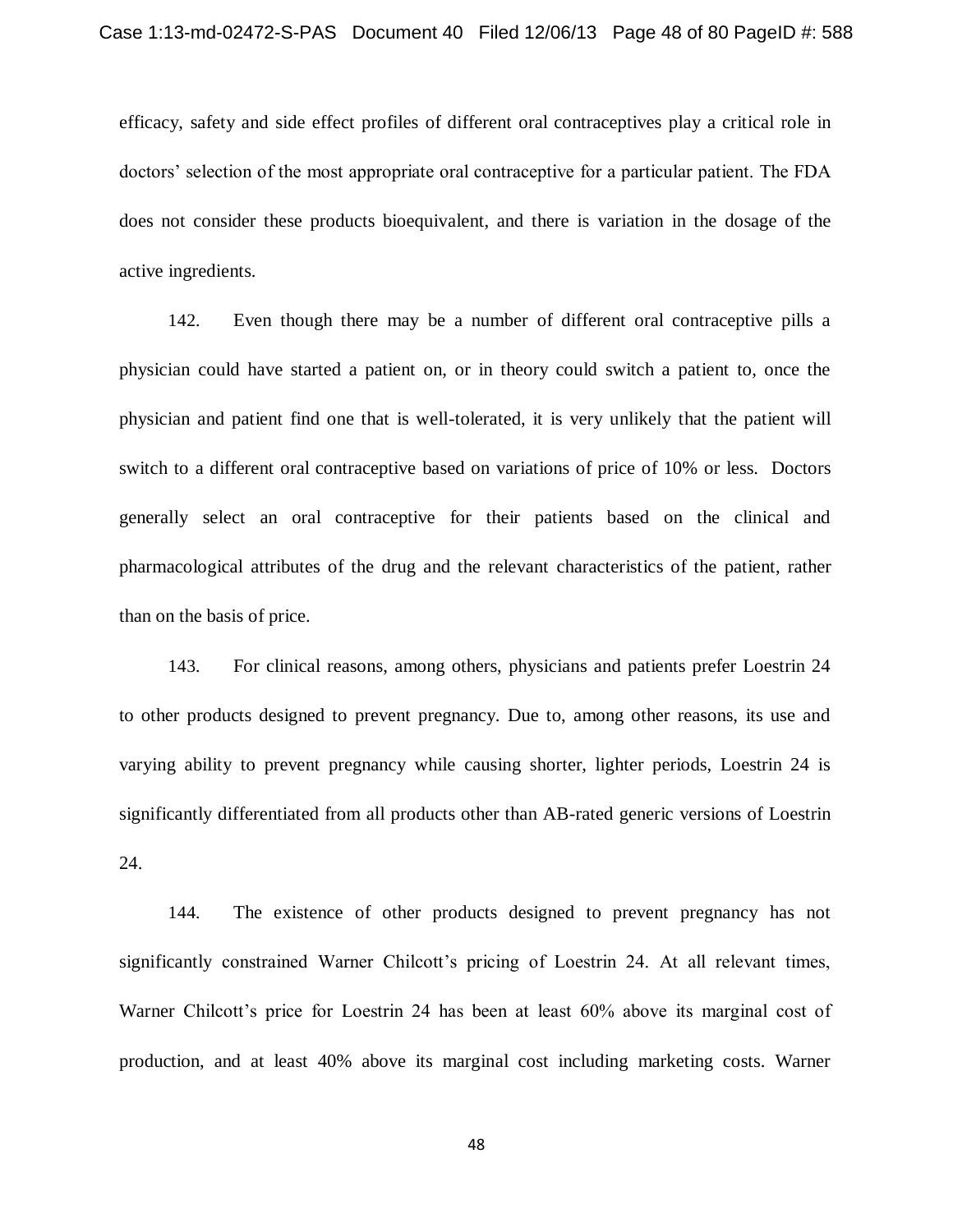Chilcott has never lowered the price of Loestrin 24 in response to the pricing of other branded oral contraceptives (or the generic versions of those other branded oral contraceptives).

145. Warner Chilcott needed to control only Loestrin 24 and its AB-rated generic equivalents, and no other products, in order to maintain the price of Loestrin 24 profitably at supracompetitive prices. Only the market entry of a competing, AB-rated generic version of Loestrin 24 would render Warner Chilcott unable to profitably maintain supracompetitive prices for Loestrin 24.

146. Warner Chilcott knew that entry of a generic version of Loestrin 24 would be a uniquely significant market event. The entry of other branded oral contraceptives (or generic versions of those other brands) did not take substantial sales from Loestrin 24 or cause Warner Chilcott to lower its price. But Warner Chilcott predicted that entry of generic Loestrin 24 would immediately cause branded Loestrin 24 to lose well more than half of its unit sales. Likewise, Watson estimated that its generic version of Loestrin 24 would take essentially all of its sales from branded Loestrin 24 and few if any sales from other branded oral contraceptives (or generic versions of those other brands). Lupin predicted the same with respect to its generic version of Loestrin 24.

147. Warner Chilcott, Watson, and Lupin predicted that the competitive impact of a generic version on branded Loestrin 24 would be substantial. Among other things, all three Defendants predicted that entry of generic Loestrin 24 would deliver hundreds of millions of dollars of savings to consumers.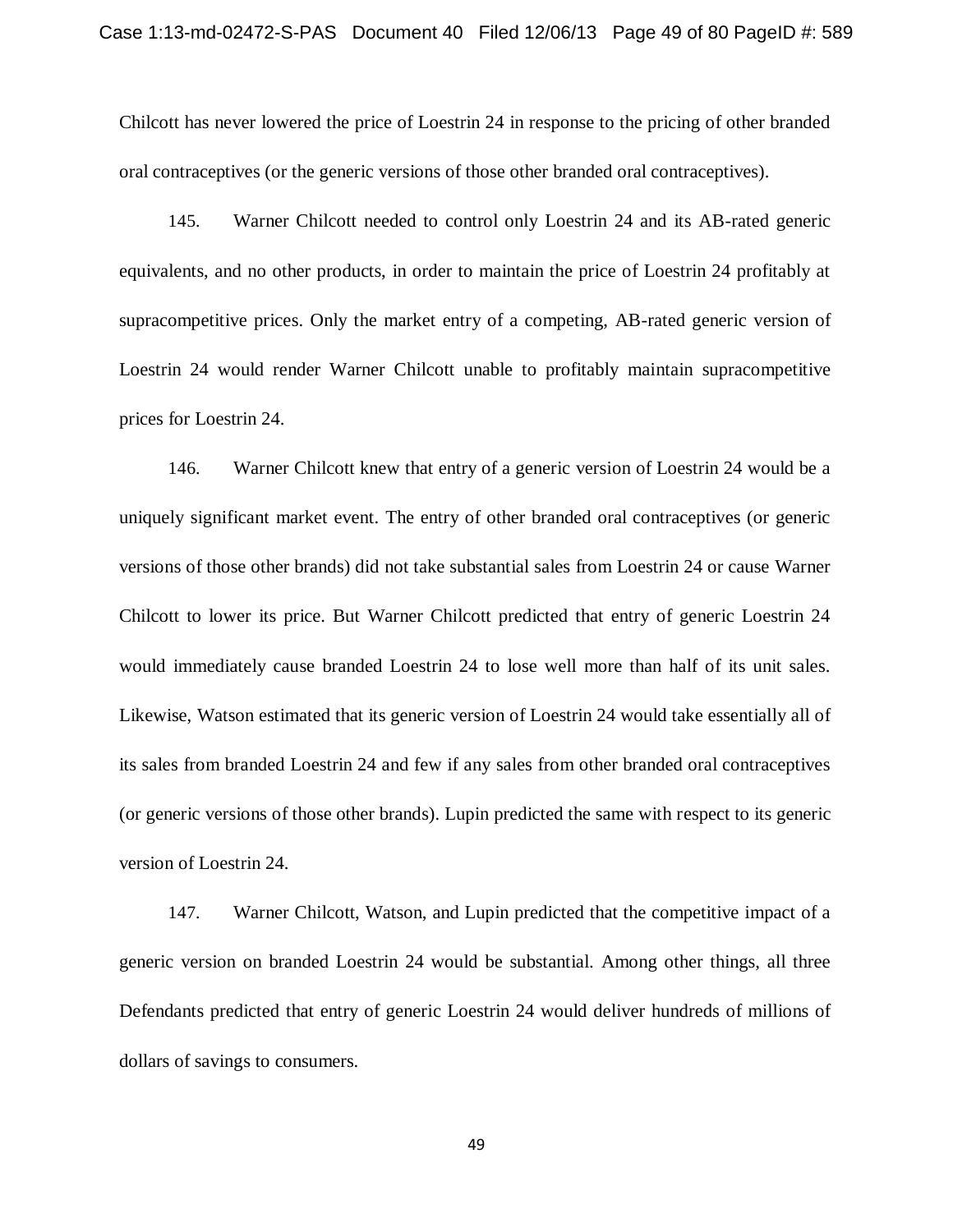148. At all relevant times, Warner Chilcott has sold Loestrin 24 at prices well in excess of marginal costs, and in excess of the competitive price, and enjoyed high profit margins.

149. Warner Chilcott had, and exercised, the power to exclude and restrict competition to Loestrin 24 and AB-rated bioequivalents.

150. Warner Chilcott, at all relevant times, enjoyed high barriers to entry with respect to competition in the relevant product market due to patent and other regulatory protections and high costs of entry and expansion.

151. To the extent that Plaintiffs are legally required to prove market power circumstantially by first defining a relevant product market, Plaintiffs allege that the relevant product market is oral contraceptives comprising 24 norethindrone acetate/ethinyl estradiol (1mg/20mcg) tablets and 4 ferrous fumarate tablets (*i.e.*, Loestrin 24 and its AB-rated generic equivalents). During the relevant time, Warner Chilcott has been able to profitably maintain the price of oral contraceptives comprising 24 norethindrone acetate/ethinyl estradiol (1mg/20mcg) tablets and 4 ferrous fumarate tablets well above competitive levels.

152. The relevant geographic market is the United States and its territories.

153. At all relevant times, Warner Chilcott's market share in the relevant market was and remains 100%, implying a substantial amount of market power.

## **XI. MARKET EFFECTS AND DAMAGES TO THE CLASS**

154. But for the anticompetitive conduct alleged above, Watson would have entered the market with its generic Loestrin 24 as early as September 1, 2009, the date its ANDA 78-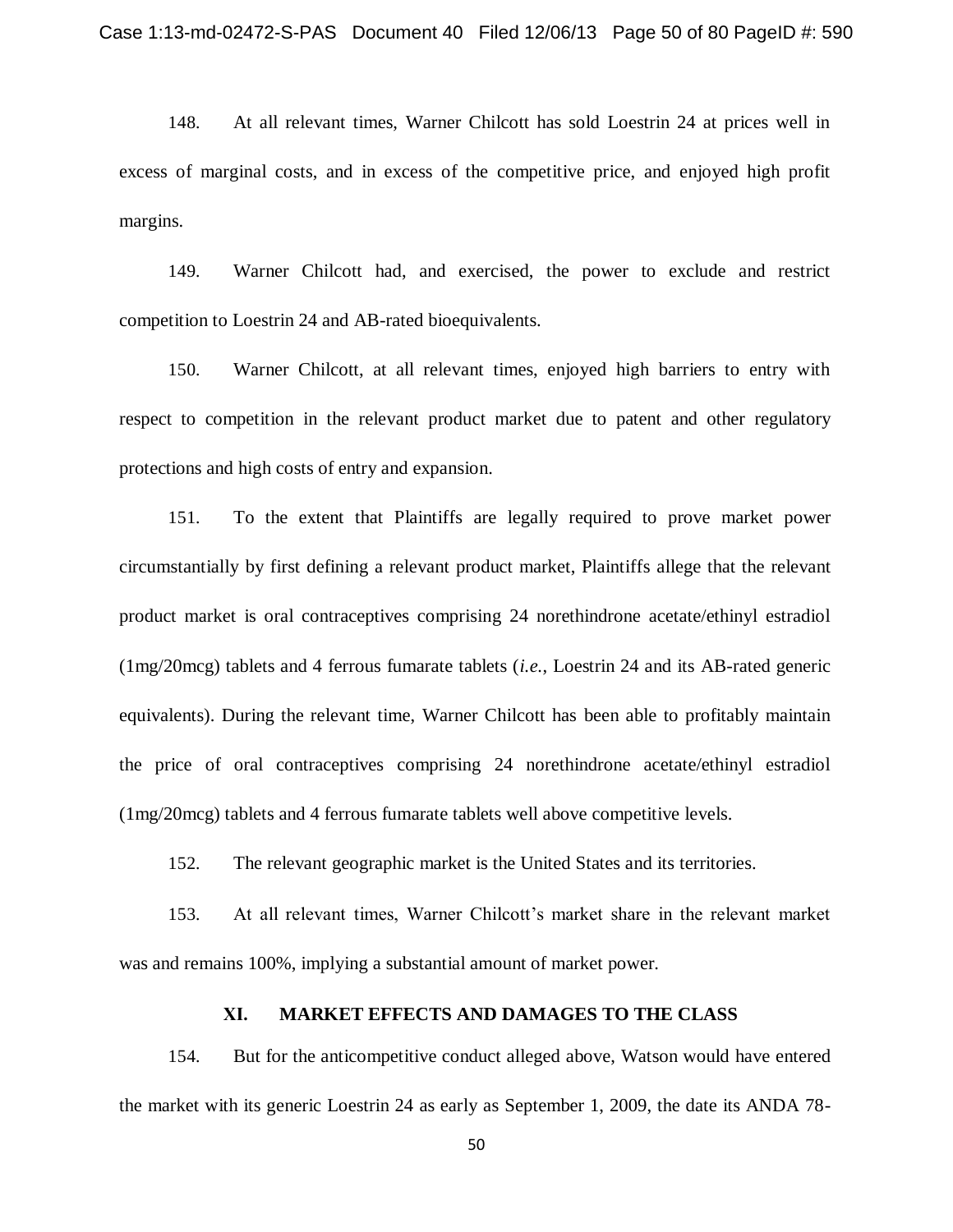267 received final FDA approval. Warner Chilcott would have launched an authorized generic version of Loestrin 24 at that same time. Lupin and other generic manufacturers would have entered the market with additional generic version of Loestrin 24 thereafter.

155. Defendants' anticompetitive conduct had the purpose and effect of restraining competition unreasonably and injuring competition by protecting Loestrin 24 from generic competition.

156. Watson and Lupin have extensive experience in the pharmaceutical industry, including in obtaining approval for ANDAs and marketing generic pharmaceutical products, manufacturing commercial launch quantities adequate to meet market demand, and, where appropriate, paying and receiving consideration for selective waiver and/or relinquishment of 180-day first-to-file marketing exclusivities.

157. Defendants' anticompetitive conduct, which delayed introduction into the United States marketplace of generic versions of Loestrin 24, has caused Plaintiffs and the Class to pay more than they would have paid for oral contraceptives comprising 24 norethindrone acetate/ethinyl estradiol (1mg/20mcg) tablets and 4 ferrous fumarate tablets absent Defendants' illegal conduct.

158. Typically, generic versions of brand drugs are initially priced significantly below the corresponding brand drug to which they are AB-rated. As a result, upon generic entry, end- payors rapidly substitute generic versions of the drug for some or all of their purchases. As more generic manufacturers enter the market, prices for generic versions of a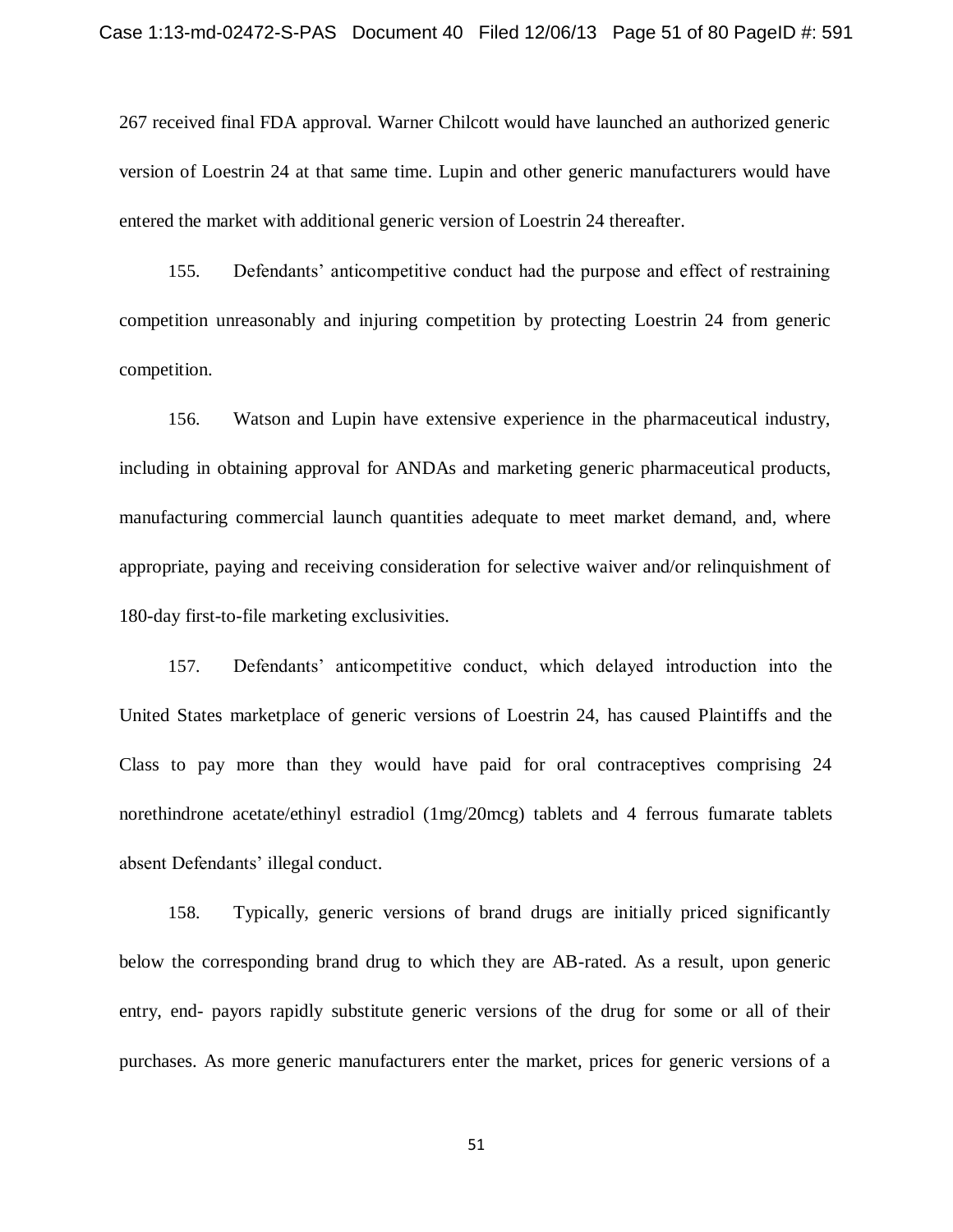drug predictably plunge even further due to competition among the generic manufacturers, and, correspondingly, the brand drug loses even more of its market share to the generic versions of the drug. This price competition enables all purchasers of the drug to: (a) purchase generic versions of a drug at substantially lower prices, and/or (b) purchase the brand drug at a reduced price. Consequently, brand manufacturers have a keen financial interest in delaying and impairing generic competition, and purchasers experience substantial cost inflation from that delay and impairment.

159. But for Defendants' anticompetitive conduct, end-payors, such as Plaintiffs and members of the Class, would have paid less for oral contraceptives comprising 24 norethindrone acetate/ethinyl estradiol (1mg/20mcg) tablets and 4 ferrous fumarate tablets by: (a) substituting purchases of less-expensive AB-rated generic Loestrin 24 for their purchases of more-expensive branded Loestrin; (b) receiving discounts on their remaining branded Loestrin 24 purchases; and (c) purchasing generic Loestrin 24 at lower prices sooner.

160. Moreover, due to Defendants' anticompetitive conduct, other generic manufacturers were discouraged from and/or delayed in (a) developing generic versions of Loestrin 24, and/or (b) challenging the validity or infringement of the '394 patent in court.

161. During the Class Period, Plaintiffs and other members of the Class purchased substantial amounts of Loestrin 24. As a result of Defendants' illegal conduct as alleged herein, Plaintiffs and other members of the Class were compelled to pay, and did pay, artificially inflated prices for oral contraceptives comprising 24 norethindrone acetate/ethinyl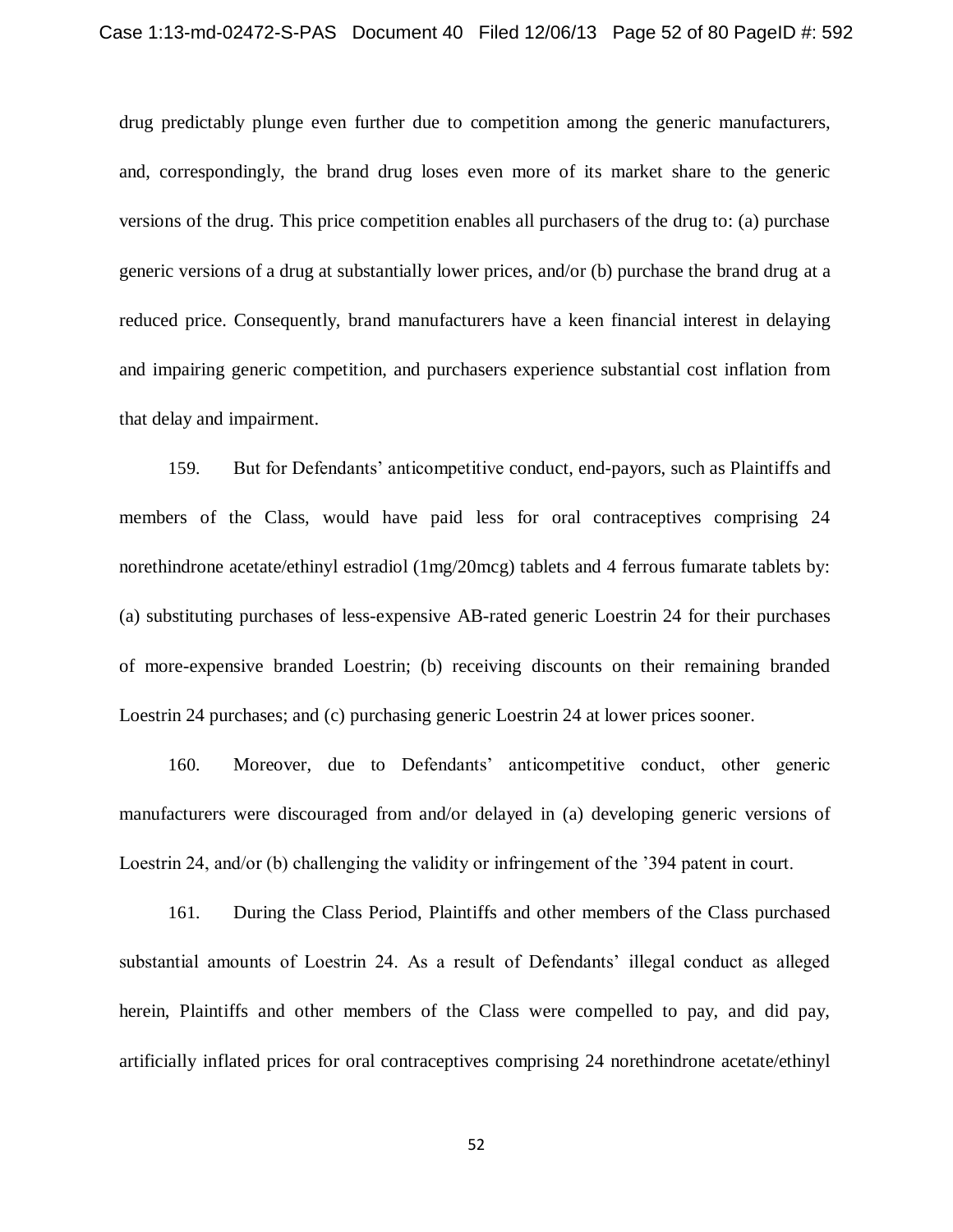estradiol (1mg/20mcg) tablets and 4 ferrous fumarate tablets. Plaintiffs and the other Class members paid prices for oral contraceptives comprising 24 norethindrone acetate/ethinyl estradiol (1mg/20mcg) tablets and 4 ferrous fumarate tablets that were substantially greater than the prices that they would have paid absent the illegal conduct alleged herein, because: (1) Class members were deprived of the opportunity to purchase lower-priced generic Loestrin 24 instead of expensive brand Loestrin 24; and (2) Class members paid artificially inflated prices for oral contraceptives comprising 24 norethindrone acetate/ethinyl estradiol (1mg/20mcg) tablets and 4 ferrous fumarate tablets.

162. As a consequence, Plaintiffs and other members of the Class have sustained substantial losses and damage to their business and property in the form of overcharges, the exact amount of which will be the subject of proof at trial.

163. Thus, Defendants' unlawful conduct deprived Plaintiffs and the Class of the benefits of competition that the antitrust laws were designed to ensure.

## **XII. ANTITRUST IMPACT**

164. During the relevant period, Plaintiffs and members of the Class purchased substantial amounts of brand Loestrin 24 indirectly from Defendants and/or purchased substantial amounts of AB-rated Loestrin 24 bioequivalent generic indirectly from Defendants or others. As a result of Defendants' illegal conduct, members of the End-Payor Class were compelled to pay, and did pay, artificially inflated price for their oral contraceptives comprising 24 norethindrone acetate/ethinyl estradiol (1mg/20mcg) tablets and 4 ferrous fumarate tablets requirements. Those prices were substantially greater than the prices that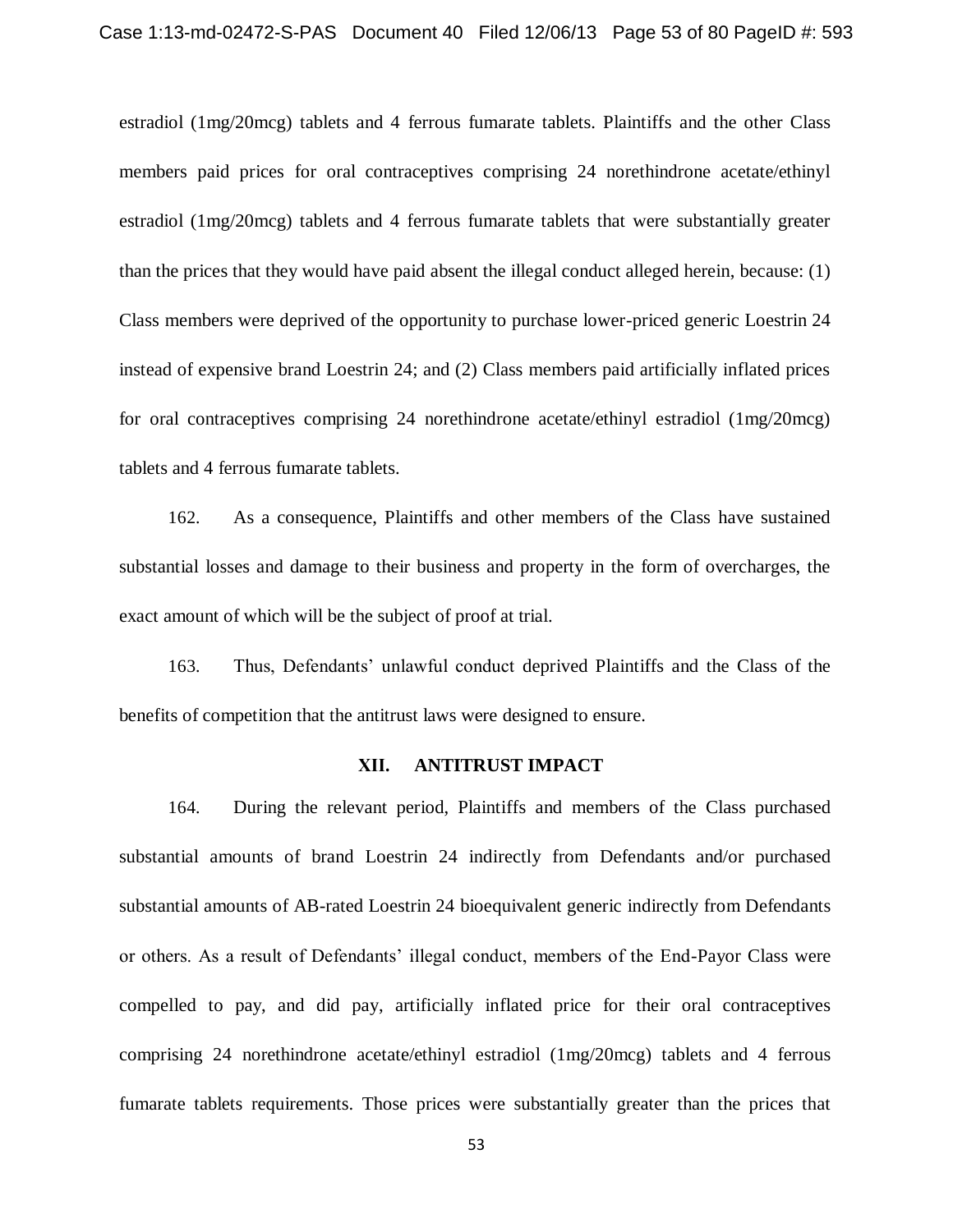members of the Class would have paid absent the illegal conduct alleged herein, because: (1) the price of brand Loestrin 24 Fe was artificially inflated by Defendants' illegal conduct, (2) Class members were deprived of the opportunity to purchase lower-priced generic versions of Loestrin 24, and/or (3) the price of AB-rated Loestrin 24 generic was artificially inflated by Defendants' illegal conduct.

165. As a consequence, Plaintiffs and members of the Class have sustained substantial losses and damage to their business and property in the form of overcharges. The full amount and forms and components of such damages will be calculated after discovery and upon proof at trial.

166. Overcharges at a higher level of distribution generally result in higher prices at every level below.

167. Wholesalers and retailers passed on the inflated prices of Loestrin 24 and ABrated generic Loestrin 24 to the End-Payors defined herein.

168. Defendants' anticompetitive conduct enabled them to indirectly charge consumers and third-party payors prices in excess of what Defendants otherwise would have been able to charge absent Defendants' anticompetitive conduct.

169. The prices were inflated as a direct and foreseeable result of Defendants' anticompetitive conduct.

170. The inflated prices the End-Payor Class paid are traceable to, and the foreseeable result of, the overcharges by Defendants.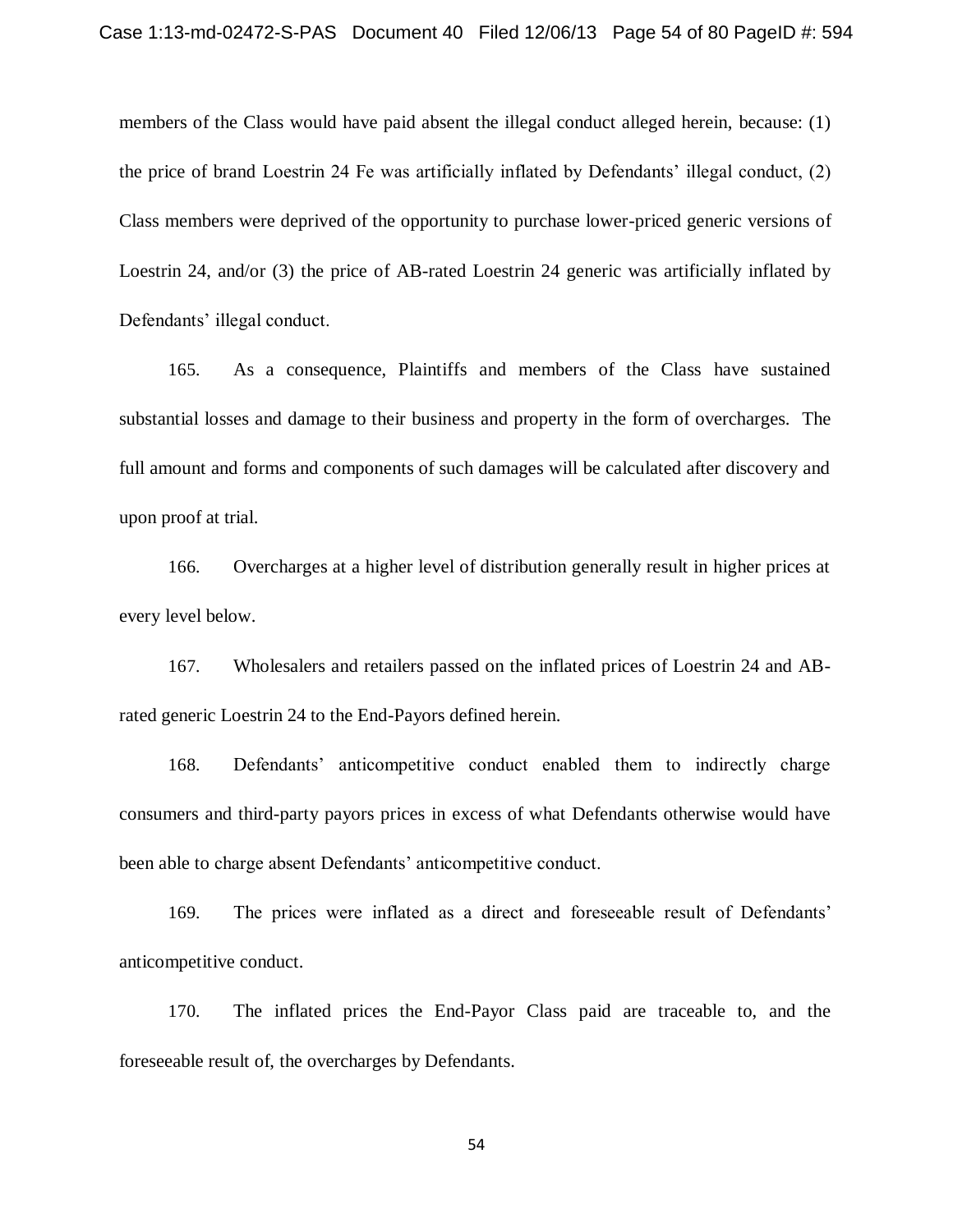#### **XIII. CLAIMS FOR RELIEF**

# **FIRST CLAIM FOR RELIEF For Declaratory and Injunctive Relief Under Section 16 of the Clayton Act for Defendants' Violations of Section 1 of the Sherman Act (Asserted Against Warner Chilcott and Watson)**

171. Plaintiffs repeat and incorporate by reference each preceding and succeeding paragraph as though fully set forth herein.

172. The Exclusion Payment Agreement between Warner Chilcott and Watson involves: (a) a payment from Warner Chilcott to Watson; and (b) an agreement by Watson to delay marketing its generic Loestrin 24 Fe until January 22, 2014 (or earlier in certain circumstances). The payments from Warner Chilcott to Watson under the Agreement were the *quid pro quo* for Watson's agreement to delay marketing its generic version of Loestrin 24 Fe for over four years. Absent the payments, Watson would not have agreed to delay marketing its generic version of Loestrin 24 Fe until January 22, 2014.

173. The purpose and effect of the unlawful Exclusion Payment Agreement between Warner Chilcott and Watson was to allocate 100% of the United States market for oral contraceptives comprising 24 norethindrone acetate/ethinyl estradiol (1mg/20mcg) tablets and 4 ferrous fumarate tablets to Warner Chilcott; delay the sales of generic Loestrin 24 Fe products for up to over four years; and fix the price at which consumers and other End-Payor Plaintiffs would pay for oral contraceptives comprising 24 norethindrone acetate/ethinyl estradiol (1mg/20mcg) tablets and 4 ferrous fumarate tablets at the higher, branded price.

174. The Exclusion Payment Agreement covered a sufficiently substantial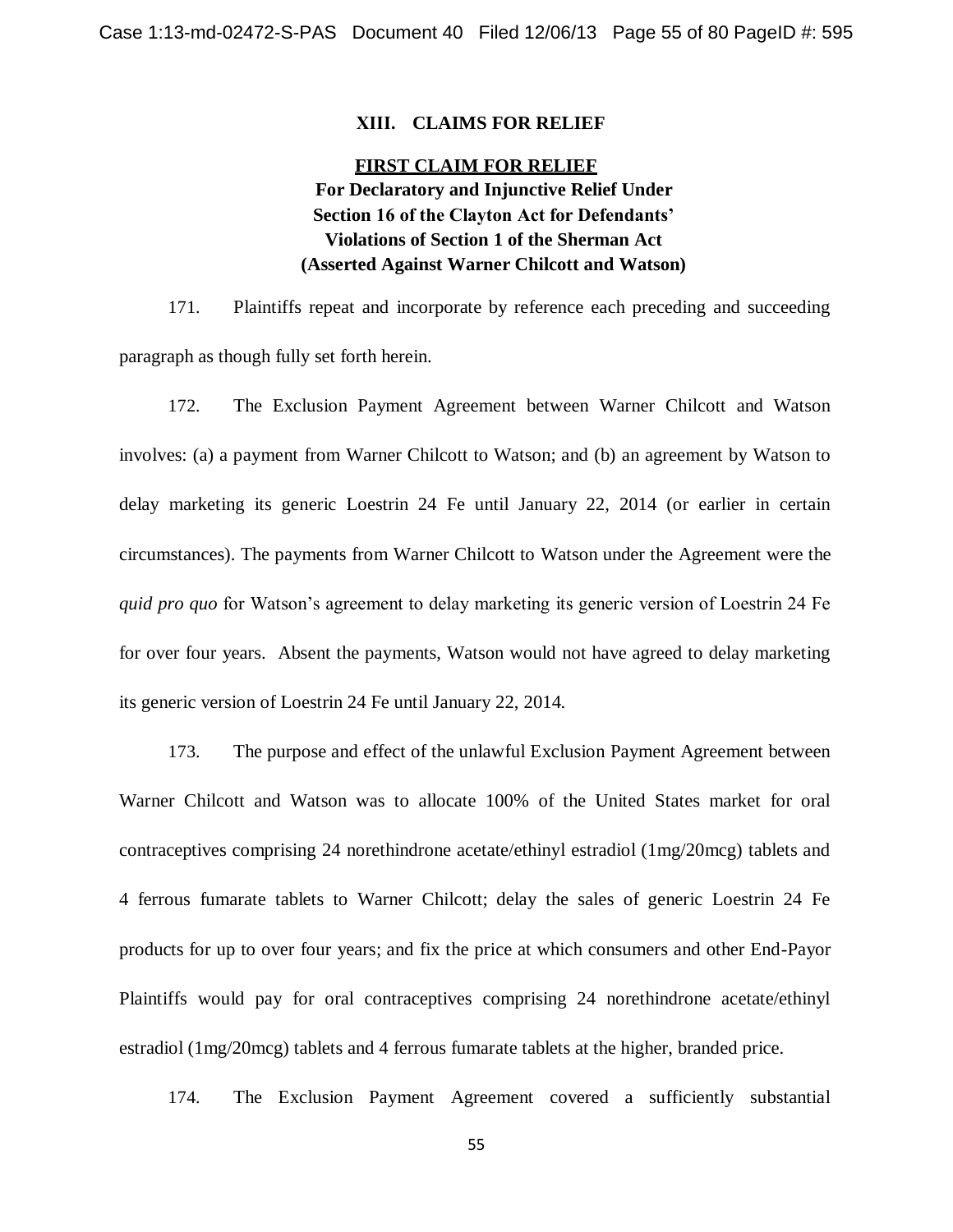percentage of the relevant market to harm competition.

175. The Exclusion Payment Agreement constitutes a continuing contract, combination and conspiracy in restraint of trade in violation of Section 1 of the Sherman Act, 15 U.S.C. § 1. The Exclusion Payment Agreement is a horizontal market allocation and price fixing agreement between actual or potential competitors that is unlawful under the rule of reason standard. The purpose and effect of the payments flowing from Warner Chilcott to Watson under the Agreement was to delay generic competition to Loestrin 24 Fe and there is and was no legitimate, non-pretextual, precompetitive business justification for the payment that outweighs is harmful effect. Even if there were some such conceivable justification, the payment was not necessary to achieve such a purpose.

176. At all relevant times, Warner Chilcott possessed market power in the relevant market. Warner Chilcott possessed the power to control prices in, prevent prices from falling in, and exclude competitors from the relevant market.

177. The goal, purpose and/or effect of the Exclusion Payment Agreement was to prevent and/or delay generic competition to Loestrin 24 Fe and enable Warner Chilcott to continue charging supracompetitive prices for Loestrin 24 Fe without a substantial loss of sales. By means of the Warner Chilcott's payment to Watson, the Defendants shared the supracompetitive profits that their unlawful agreement made possible.

178. Defendants each committed at least one overt act in furtherance of the conspiracy.

179. As a direct and proximate result of Defendants' unlawful restraint of trade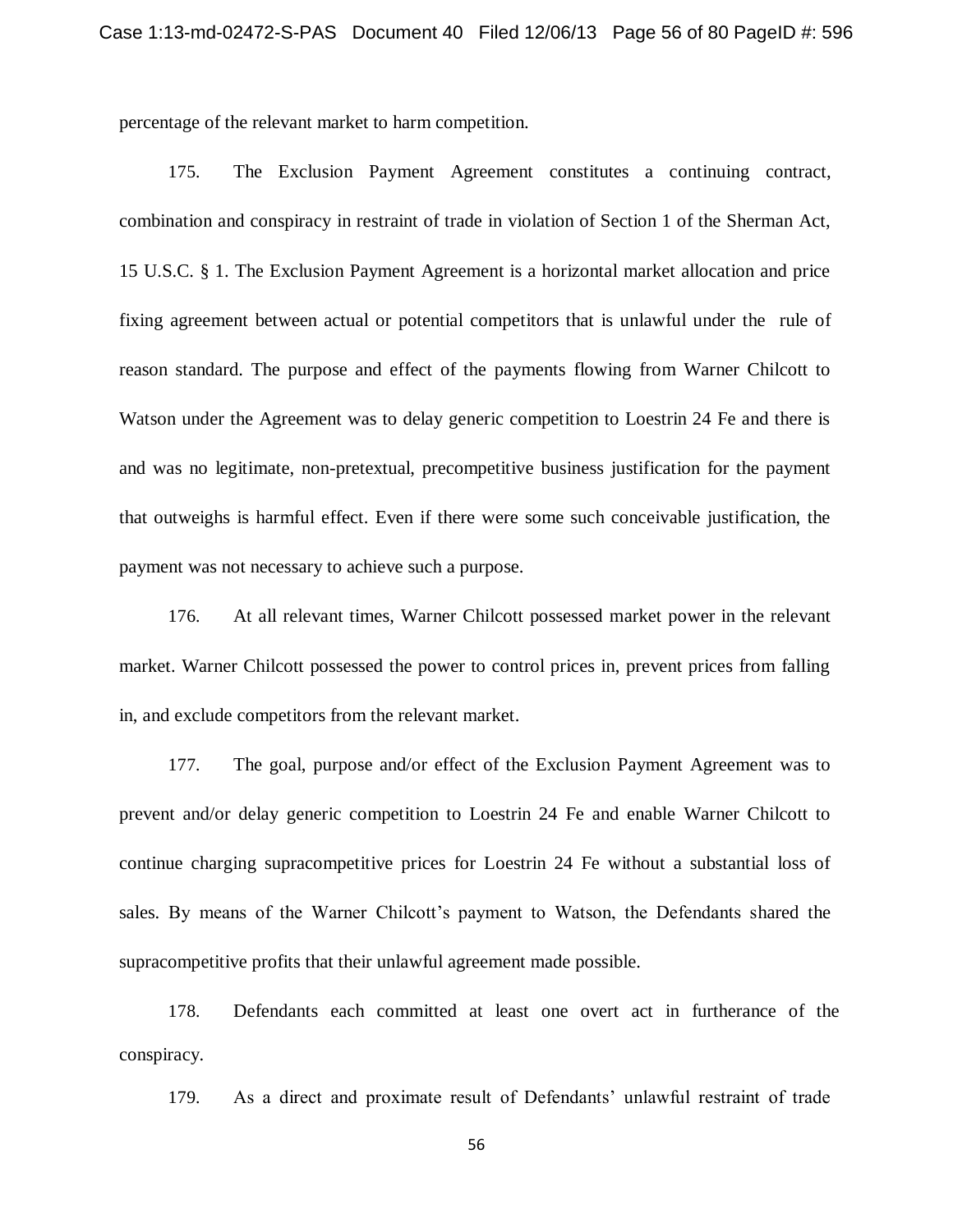Plaintiff and members of the Class were harmed as described herein.

180. Plaintiff and the Class, pursuant to Fed. R. Civ. P. 57 and 18 U.S.C. § 2201(a) hereby seek a declaratory judgment that Defendants' conduct as described herein violates Section 1 of the Sherman Act.

181. Plaintiff and the Class further seek equitable and injunctive relief pursuant to Section 16 of the Clayton Act, 15 U.S.C. § 26, and other applicable law, to correct for the anticompetitive market effects caused by the unlawful conduct of Defendants, and other relief so as to assure that similar anticompetitive conduct does not occur in the future.

# **SECOND CLAIM FOR RELIEF For Conspiracy and Combination in Restraint of Trade Under State Law (Asserted Against Warner Chilcott and Watson)**

182. Plaintiff hereby incorporates each preceding and succeeding paragraph as though fully set forth herein.

183. The Exclusion Payment Agreement between Warner Chilcott and Watson involves: (a) a payment from Warner Chilcott to Watson; and (b) an agreement by Watson to delay marketing its generic Loestrin 24 Fe until January 22, 2014. The payments from Warner Chilcott to Watson under the Agreement was the *quid pro quo* for Watson's agreement to delay marketing its generic versions of Loestrin 24 Fe over four years. Absent the payments, Watson would not have agreed to delay marketing its generic versions of Loestrin 24 Fe until January 22, 2014.

184. The purpose and effect of the payments flowing from Warner Chilcott to Watson under the agreement was to delay generic competition to Loestrin 24 Fe and there is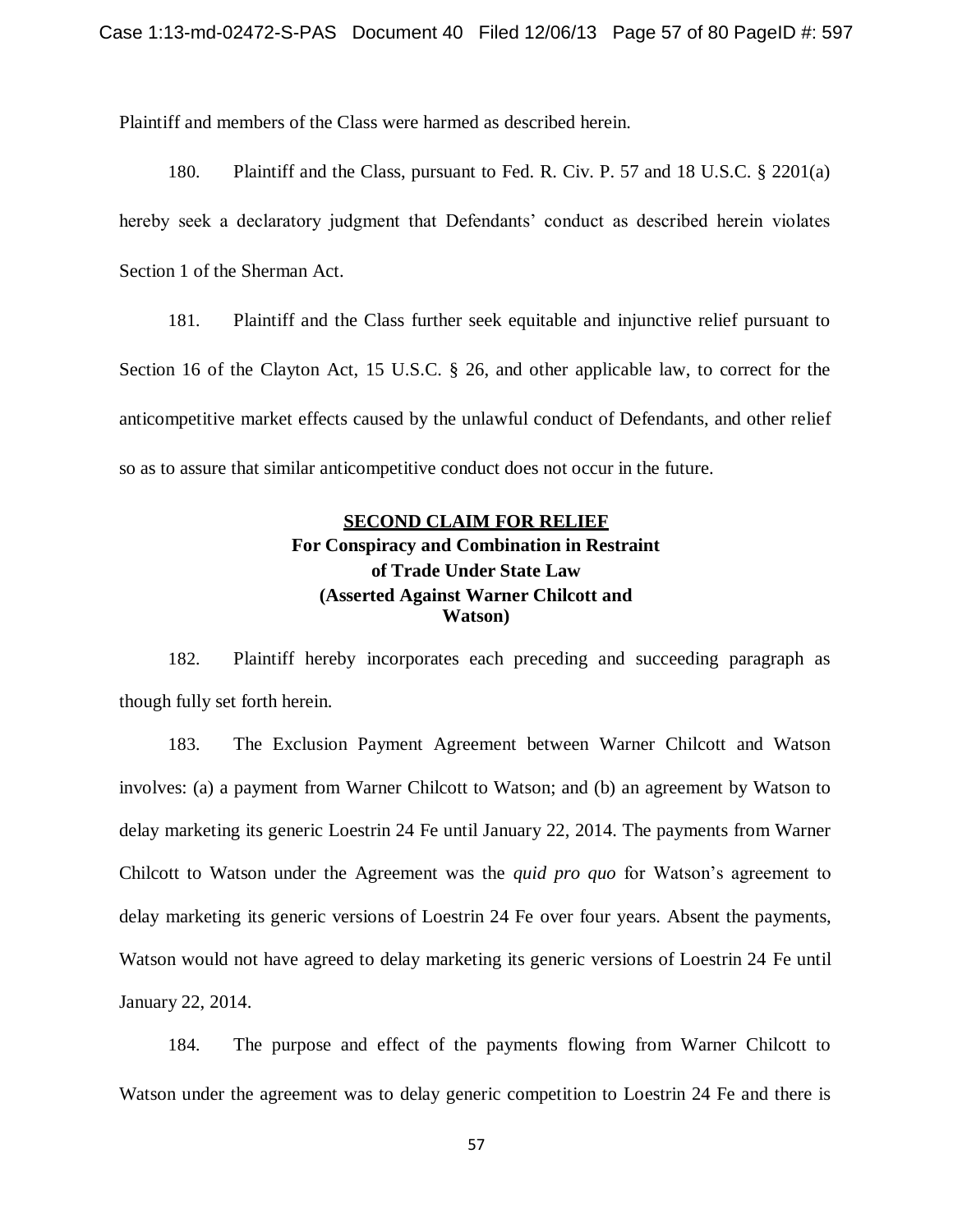and was no legitimate, non-pretextual, precompetitive business justification for the payment that outweighs its harmful effect. Even if there were some such conceivable justification, the payment was not necessary to achieve such a purpose.

185. The purpose and effect of the unlawful Exclusion Payment Agreement between Warner Chilcott and Watson was to allocate 100% of the market for Loestrin 24 and its generic equivalents in the United States to Warner Chilcott; delay the sales of generic Loestrin 24 Fe products for over four years; and fix the price at which consumers and other End-Payor Plaintiffs would pay for Loestrin 24 and its generic equivalents at the higher, branded price.

186. The Exclusion Payment Agreement covered a sufficiently substantial percentage of the relevant market to harm competition.

187. As a direct and proximate result of Defendants' unlawful restraint of trade, Plaintiffs and members of the Class paid artificially inflated prices for Loestrin 24 and its generic equivalents as described herein, and were harmed as a result.

188. By engaging in the foregoing conduct, Defendants have violated the following state laws:

- a. Defendants have intentionally and wrongfully engaged in a contract, combination or conspiracy in restraint of trade in violation of Arizona Rev. Stat. §§ 44-1401, e*t seq.*, with respect to purchases of Loestrin 24 Fe in Arizona by members of the Class.
- b. Defendants have intentionally and wrongfully engaged in a contract, combination or conspiracy in restraint of trade in violation of Cal. Bus. Code §§ 16700, *et seq*., and Code §§ 17200, *et seq.*, with respect to purchases of Loestrin 24 Fe in California by members of the Class.
- c. Defendants have intentionally and wrongfully engaged in a contract, combination or conspiracy in restraint of trade in violation of D.C. Code Ann.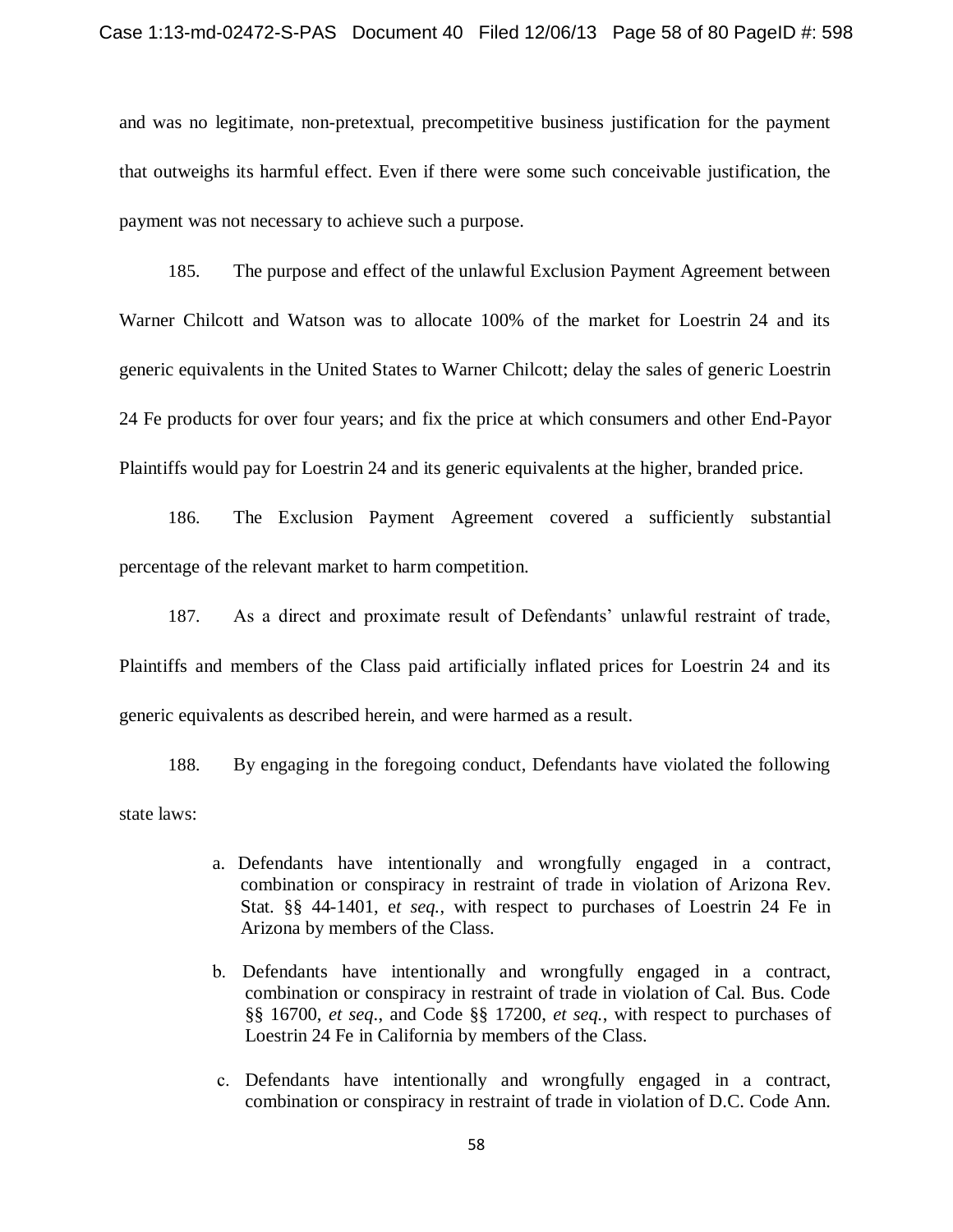§§ 28-45031, *et seq.*, with respect to purchases of Loestrin 24 Fe in the District of Columbia by members of the Class.

- d. Defendants have intentionally and wrongfully engaged in a contract, combination or conspiracy in restraint of trade in violation of Fla. Stat. §§ 501. Part II, *et seq.*, with respect to purchases of Loestrin 24 Fe in Florida by members of the Class, and this conduct constitutes a predicate act under the Florida Deceptive Practices Act.
- e. Defendants have intentionally and wrongfully engaged in a contract, combination or conspiracy in restraint of trade in violation of Kan. Stat. Ann. §§ 50-101, *et seq.*, with respect to purchases of Loestrin 24 Fe in Kansas by members of the Class.
- f. Defendants have intentionally and wrongfully engaged in a contract, combination or conspiracy in restraint of trade in violation of Me. Rev. Stat. Ann. 10, § 1101, *et seq.*, with respect to purchases of Loestrin 24 Fe in Maine by members of the Class.
- g. Defendant have intentionally and wrongfully engaged in a contract, combination or conspiracy in restraint of trade in violation of Mass. Ann. Laws ch. 93, *et seq.*, with respect to purchases of Loestrin 24 Fe in Massachusetts by members of the Class.
- h. Defendants have intentionally and wrongfully engaged in a contract, combination or conspiracy in restraint of trade in violation of Mich. Comp. Laws Ann. §§ 445.771, *et seq.*, with respect to purchases of Loestrin 24 Fe in Michigan by members of the Class.
- i. Defendants have intentionally and wrongfully engaged in a contract, combination or conspiracy in restraint of trade in violation of Minn. Stat. §§ 325D.52, *et seq.*, with respect to purchases of Loestrin 24 Fe Minnesota by members of the Class.
- j. Defendants have intentionally and wrongfully engaged in a contract, combination or conspiracy in restraint of trade in violation of Miss. Code Ann. §§ 75-21-1, *et seq.*, with respect to purchases of Loestrin 24 Fe in Mississippi by members of the Class.
- k. Defendants have intentionally and wrongfully engaged in a contract, combination or conspiracy in restraint of trade in violation of Neb. Code Ann. §§ 59-801, *et seq.*, with respect to purchases of Loestrin 24 Fe in Nebraska by members of the Class.
- l. Defendants have intentionally and wrongfully engaged in a contract, combination or conspiracy in restraint of trade in violation of Nev. Rev. Stat.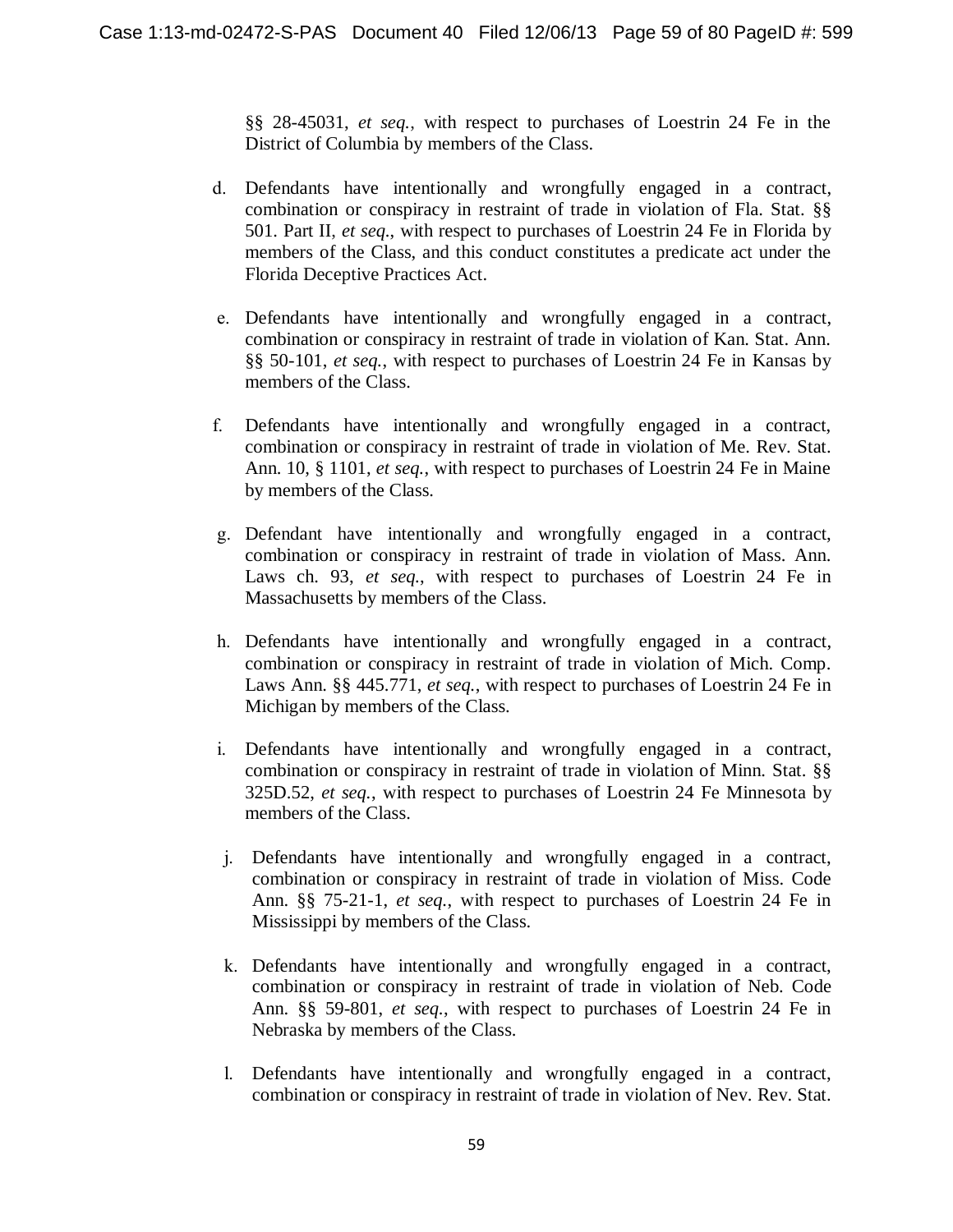Ann. § 598A, *et seq.*, with respect to purchases of Loestrin 24 Fe in Nevada by members of the Class, in that thousands of sales of Loestrin 24 Fe took place at Nevada pharmacies, purchased by Nevada end-payors at supracompetitive prices caused by Defendants' conduct.

- m. Defendants have intentionally and wrongfully engaged in a contract, combination or conspiracy in restraint of trade in violation of N.M. Stat. Ann. §§ 57-1-1, *et seq.*, with respect to purchases of Loestrin 24 Fe in New Mexico by members of the Class.
- n. Defendants have intentionally and wrongfully engaged in a contract, combination or conspiracy in restraint of trade in violation of New York General Business Law § 340, *et seq.*, with respect to purchases of Loestrin 24 Fe in New York by members of the Class.
- o. Defendants have intentionally and wrongfully engaged in a contract, combination or conspiracy in restraint of trade in violation of N.C. Gen. Stat. §§ 75-1, *et seq.*, with respect to purchases of Loestrin 24 Fe in North Carolina by members of the Class.
- p. Defendants have intentionally and wrongfully engaged in a combination and conspiracy in restraint of trade in violation of N.D. Cent. Code § 51-08.1-01, *et seq.*, with respect to purchases of Loestrin 24 Fe in North Dakota by members of the Class.
- q. Defendants have intentionally and wrongfully engaged in a contract, combination or conspiracy in restraint of trade in violation of Or. Rev. Stat. §§ 646.705, *et seq*.*,* with respect to purchases of Loestrin 24 Fe in Oregon by members of the Class.
- r. Defendants have intentionally and wrongfully engaged in a contract, combination or conspiracy in restraint of trade in violation of R.I. Gen. Laws §§ 6-36-5, *et seq.* with respect to purchases of Loestrin 24 Fe in Rhode Island by members of the Class.
- s. Defendants have intentionally and wrongfully engaged in a contract, combination or conspiracy in restraint of trade in violation of S.D. Codified Laws Ann. § 37-1, *et seq.*, with respect to purchases of Loestrin 24 Fe in South Dakota by members of the Class.
	- t. Defendants have intentionally and wrongfully engaged in a contract, combination or conspiracy in restraint of trade in violation of Tenn. Code Ann. §§ 47-25-101, *et seq.*, with respect to purchases of Loestrin 24 Fe in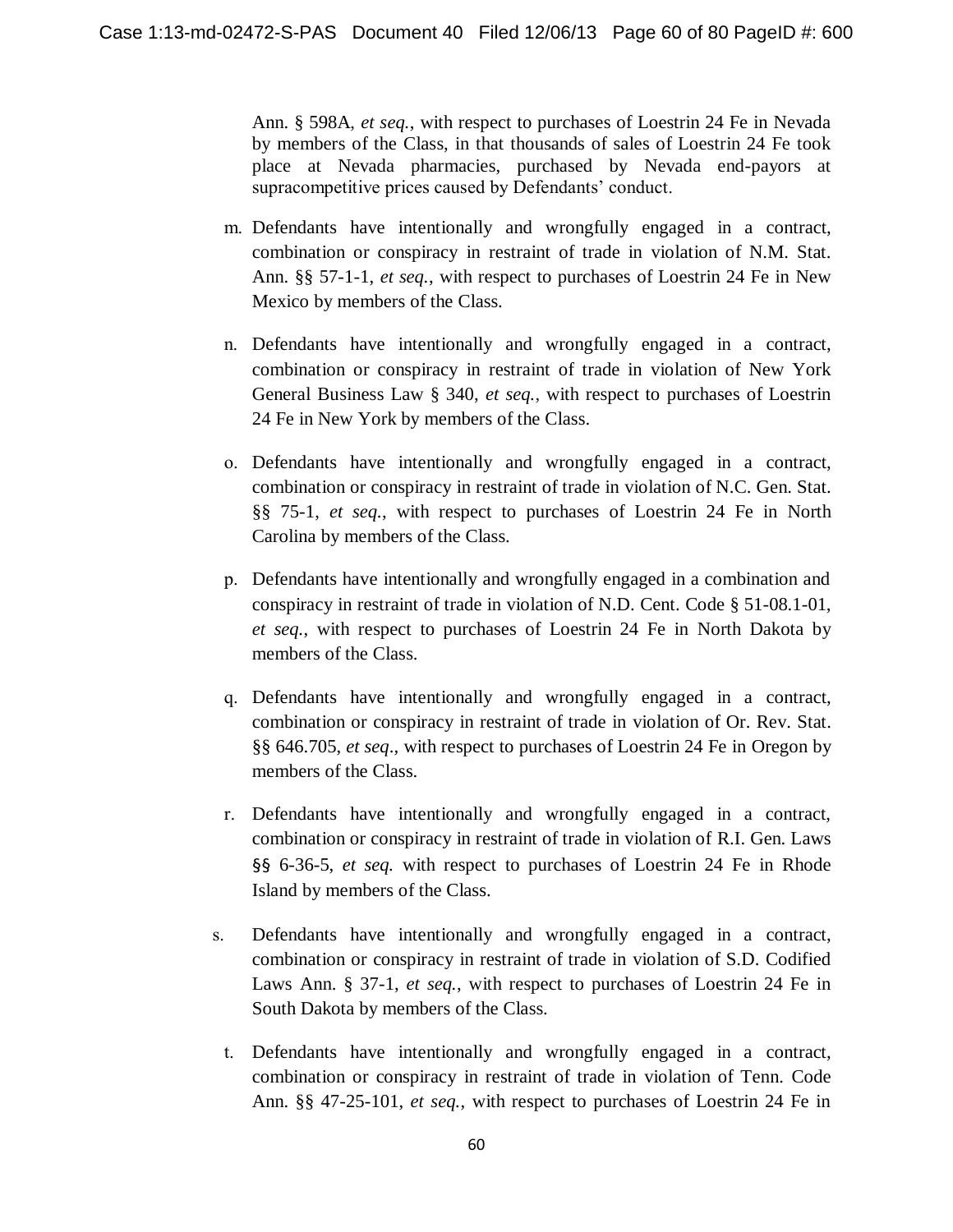Tennessee by members of the Class, in that the actions and transactions alleged herein substantially affected Tennessee with thousands of end-payors in Tennessee paying substantially higher prices for Loestrin 24 Fe at Tennessee pharmacies.

- u. Defendants have intentionally and wrongfully engaged in a contract, combination or conspiracy in restraint of trade in violation of Utah Code Ann. §§ 76-10-911, *et seq.*, with respect to purchases of Loestrin 24 Fe in Utah by residents of Utah who are members of the Class.
- v. Defendants have intentionally and wrongfully engaged in a contract, combination or conspiracy in restraint of trade in violation of Vt. Stat. Ann. 9, § 2453, *et seq.*, with respect to purchases of Loestrin 24 Fe in Vermont by members of the Class.
- w. Defendants have intentionally and wrongfully engaged in a contract, combination or conspiracy in restraint of trade in violation of W.Va. Code §§ 47-18-1, *et seq.*, with respect to purchases of Loestrin 24 Fe in West Virginia by members of the Class.
- x. Defendants have intentionally and wrongfully engaged in a contract, combination or conspiracy in restraint of trade in violation of Wis. Stat. § 133.01, *et seq.*, with respect to purchases of Loestrin 24 Fe in Wisconsin by members of the Class, in that the actions and transactions alleged herein substantially affected the people of Wisconsin, with thousands of endpayors in Wisconsin paying substantially higher price for Loestrin 24 Fe at Wisconsin pharmacies.
- 189. Plaintiffs and members of the Class have been injured in their business or

property by reason of Defendants' antitrust violations alleged in this Claim. Their injuries consist of: (1) being denied the opportunity to purchase lower-priced generic Loestrin 24, and (2) paying higher prices for branded Loestrin 24 than they would have paid in the absence of Defendants' conduct. These injuries are of the type the laws of the above States, the District of Columbia and Puerto Rico were designed to prevent, and flow from that which makes Defendants' conduct unlawful.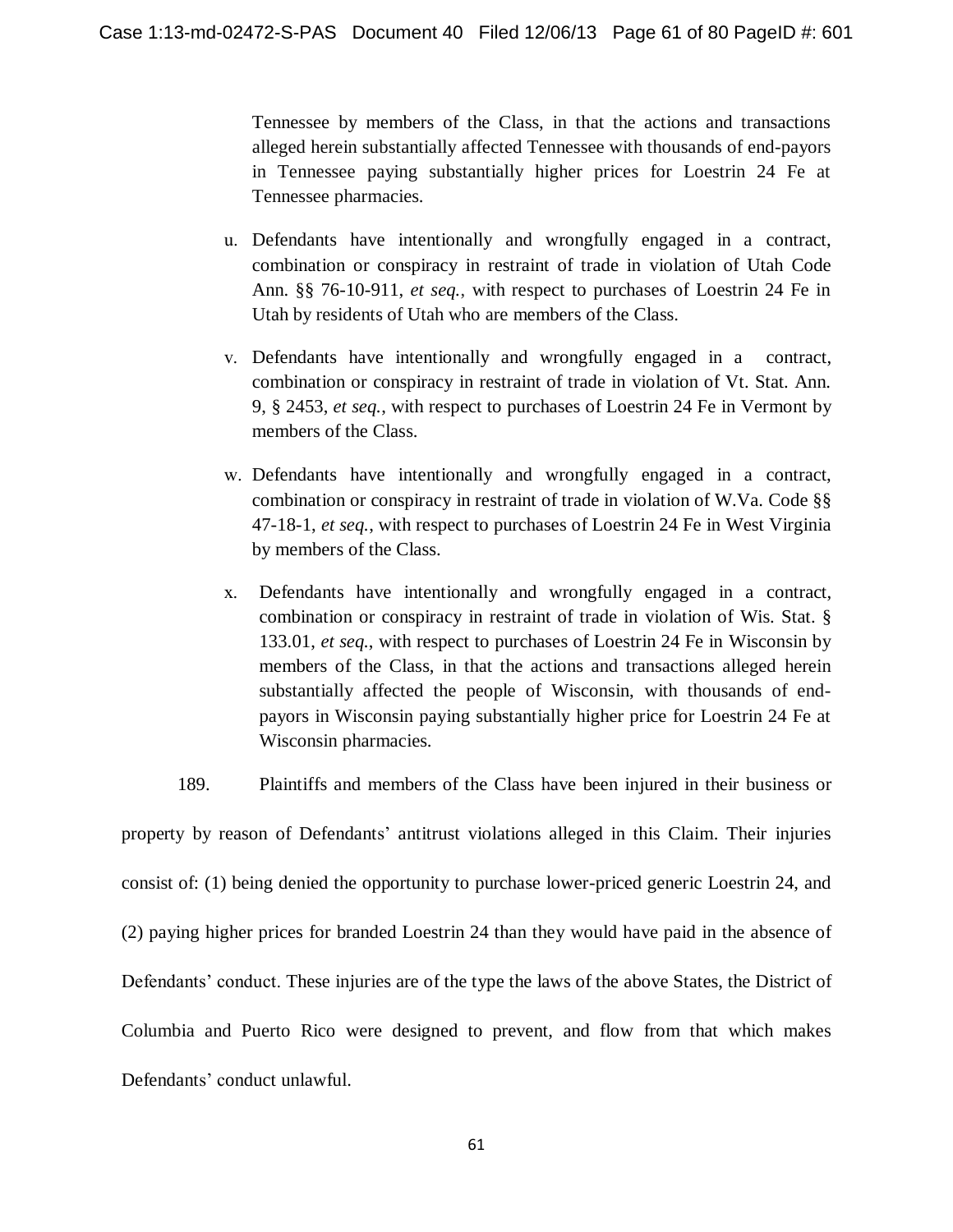190. Plaintiffs and the Class seek damages and multiple damages as permitted by law for their injuries by Defendants' violations of the aforementioned statutes.

> **THIRD CLAIM FOR RELIEF For Declaratory and Injunctive Relief Under Section 16 of the Clayton Act for Defendants' Violations of Section 1 of the Sherman Act (Asserted Against Warner Chilcott and Lupin)**

191. Plaintiffs repeat and incorporate by reference each preceding and succeeding paragraph as though fully set forth herein.

192. The Exclusion Payment Agreement between Warner Chilcott and Lupin involves: (a) a payment from Warner Chilcott to Lupin; and (b) an agreement by Lupin to delay marketing its generic Loestrin 24 Fe until July 22, 2014 (or earlier in certain circumstances). The payments from Warner Chilcott to Lupin under the Agreement was the *quid pro quo* for Lupin's agreement to delay marketing its generic version of Loestrin 24 Fe for over four years. Absent the payments, Lupin would not have agreed to delay marketing its generic version of Loestrin 24 Fe until July 22, 2014.

193. The purpose and effect of the unlawful Exclusion Payment Agreement between Warner Chilcott and Lupin was to allocate 100% of the United States market for oral contraceptives comprising 24 norethindrone acetate/ethinyl estradiol (1mg/20mcg) tablets and 4 ferrous fumarate tablets to Warner Chilcott; delay the sales of generic Loestrin 24 Fe products for up to over four years; and fix the price at which consumers and other End-Payor Plaintiffs would pay for oral contraceptives comprising 24 norethindrone acetate/ethinyl estradiol (1mg/20mcg) tablets and 4 ferrous fumarate tablets at the higher, branded price.

194. The Exclusion Payment Agreement covered a sufficiently substantial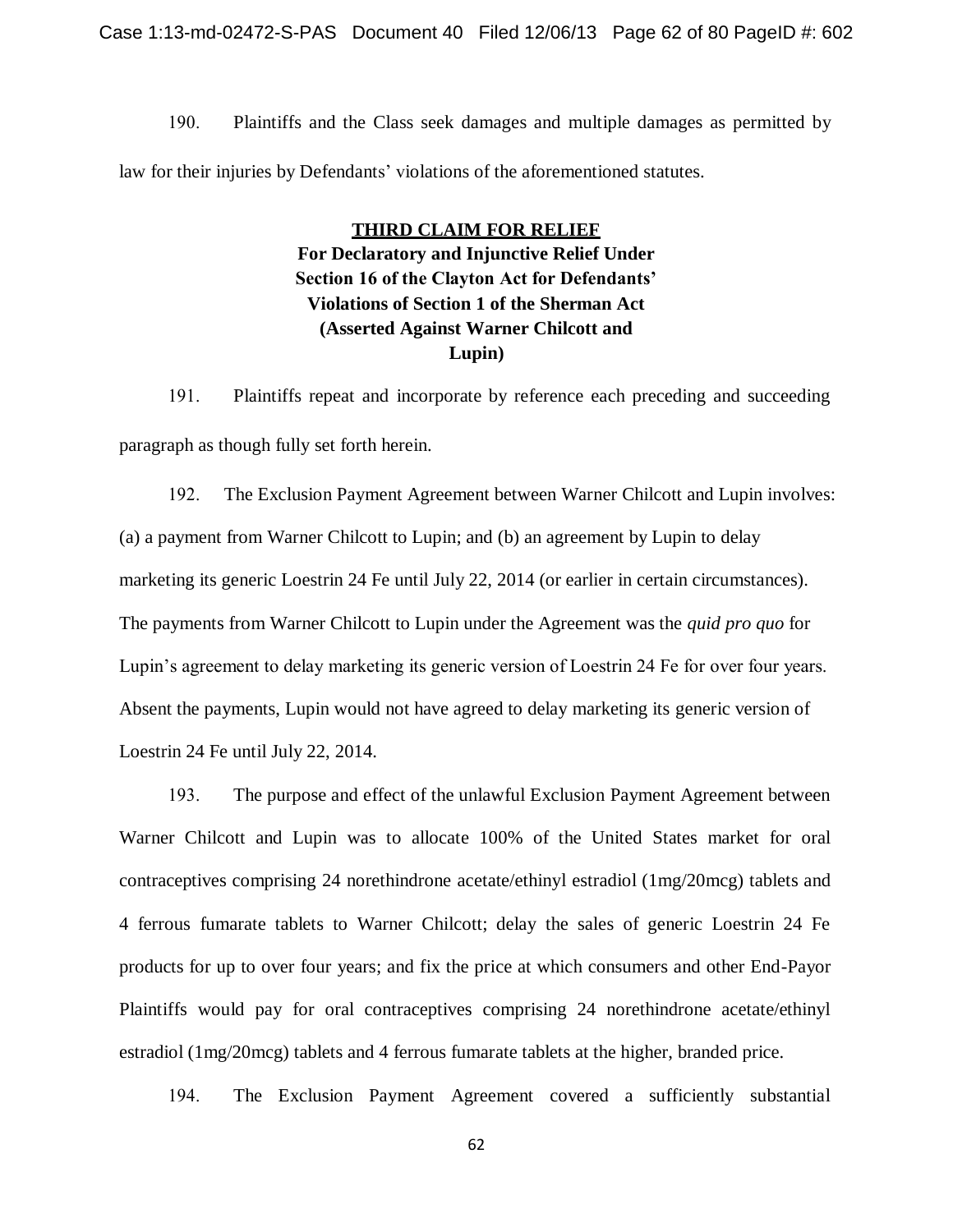percentage of the relevant market to harm competition.

195. The Exclusion Payment Agreement constitutes a continuing contract, combination and conspiracy in restraint of trade in violation of Section 1 of the Sherman Act, 15 U.S.C. § 1. The Exclusion Payment Agreement is a horizontal market allocation and price fixing agreement between actual or potential competitors that is unlawful under the rule of reason standard. The purpose and effect of the payments flowing from Warner Chilcott to Lupin under the Agreement was to delay generic competition to Loestrin 24 Fe and there is and was no legitimate, non-pretextual, procompetitive business justification for the payment that outweighs is harmful effect. Even if there were some such conceivable justification, the payment was not necessary to achieve such a purpose.

196. At all relevant times, Warner Chilcott possessed market power in the relevant market. Warner Chilcott possessed the power to control prices in, prevent prices from falling in, and exclude competitors from the relevant market.

197. The goal, purpose and/or effect of the Exclusion Payment Agreement was to prevent and/or delay generic competition to Loestrin 24 Fe and enable Warner Chilcott to continue charging supracompetitive prices for Loestrin 24 Fe without a substantial loss of sales. By means of the Warner Chilcott's payment to Lupin, the Defendants shared the supracompetitive profits that their unlawful agreement made possible.

198. Defendants each committed at least one overt act in furtherance of the conspiracy.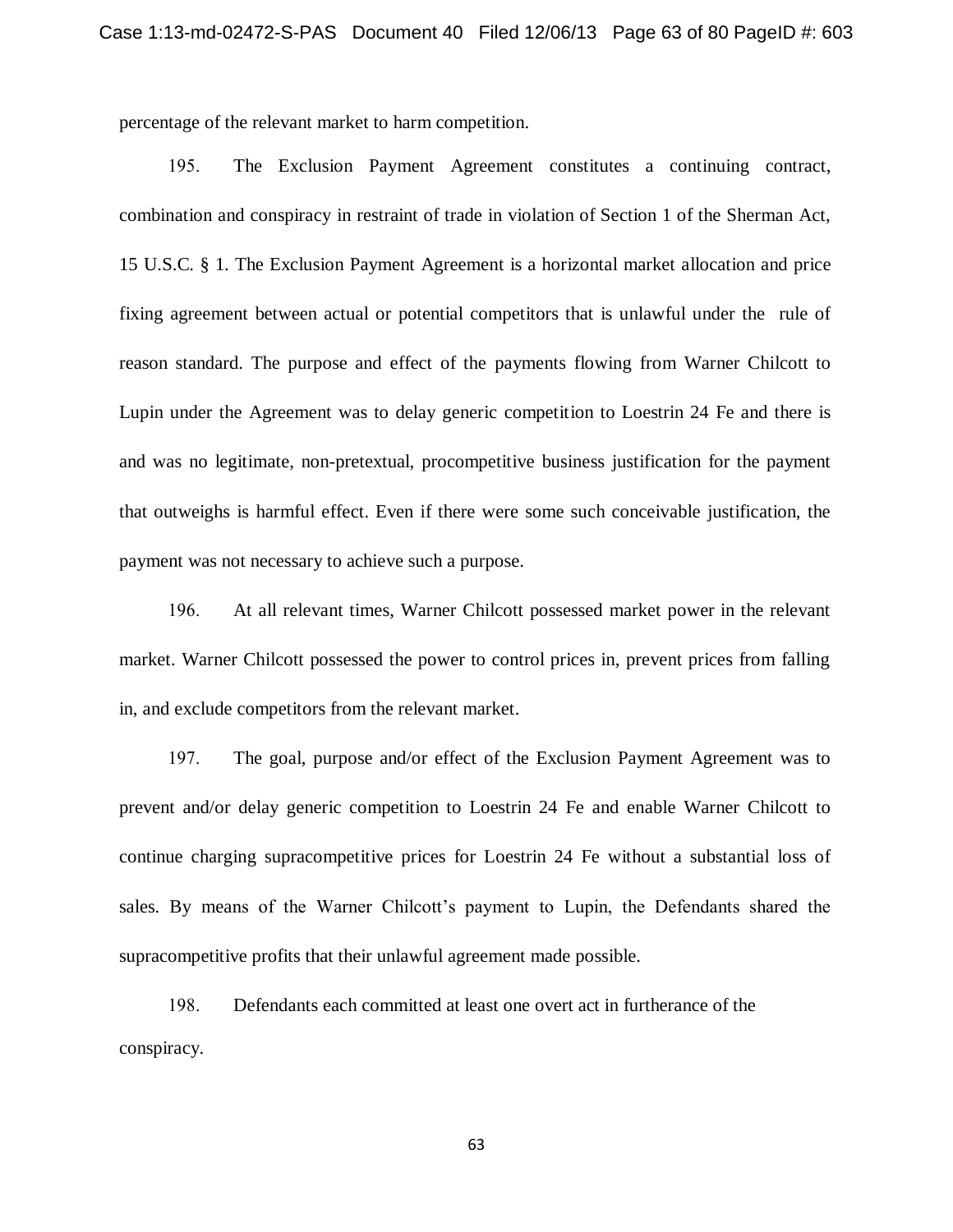199. As a direct and proximate result of Defendants' unlawful restraint of trade Plaintiffs and members of the Class were harmed as described herein.

200. Plaintiffs and the Class, pursuant to Fed. R. Civ. P. 57 and 18 U.S.C. § 2201(a) hereby seek a declaratory judgment that Defendants' conduct as described herein violates Section 1 of the Sherman Act.

201. Plaintiffs and the Class further seek equitable and injunctive relief pursuant to Section 16 of the Clayton Act, 15 U.S.C. § 26, and other applicable law, to correct for the anticompetitive market effects caused by the unlawful conduct of Defendants, and other relief so as to assure that similar anticompetitive conduct does not occur in the future.

# **FOURTH CLAIM FOR RELIEF For Conspiracy and Combination in Restraint of Trade Under State Law (Asserted Against Warner Chilcott and Lupin)**

202. Plaintiffs hereby incorporate each preceding and succeeding paragraph as though fully set forth herein.

203. The Exclusion Payment Agreement between Warner Chilcott and Lupin involves: (a) a payment from Warner Chilcott to Lupin; and (b) an agreement by Lupin to delay marketing its generic Loestrin 24 Fe until July 22, 2014. The payments from Warner Chilcott to Lupin under the Agreement was the *quid pro quo* for Lupin's agreement to delay marketing its generic versions of Loestrin 24 Fe for over four years. Absent the payments, Lupin would not have agreed to delay marketing its generic versions of Loestrin 24 Fe until July 22, 2014.

204. The purpose and effect of the payments flowing from Warner Chilcott to Lupin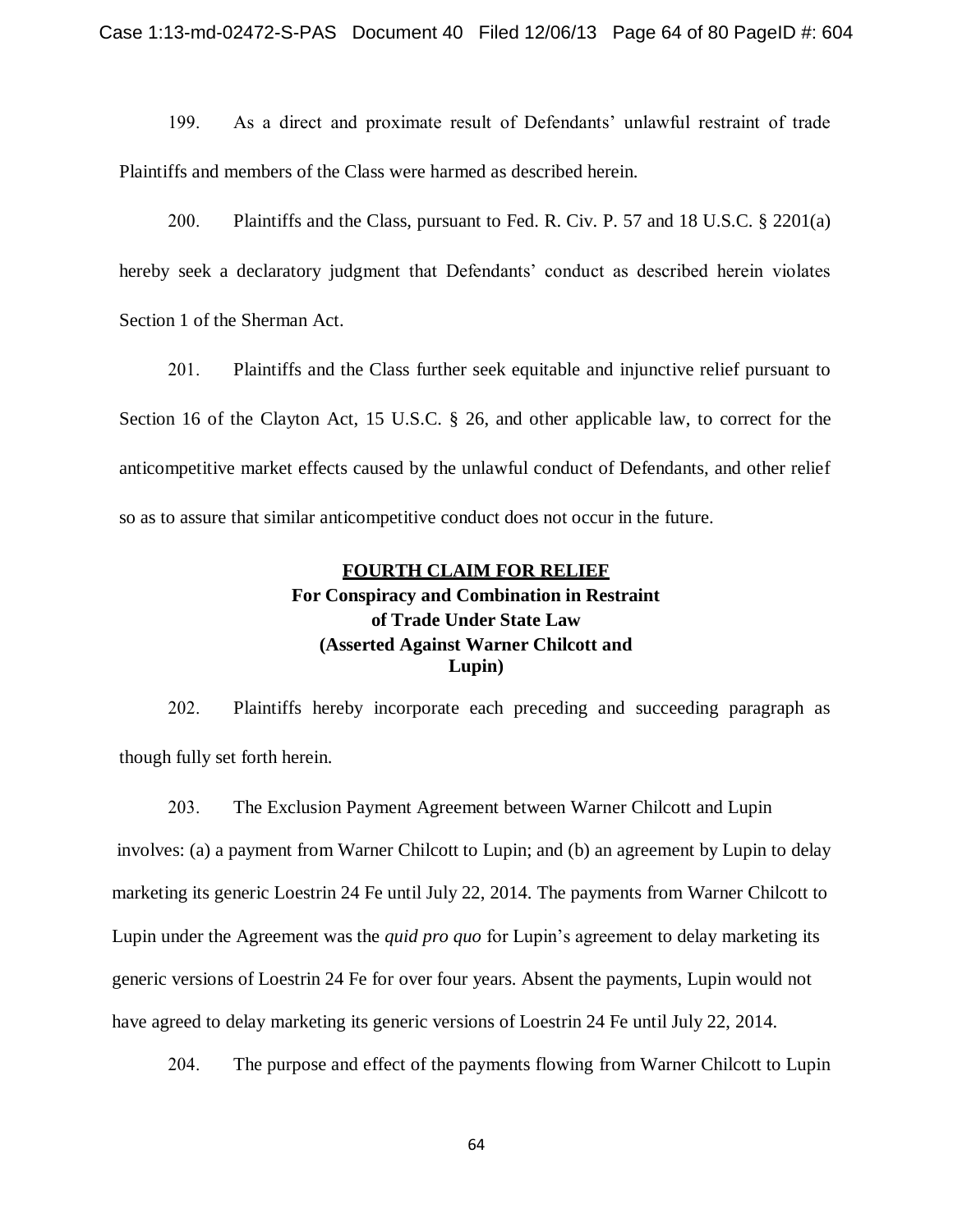under the agreement was to delay generic competition to Loestrin 24 Fe and there is and was no legitimate, non-pretextual, precompetitive business justification for the payment that outweighs its harmful effect. Even if there were some such conceivable justification, the payment was not necessary to achieve such a purpose.

205. The purpose and effect of the unlawful Exclusion Payment Agreement between Warner Chilcott and Lupin was to allocate 100% of the market for Loestrin 24 and its generic equivalents in the United States to Warner Chilcott; delay the sales of generic Loestrin 24 Fe products for over four years; and fix the price at which consumers and other End-Payor Plaintiffs would pay for Loestrin 24 and its generic equivalents at the higher, branded price.

206. The Exclusion Payment Agreement covered a sufficiently substantial percentage of the relevant market to harm competition.

207. As a direct and proximate result of Defendants' unlawful restraint of trade, Plaintiffs and members of the Class paid artificially inflated prices for Loestrin 24 and its generic equivalents as described herein, and were harmed as a result.

208. By engaging in the foregoing conduct, Defendants have violated the following state laws:

- a. Defendants have intentionally and wrongfully engaged in a contract, combination or conspiracy in restraint of trade in violation of Arizona Rev. Stat. §§ 44-1401, *et seq.*, with respect to purchases of Loestrin 24 Fe in Arizona by members of the Class.
- b. Defendants have intentionally and wrongfully engaged in a contract, combination or conspiracy in restraint of trade in violation of Cal. Bus. Code §§ 16700, *et seq*., and Code §§ 17200, *et seq.*, with respect to purchases of Loestrin 24 Fe in California by members of the Class.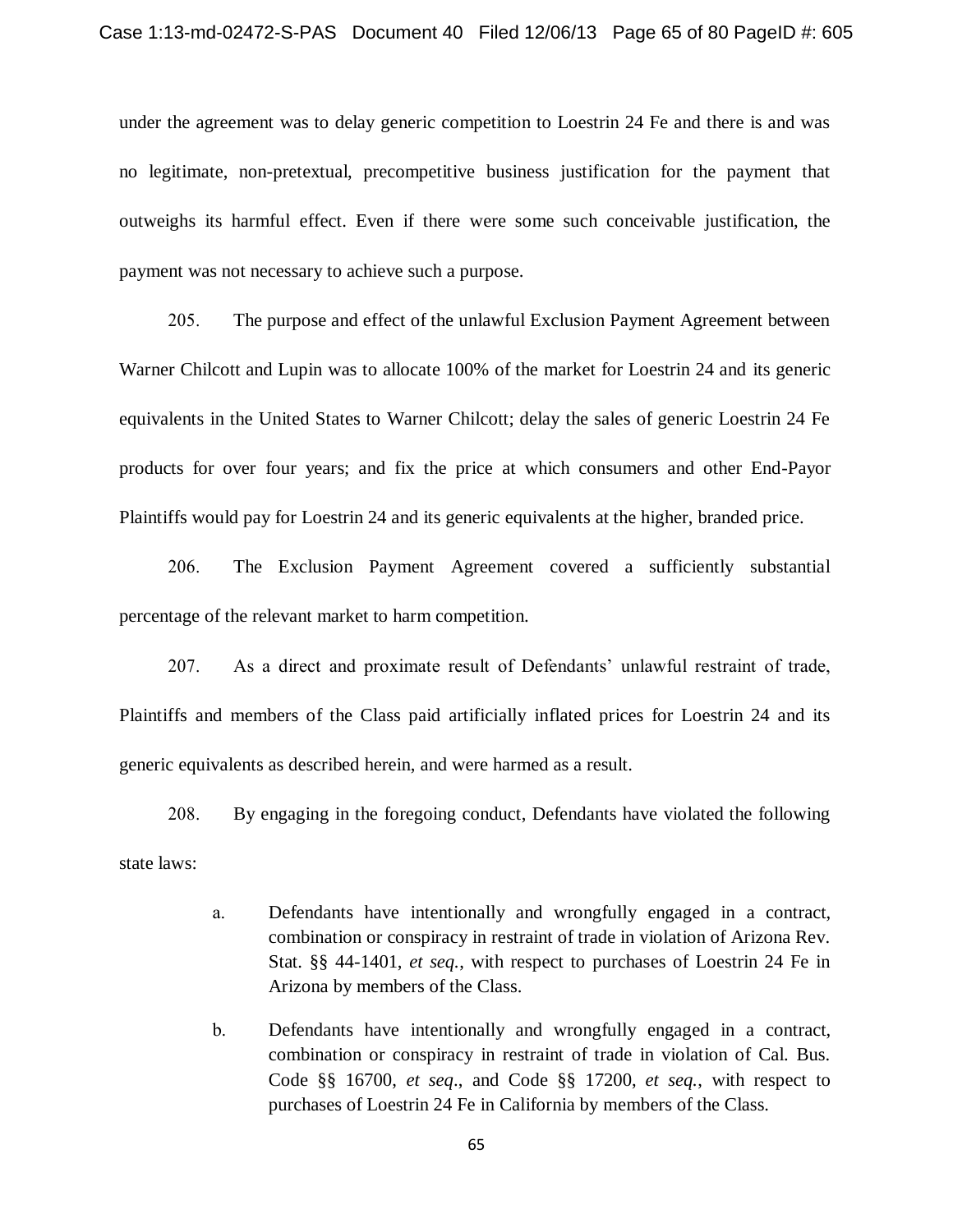- c. Defendants have intentionally and wrongfully engaged in a contract, combination or conspiracy in restraint of trade in violation of D.C. Code Ann. §§ 28-45031, *et seq.*, with respect to purchases of Loestrin 24 Fe in the District of Columbia by members of the Class.
- d. Defendants have intentionally and wrongfully engaged in a contract, combination or conspiracy in restraint of trade in violation of Fla. Stat. §§ 501. Part II, *et seq.*, with respect to purchases of Loestrin 24 Fe in Florida by members of the Class, and this conduct constitutes a predicate act under the Florida Deceptive Practices Act.
- e. Defendants have intentionally and wrongfully engaged in a contract, combination or conspiracy in restraint of trade in violation of Kan. Stat. Ann. §§ 50-101, *et seq.*, with respect to purchases of Loestrin 24 Fe in Kansas by members of the Class.
- f. Defendants have intentionally and wrongfully engaged in a contract, combination or conspiracy in restraint of trade in violation of Me. Rev. Stat. Ann. 10, § 1101, *et seq.*, with respect to purchases of Loestrin 24 Fe in Maine by members of the Class.
- g. Defendant have intentionally and wrongfully engaged in a contract, combination or conspiracy in restraint of trade in violation of Mass. Ann. Laws ch. 93, *et seq.*, with respect to purchases of Loestrin 24 Fe in Massachusetts by members of the Class.
- h. Defendants have intentionally and wrongfully engaged in a contract, combination or conspiracy in restraint of trade in violation of Mich. Comp. Laws Ann. §§ 445.771, *et seq.*, with respect to purchases of Loestrin 24 Fe in Michigan by members of the Class.
- i. Defendants have intentionally and wrongfully engaged in a contract, combination or conspiracy in restraint of trade in violation of Minn. Stat. §§ 325D.52, *et seq.*, with respect to purchases of Loestrin 24 Fe in Minnesota by members of the Class.
- k. Defendants have intentionally and wrongfully engaged in a contract, combination or conspiracy in restraint of trade in violation of Miss. Code Ann. §§ 75-21-1, *et seq.*, with respect to purchases of Loestrin 24 Fe in Mississippi by members of the Class.
- l. Defendants have intentionally and wrongfully engaged in a contract,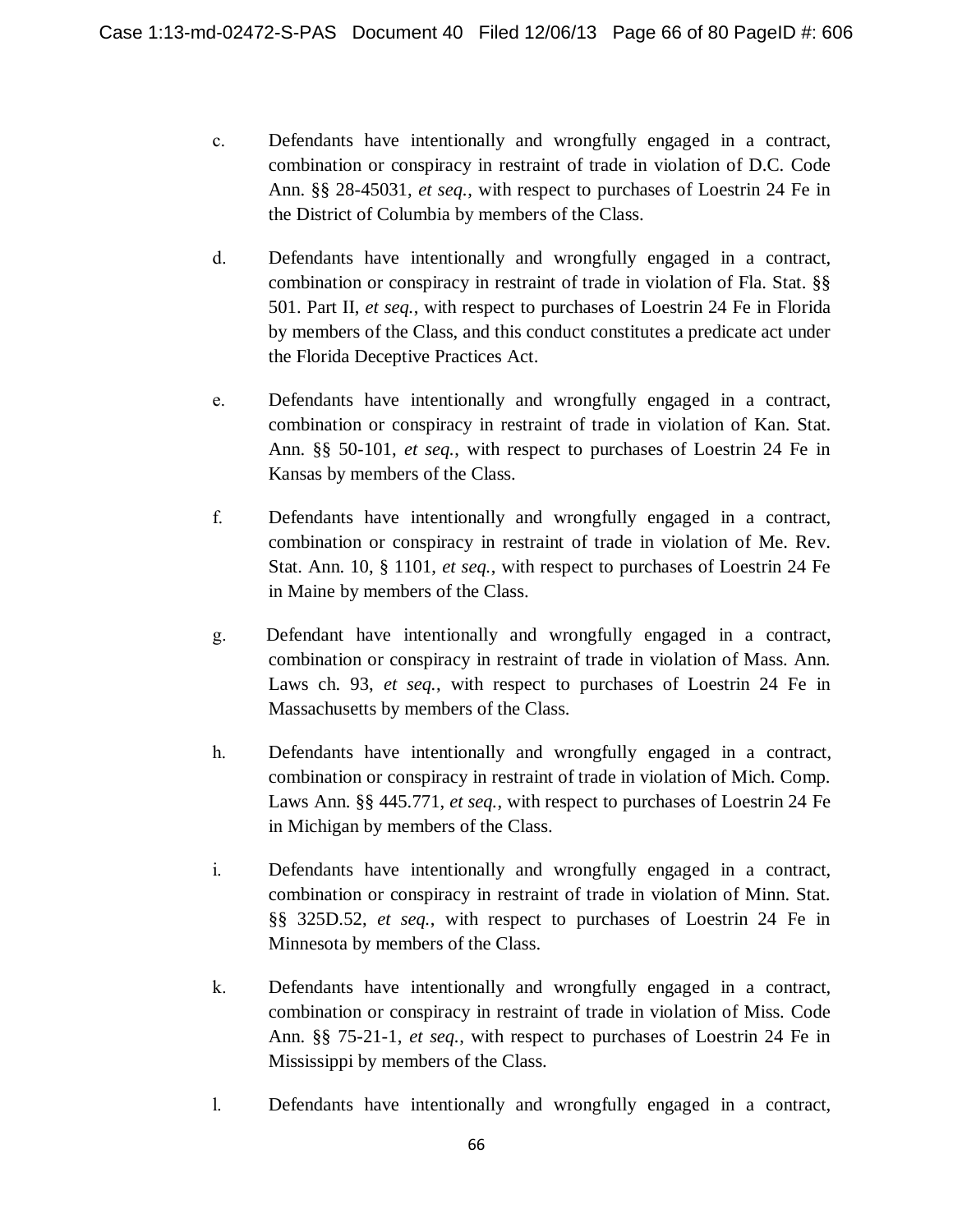combination or conspiracy in restraint of trade in violation of Neb. Code Ann. §§ 59-801, *et seq.*, with respect to purchases of Loestrin 24 Fe in Nebraska by members of the Class.

- m. Defendants have intentionally and wrongfully engaged in a contract, combination or conspiracy in restraint of trade in violation of Nev. Rev. Stat. Ann. § 598A, *et seq.*, with respect to purchases of Loestrin 24 Fe in Nevada by members of the Class, in that thousands of sales of Loestrin 24 Fe took place at Nevada pharmacies, purchased by Nevada end-payors at supracompetitive prices caused by Defendants' conduct.
- n. Defendants have intentionally and wrongfully engaged in a contract, combination and conspiracy in restraint of trade in violation of N.M. Stat. Ann. §§ 57-1-1, *et seq.*, with respect to purchases of Loestrin 24 Fe in New Mexico by members of the Class.
- o. Defendants have intentionally and wrongfully engaged in a contract, combination or conspiracy in restraint of trade in violation of New York General Business Law § 340, *et seq.*, with respect to purchases of Loestrin 24 Fe in New York by members of the Class.
- p. Defendants have intentionally and wrongfully engaged in a contract, combination or conspiracy in restraint of trade in violation of N.C. Gen. Stat. §§ 75-1, *et seq.*, with respect to purchases of Loestrin 24 Fe in North Carolina by members of the Class.
- q. Defendants have intentionally and wrongfully engaged in a contract, combination or conspiracy in restraint of trade in violation of N.D. Cent. Code § 51-08.1-01, *et seq.*, with respect to purchases of Loestrin 24 Fe in North Dakota by members of the Class.
- r. Defendants have intentionally and wrongfully engaged in a contract, combination or conspiracy in restraint of trade in violation of Or. Rev. Stat. §§ 646.705, *et seq*.*,* with respect to purchases of Loestrin 24 Fe in Oregon by members of the Class.
- s. Defendants have intentionally and wrongfully engaged in a combination and conspiracy in restraint of trade in violation of R.I. Gen. Laws §§ 6-36- 5, *et seq.* with respect to purchases of Loestrin 24 FE in Rhode Island by members of the Class.
- t. Defendants have intentionally and wrongfully engaged in a contract,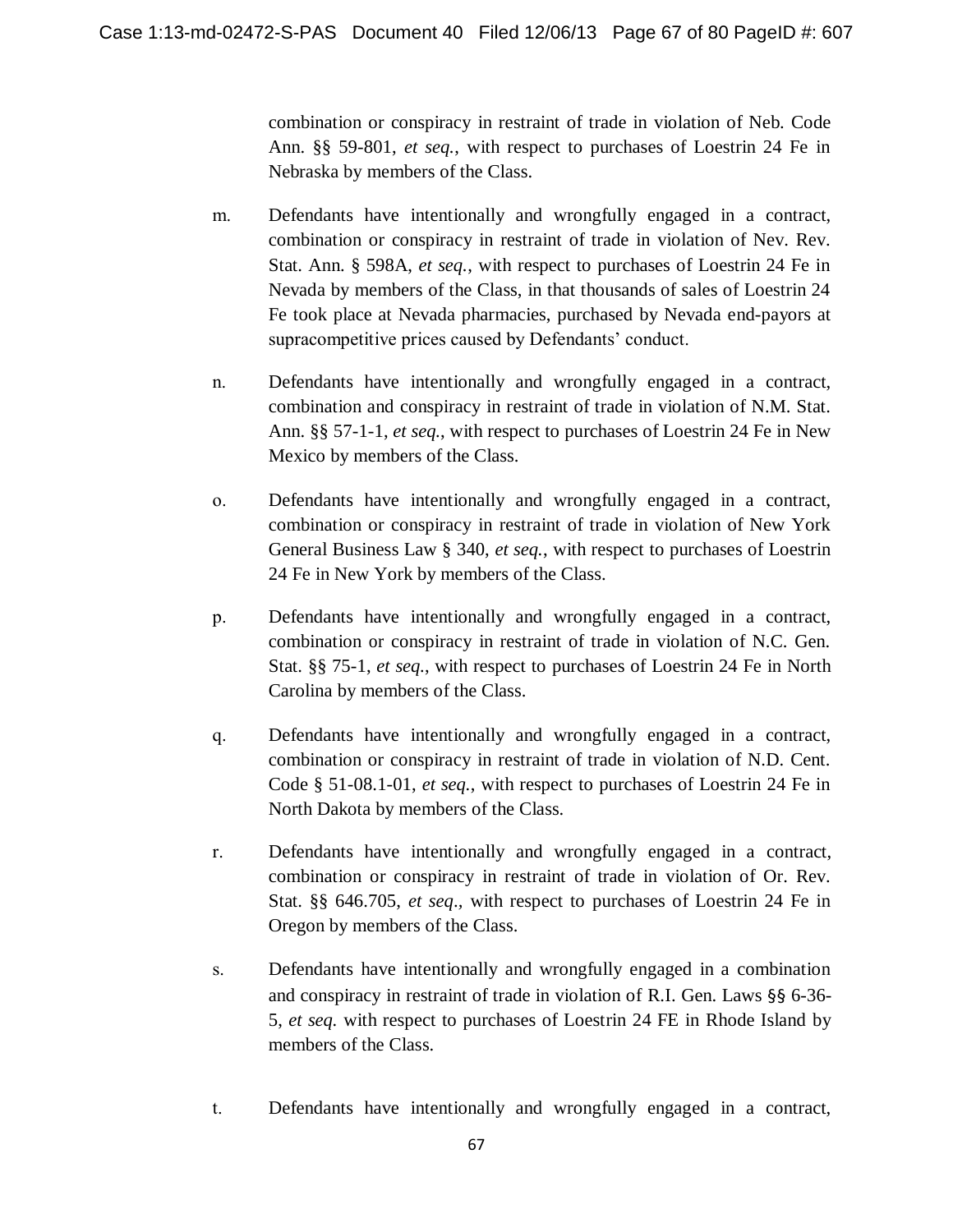combination or conspiracy in restraint of trade in violation of S.D. Codified Laws Ann. § 37-1, *et seq.*, with respect to purchases of Loestrin 24 Fe in South Dakota by members of the Class.

- u. Defendants have intentionally and wrongfully engaged in a contract, combination or conspiracy in restraint of trade in violation of Tenn. Code Ann. §§ 47-25-101, *et seq.*, with respect to purchases of Loestrin 24 Fe in Tennessee by members of the Class, in that the actions and transactions alleged herein substantially affected Tennessee, with thousands of endpayors in Tennessee paying substantially higher prices for Loestrin 24 Fe at Tennessee pharmacies.
- v. Defendants have intentionally and wrongfully engaged in a contract, combination or conspiracy in restraint of trade in violation of Utah Code Ann. §§ 76-10-911, *et seq.*, with respect to purchases of Loestrin 24 Fe in Utah by residents of Utah who are members of the Class.
- w. Defendants have intentionally and wrongfully engaged in a contract, combination or conspiracy in restraint of trade in violation of Vt. Stat. Ann. 9, § 2453, *et seq.*, with respect to purchases of Loestrin 24 Fe in Vermont by members of the Class.
- x. Defendants have intentionally and wrongfully engaged in a contract, combination or conspiracy in restraint of trade in violation of W.Va. Code §§ 47-18-1, *et seq.*, with respect to purchases of Loestrin 24 Fe in West Virginia by members of the Class.
- y. Defendants have intentionally and wrongfully engaged in a contract, combination or conspiracy in restraint of trade in violation of Wis. Stat. § 133.01, *et seq.*, with respect to purchases of Loestrin 24 Fe in Wisconsin by members of the Class, in that the actions and transactions alleged herein substantially affected the people of Wisconsin, with thousands of endpayors in Wisconsin paying substantially higher price for Loestrin 24 Fe at Wisconsin pharmacies.

209. Plaintiffs and members of the Class have been injured in their business or property by reason of Defendants' antitrust violations alleged in this Claim. Their injuries consist of: (1) being denied the opportunity to purchase lower-priced generic Loestrin 24, and (2) paying higher prices for branded Loestrin 24 than they would have paid in the absence of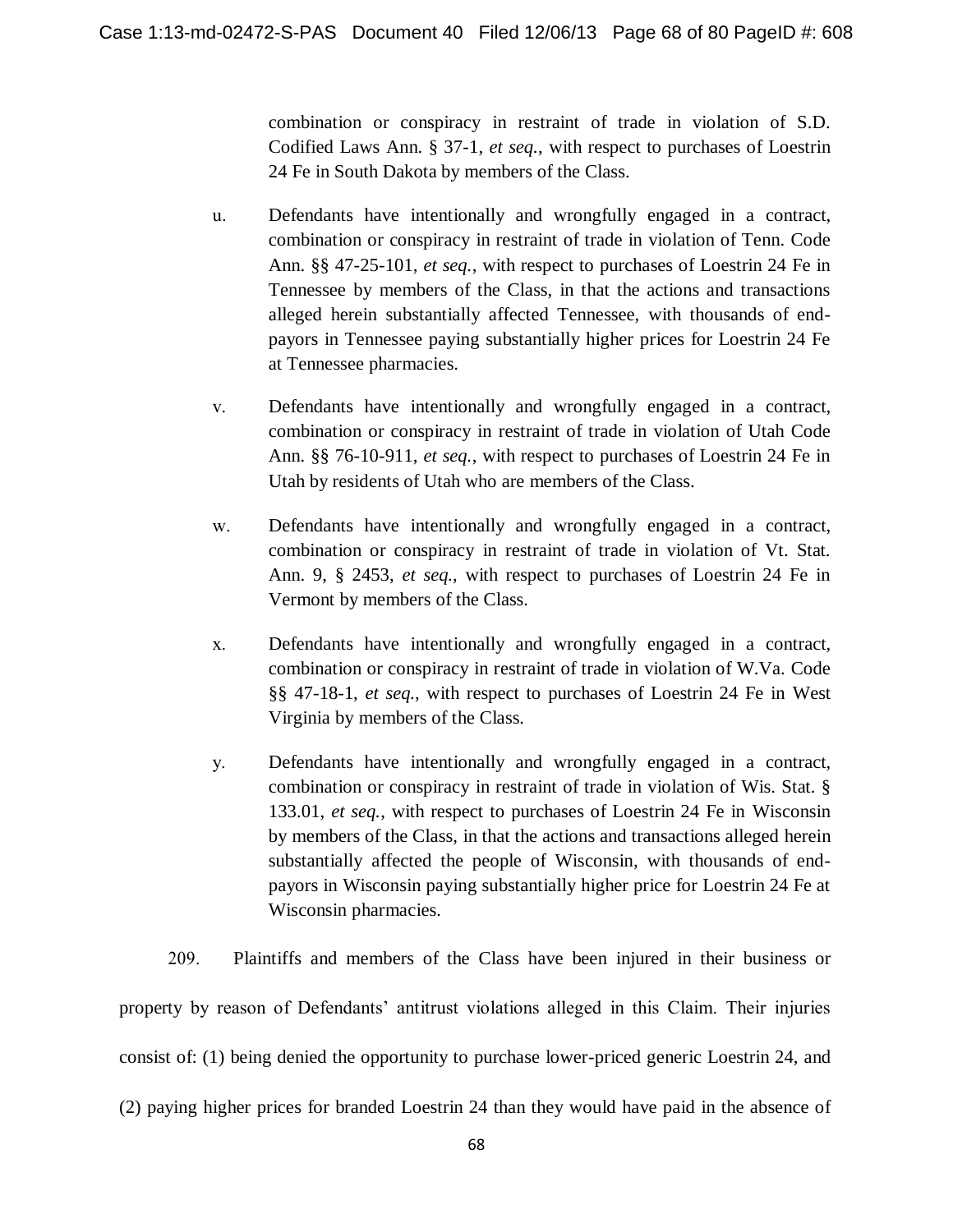Defendants' conduct. These injuries are of the type the laws of the above States, the District of Columbia and Puerto Rico were designed to prevent, and flow from that which makes Defendants' conduct unlawful.

210. Plaintiffs and the Class seek damages and multiple damages as permitted by law for their injuries by Defendants' violations of the aforementioned statutes.

#### **FIFTH CLAIM FOR RELIEF**

### **For Conspiracy and Combination in Restraint of Trade Under State Law (Asserted against all Defendants)**

211. Plaintiffs hereby incorporate each preceding and succeeding paragraph as though fully set forth herein.

212. By entering the Exclusion Payment Agreements, Warner Chilcott engineered an agreement with, between and among itself and the Generic Defendants not to compete with each other and to delay generic entry, which constituted a continuing illegal contract, combination and conspiracy in restraint of trade.

213. In or about January 2009 and at times before the formal execution thereof, Warner Chilcott and Watson entered into the Warner Chilcott/Watson Exclusion Payment Agreement under which Warner Chilcott agreed to make substantial payments to Watson in exchange for its agreement to delay bringing its generic version of Loestrin 24 Fe to the market. As part of that conspiracy, Warner Chilcott agreed, among other things, that: (1) it would not license any other generic manufacturer to enter the market until 180 days after Watson entered; and (2) if any other generic manufacturer entered the market before January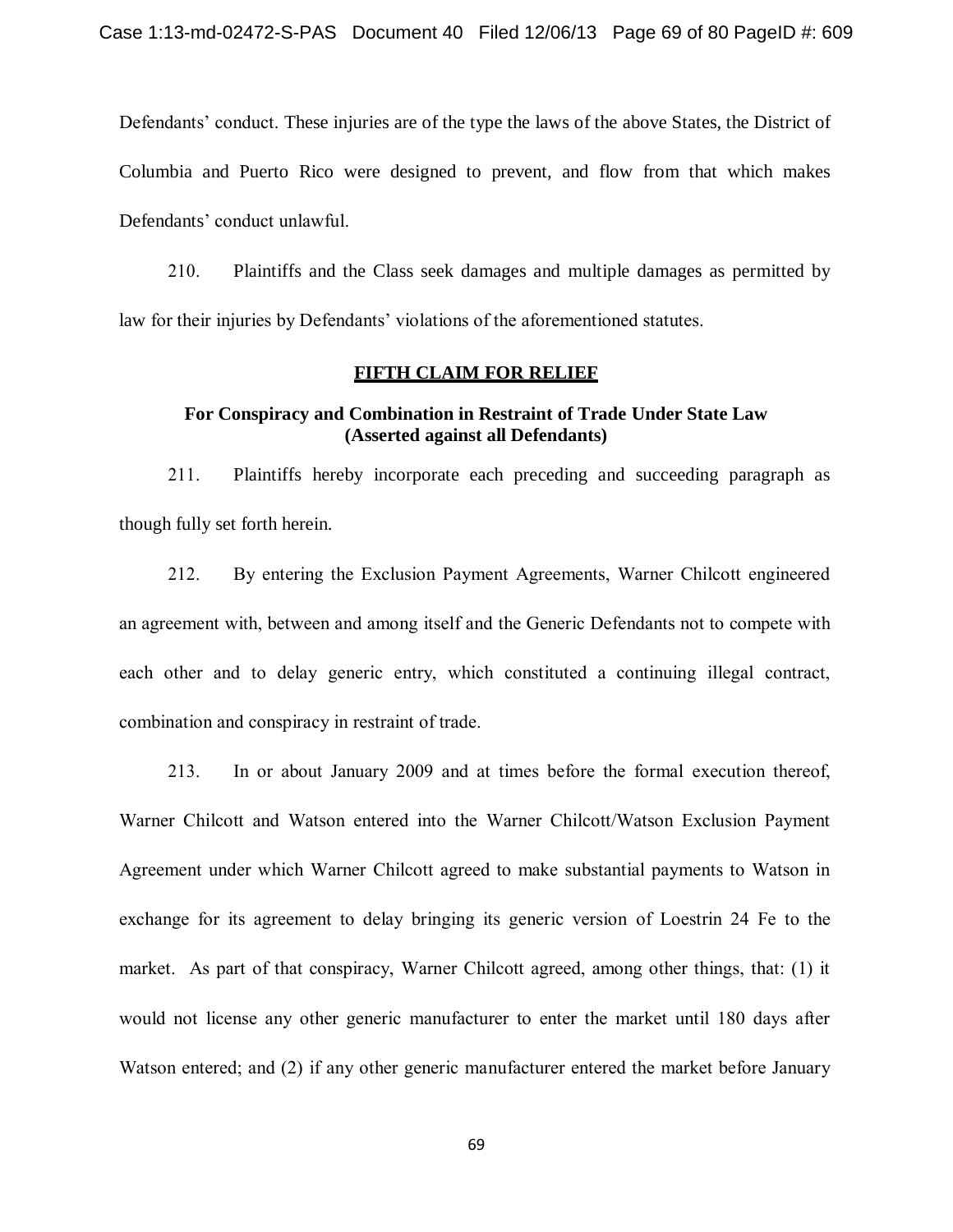22, 2014, Watson's entry date would be accelerated accordingly.

214. During the negotiation of its Exclusion Payment Agreement with Warner Chilcott, Lupin was aware of these two terms (among others) of the Warner Chilcott/Watson conspiracy. Lupin joined that ongoing conspiracy by, among other things, agreeing not to enter before January 22, 2014, which would have triggered earlier entry by Watson, and by accepting an entry date, pursuant to the terms of the conspiracy initiated by Warner Chilcott and Watson, that was 180 days beyond the specified entry date for Watson.

215. The purpose and effect of the conspiracy was to: (1) allocate to Warner Chilcott 100% of the market for the oral contraceptive comprising of 24 norethindrone acetate/ethinyl estradiol (1mg/20mcg) tablets and 4 ferrous fumarate tablets and its generic equivalents in the United States; (2) delay or impair the market entry of generic versions of the oral contraceptive comprised of 24 norethindrone acetate/ethinyl estradiol (1mg/20mcg) tablets and 4 ferrous fumarate tablets, i.e., AB-rated generic versions of Loestrin 24 Fe; and (3) fix at supracompetitive levels the price that end-payors would pay for the oral contraceptive comprised of 24 norethindrone acetate/ethinyl estradiol (1mg/20mcg) tablets and 4 ferrous fumarate tablets.

216. There are and were no legitimate non-pretextual, procompetitive business justifications for this unlawful conspiracy that outweigh its harmful effects.

217. As a direct and proximate result of Defendants' concerted illegal conduct, contract, combination and conspiracy in restraint of trade as alleged herein, Plaintiffs and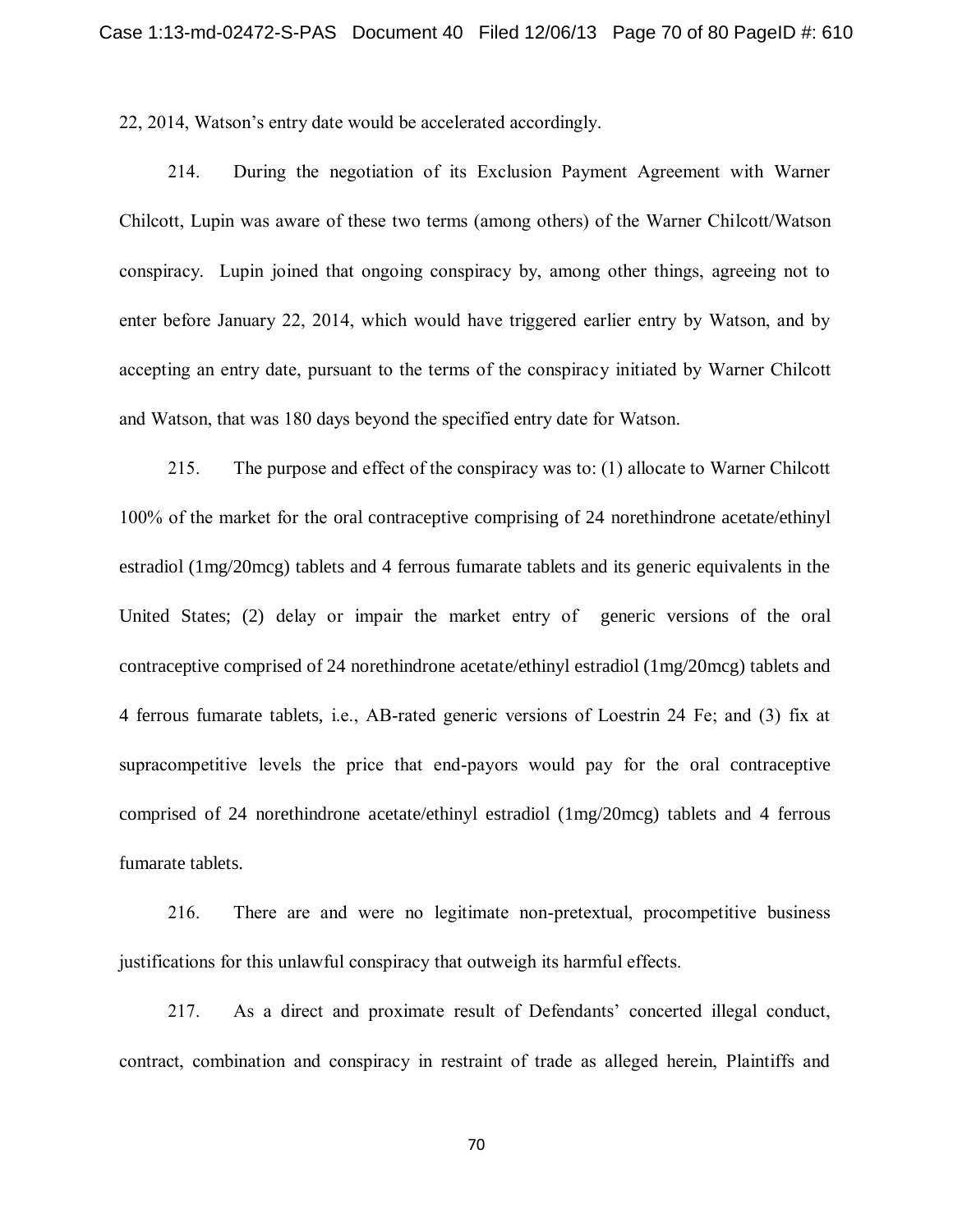members of the Class paid artificially inflated prices for Loestrin 24 Fe as described herein and were harmed as a result.

218. By engaging in the foregoing conduct, Defendants have intentionally and wrongfully engaged in one or more combinations and conspiracies in restraint of trade in violation of the following state laws:

- a. Arizona Rev. Stat. §§ 44-1402, et seq., with respect to purchases in Arizona by members of the Class.
- b. Cal. Bus. Code §§ 16700, et seq., and Cal. Bus. Code §§ 17200, et seq., with respect to purchases in California by members of the Class.
- c. D.C. Code Ann. §§ 28-4502, et seq., with respect to purchases in the District of Columbia by members of the Class.
- d. Fla. Stat. §§ 501.201, et seq., with respect to purchases in Florida by members of the Class.
- e. 740 Ill. Comp. Stat. 10/3, et seq., with respect to purchases in Illinois by members of the Class.
- f. Iowa Code § 553.2 et seq., with respect to purchases in Iowa by members of the Class.
- g. Kan. Stat. Ann. §§ 50-101, et seq., with respect to purchases in Kansas by members of the Class.
- h. Mass. Gen. L. Ch. 93A, et seq., with respect to purchases in Massachusetts by members of the Class, with thousands of Massachusetts end-payors paying substantially higher prices for delayed-release esomeprazole magnesium in actions and transactions occurring substantially within Massachusetts.
- i. Me. Rev. Stat. Ann. 10, § 1101, et seq., with respect to purchases in Maine by members of the Class.
- j. Mich. Comp. Laws Ann. §§ 445.772, et seq., with respect to purchases in Michigan by members of the Class.
- k. Minn. Stat. §§ 325D.51, et seq., with respect to purchases of in Minnesota by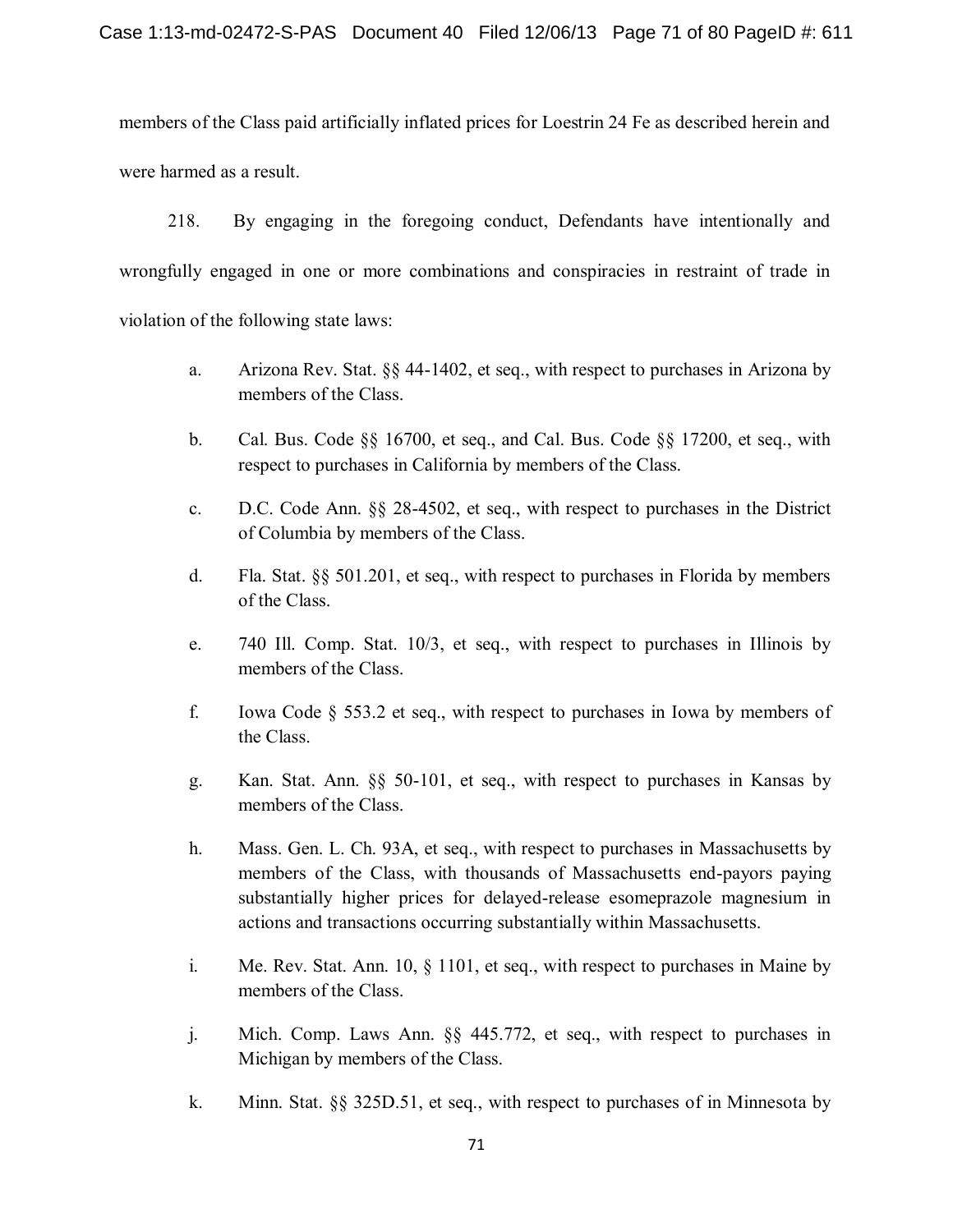members of the Class.

- l. Miss. Code Ann. §§ 75-21-3, et seq., with respect to purchases in Mississippi by members of the Class.
- m. Neb. Code Ann. §§ 59-801, et seq., with respect to purchases in Nebraska by members of the Class.
- n. Nev. Rev. Stat. Ann. § 598A.060, et seq., with respect to purchases in Nevada by members of the Class, in that thousands of sales of Loestrin 24 Fe took place at Nevada pharmacies, purchased by Nevada end-payors at supracompetitive prices caused by Defendants' conduct.
- o. N.M. Stat. Ann. §§ 57-1-1, et seq., with respect to purchases in New Mexico by members of the Class.
- p. New York General Business Law § 340, et seq., with respect to purchases in New York by members of the Class.
- q. N.C. Gen. Stat. §§ 75-1, et seq., with respect to purchases in North Carolina by members of the Class.
- r. N.D. Cent. Code § 51-08.1-02, et seq., with respect to purchases in North Dakota by members of the Class.
- s. Or. Rev. Stat. §§ 646.705, et seq., with respect to purchases in Oregon by members of the Class.
- t. 10 L.P.R.A. § 251, et seq., with respect to purchases in Puerto Rico by members of the Class.
- u. R.I. Gen. Laws §§ 6-36-5, *et seq.* with respect to purchases in Rhode Island by members of the Class
- v. S.D. Codified Laws Ann. § 37-1-3.2, et seq., with respect to purchases in South Dakota by members of the Class.
- w. Utah code Ann. §§ 76-10-911, et seq., with respect to purchases in Utah by residents of Utah who are members of the Class.
- x. Tenn. Code Ann. §§ 47-25-101, et seq., with respect to purchases in Tennessee by members of the Class, in that the actions and transactions alleged herein substantially affected Tennessee, with thousands of end-payors in Tennessee paying substantially higher prices for Loestrin 24 Fe and AB-rated generic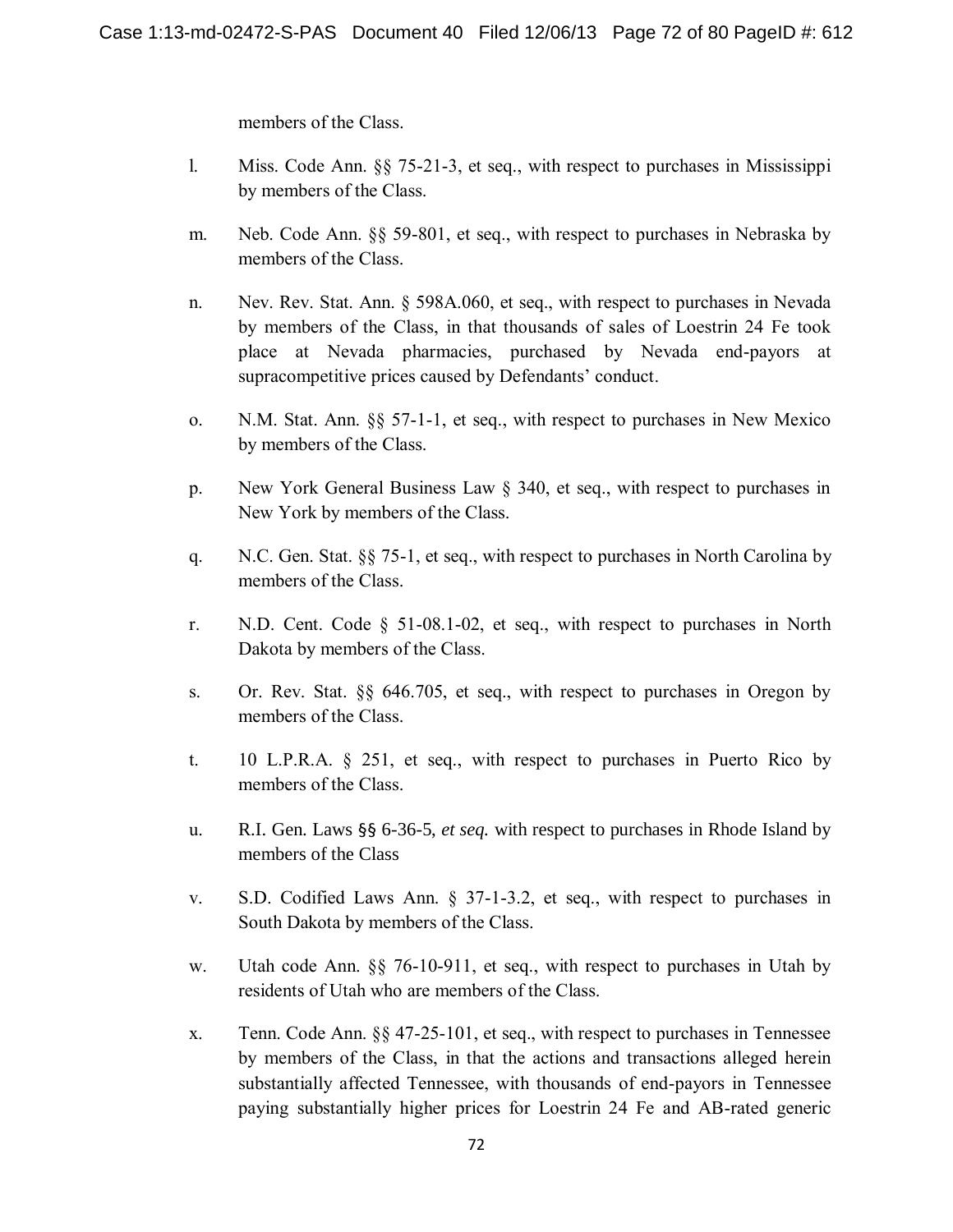equivalents at Tennessee pharmacies.

- y. Vt. Stat. Ann. 9, § 2453, et seq., with respect to purchases in Vermont by members of the Class.
- z. W.Va. Code §§ 47-18-3, et seq., with respect to purchases in West Virginia by members of the Class.
- aa. Wis. Stat. § 133.03, et seq., with respect to purchases in Wisconsin by members of the Class, in that the actions and transactions alleged herein substantially affected the people of Wisconsin, with thousands of end-payors in Wisconsin paying substantially higher price for Loestrin 24 Fe at Wisconsin pharmacies.

219. Plaintiffs and members of the Class have been injured in their business or property by reason of Defendants' antitrust violations alleged in this Claim. Their injuries consist of: (1) being denied the opportunity to purchase lower-priced generic the oral contraceptive comprising of 24 norethindrone acetate/ethinyl estradiol (1mg/20mcg) tablets and 4 ferrous fumarate tablets, and (2) paying higher prices the oral contraceptive comprising of 24 norethindrone acetate/ethinyl estradiol (1mg/20mcg) tablets and 4 ferrous fumarate tablets than they would have paid in the absence of Defendants' conduct. These injuries are of the type the laws of the above States, the District of Columbia, and Puerto Rico were designed to prevent, and flow from that which makes Defendants' conduct unlawful.

220. Plaintiffs and the Class seek damages and multiple damages as permitted by law for their injuries by Defendants' violations of the aforementioned statutes.

# **SIXTH CLAIM FOR REVIEW For Unfair or Unconscionable Acts and Practices Under State Law (Asserted Against All Defendants)**

221. Defendants engaged in unfair competition or unfair or unconscionable, practices in violation of the state consumer protection statutes listed below. As a direct and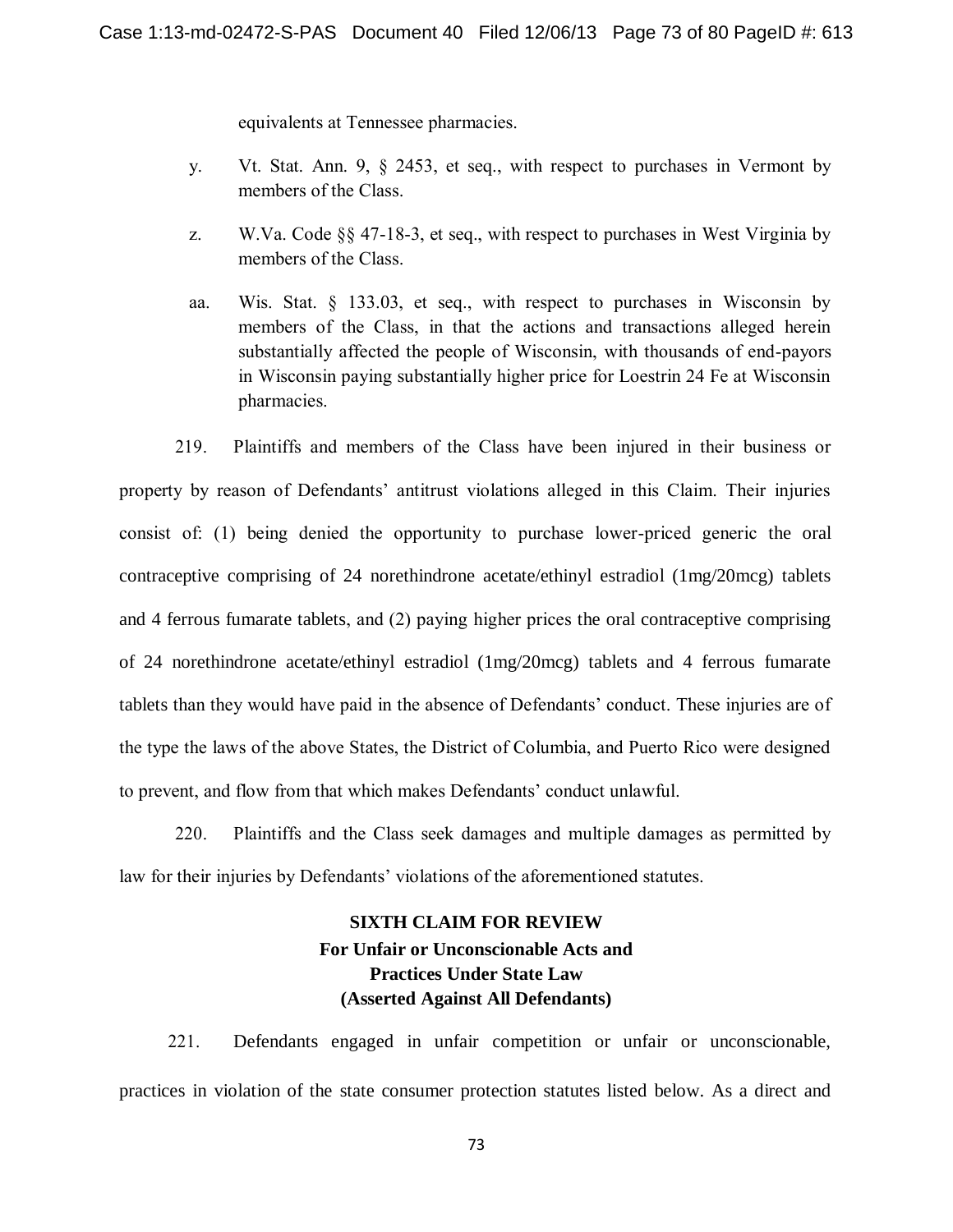proximate result of Defendants' anticompetitive, unfair, or unconscionable, conduct, Plaintiffs and class members were deprived of the opportunity to purchase a generic version of Loestrin 24 Fe and forced to pay higher prices. By engaging in the foregoing conduct, Defendants have engaged in unfair competition in violation of the following state laws:

- a. Defendants have engaged in unfair competition or unfair acts or practices in violation of Ala. Ala. Code §8-19-1, *et seq*., with respect to purchases of Loestrin 24 Fe in Alabama by members of the Class.
- b. Defendants have engaged in unfair competition or unfair acts or practices in violation of Cal. Bus. & Prof. Code § 17200, *et seq.*, with respect to purchases of Loestrin 24 Fe in California by members of the Class.
- c. Defendants have engaged in unfair competition or unfair acts or practices in violation of D.C. Code §§ 28-3901, *et seq*. with respect to the purchases of Loestrin 24 Fe in the District of Columbia by members of the Class.
- d. Defendants have engaged in unfair competition or unfair acts or practices in violation of Fla. Stat. § 501.201, *et seq.*, with respect to purchases of Loestrin 24 Fe in Florida by members of the Class.
- e. Defendants have engaged in unfair competition or unfair acts or practices in violation of 815 ILCS § *505/1, et seq.*, with respect to purchases of Loestrin 24 Fe in Illinois by members of the Class.
- f. Defendants have engaged in unfair competition or unfair acts or practices in violation of Idaho Code §§ 48-601, *et seq*, with respect to purchases of Loestrin 24 Fe in Idaho by members of the Class.
- g. Defendants have engaged in unfair competition or unfair acts or practices in violation of 5 Me. Rev. Stat. § 207, *et seq.*, with respect to purchases of Loestrin 24 Fe in Maine by members of the Class.
- h. Defendants have engaged in unfair competition or unfair acts or practices in violation of Mass. Gen. L. Ch. 93A, *et seq.*, with respect to purchases of Loestrin 24 Fe in Massachusetts by members of the Class, with thousands of Massachusetts end-payors paying substantially higher prices for Loestrin 24 Fe in actions and transactions occurring substantially within Massachusetts.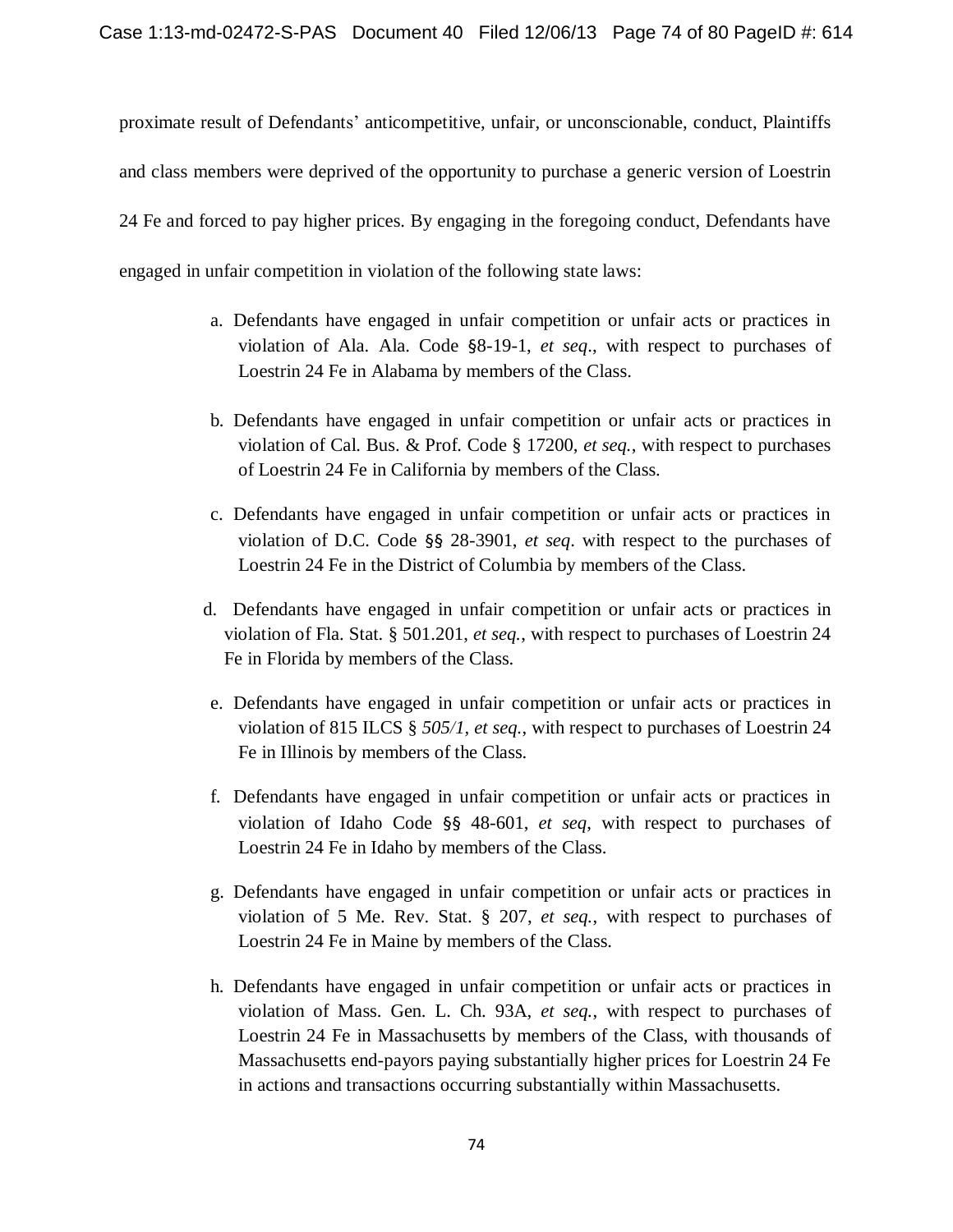- i. Defendants have engaged in unfair competition or unfair acts or practices in violation of Neb. Rev. Stat. § 59-1601, *et seq.*, with respect to purchases of Loestrin 24 Fe in Nebraska by members of the Class.
- j. Defendants have engaged in unfair competition or unfair acts or practices in violation of Nev. Rev. Stat. § 598.0903, *et seq.*, with respect to purchases of Loestrin 24 Fe in Nevada by members of the Class.
- k. Defendants have engaged in unfair competition or unfair acts or practices in violation of N.M. Stat. § 57-12-1, *et seq.*, with respect to purchases of Loestrin 24 Fe in New Mexico by members of the Class.
- l. Defendants have engaged in unfair competition or unfair acts or practices in violation of N.C. Gen. Stat. § 75-1.1, *et seq.*, with respect to purchases of Loestrin 24 Fe in North Carolina by members of the Class.
- m. Defendants have engaged in unfair competition or unfair acts or practices in violation of Tenn. Code § 47-18-101, *et seq.*, with respect to purchases of Loestrin 24 Fe in Tennessee by members of the Class.
- n. Defendants have engaged in unfair competition or unfair acts or practices in violation of 9 Vt. § 2451 *et seq.*, with respect to purchases of Loestrin 24 Fe in Vermont by members of the Class.
- o. Defendants have engaged in unfair competition or unfair acts or practices in violation of West Virginia Code § 46A-6-101, *et seq.*, with respect to purchases of Loestrin 24 Fe in West Virginia by members of the Class.
- p. Defendants have engaged in unfair competition or unfair acts or practices in violation of Wisconsin Code § 100.2, *et seq*., with respect to purchases of Loestrin 24 Fe in Wisconsin by members of the Class.
- 222. Plaintiffs and members of the Class have been injured in their business and

property by reason of Defendants' anticompetitive, unfair acts alleged in this Claim. Their injury consists of paying higher prices for Loestrin 24 Fe than they would have paid in the absence of these violations. This injury is of the type the state consumer protection statutes were designed to prevent and directly results from Defendants' unlawful conduct.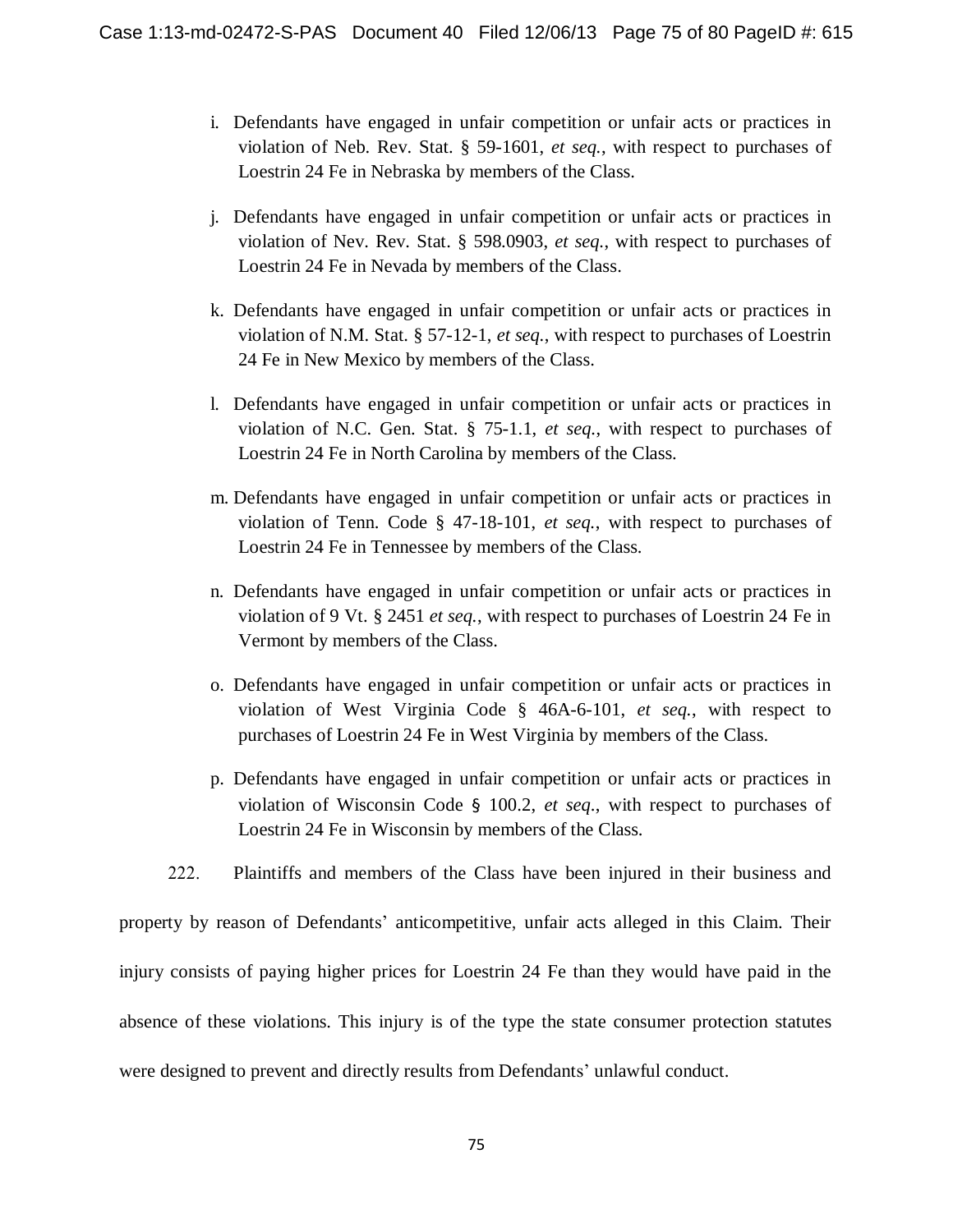## **SEVENTH CLAIM FOR RELIEF Unjust Enrichment (Asserted Against All Defendants)**

223. Plaintiffs hereby incorporate each preceding and succeeding paragraph as though fully set forth herein.

224. Defendants have benefited from splitting the monopoly profits on Warner Chilcott's Loestrin 24 Fe sales resulting from the unlawful and inequitable acts alleged in this Complaint.

225. Defendants' financial benefits resulting from their unlawful and inequitable conduct are traceable to overpayments for Loestrin 24 by Plaintiffs and members of the Class.

226. Plaintiffs and the Class have conferred upon Defendants an economic benefit, in the nature of profits resulting from unlawful overcharges and monopoly profits, to the economic detriment of Plaintiffs and the Class.

227. It would be futile for Plaintiffs and the Class to seek a remedy from any party with whom they had privity of contract. Defendants have paid no consideration to anyone for any benefits received indirectly from Plaintiffs and the Class.

228. It would be futile for Plaintiffs and the Class to seek to exhaust any remedy against the immediate intermediary in the chain of distribution from which it indirectly purchased Loestrin 24 Fe, as they are not liable and would not compensate Plaintiffs for unlawful conduct caused by Defendants.

229. The economic benefit of overcharges and unlawful monopoly profits derived

76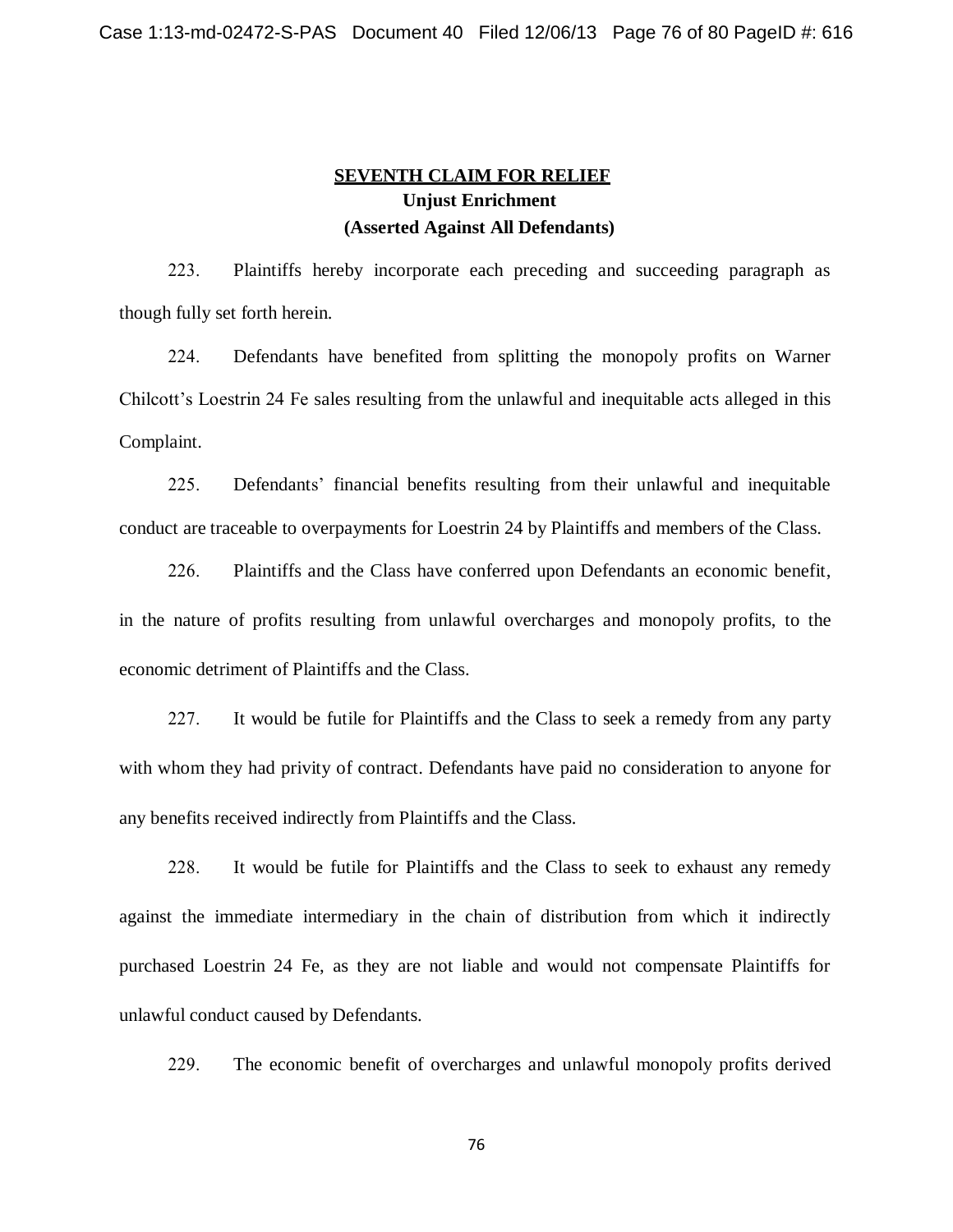by Defendants through charging supracompetitive and artificially inflated prices for Loestrin 24 Fe is a direct and proximate result of Defendants' unlawful practices.

230. The financial benefits derived by Defendants rightfully belongs to Plaintiffs and the Class, as Plaintiffs and the Class paid anticompetitive and monopolistic prices during the Class Period, inuring to the benefit of Defendants.

231. It would be inequitable under the laws of all states and jurisdictions within the United States, except for Indiana and Ohio, for the Defendants to be permitted to retain any of the overcharges for Loestrin 24 Fe derived from Defendants' unfair and unconscionable methods, acts and trade practices alleged in this Complaint.

232. Defendants should be compelled to disgorge in a common fund for the benefit of Plaintiffs and the Class all unlawful or inequitable proceeds received by them.

233. A constructive trust should be imposed upon all unlawful or inequitable sums received by Defendants traceable to Plaintiffs and the Class.

234. Plaintiffs and the Class have no adequate remedy at law.

#### **XIV. DEMAND FOR JUDGMENT**

WHEREFORE, Plaintiffs, on behalf of themselves and the End-Payor Class, demands judgment for the following relief:

A. Determine that this action may be maintained as a class action pursuant to Fed. R. Civ. P.  $23(a)$ ,  $23(b)(2)$  and  $(b)(3)$ , and direct that reasonable notice of this action, as provided by Fed. R. Civ. P.  $23(c)(2)$ , be given to the Class and declare the Plaintiffs representative of the End-Payor Class;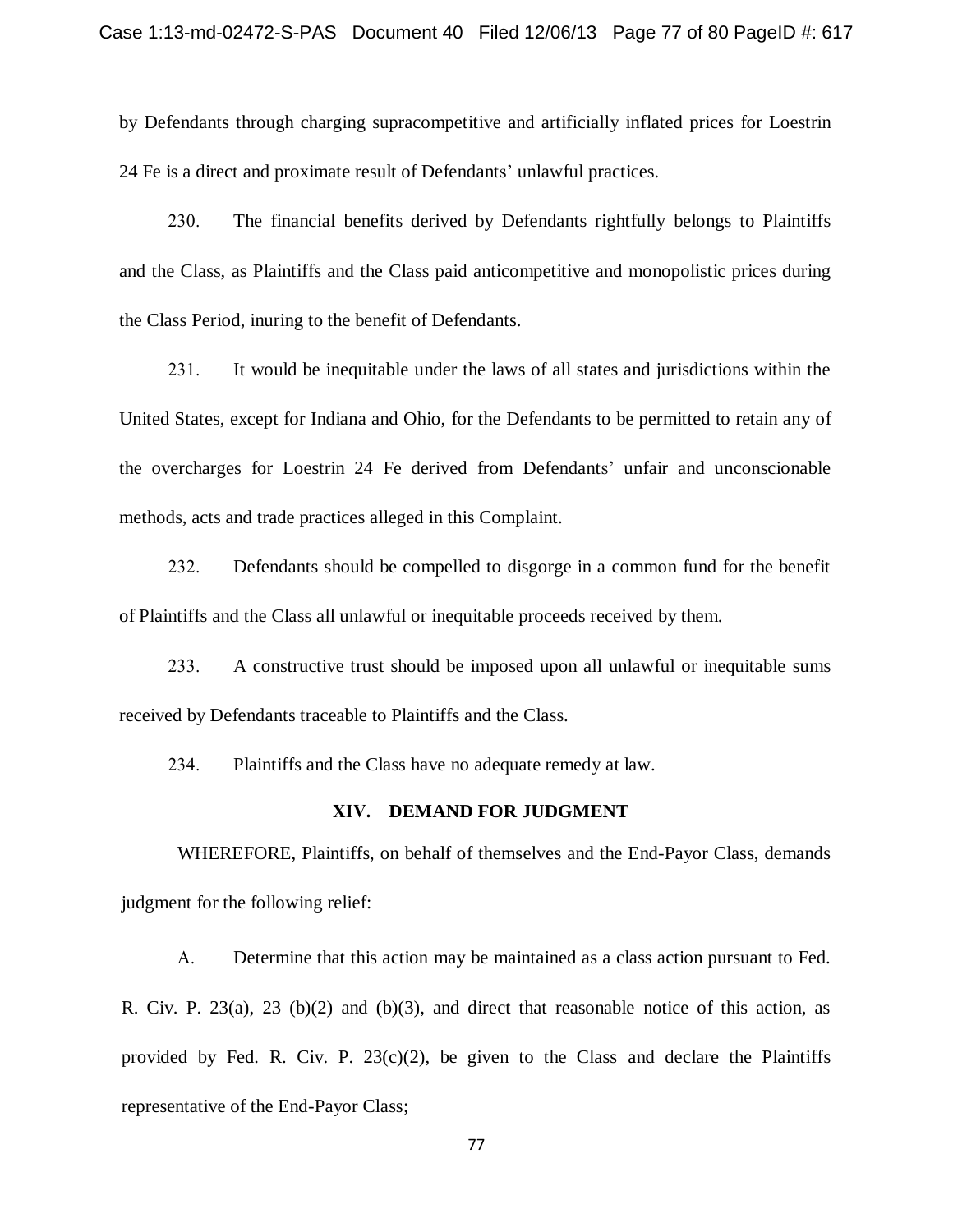B. Declare that the conduct alleged herein is in violation of Section 1 of the Sherman Act, of the other statutes set forth above, and of the common law of unjust enrichment under the laws of all states and jurisdictions within the United States;

C. Enjoin Defendants from continuing the illegal activities alleged herein;

D. Enter joint and several judgments against Defendants in favor of Plaintiffs and the End-Payor Class;

E. Grant Plaintiffs and the Class equitable relief in the nature of disgorgement, restitution, and the creation of a construction trust to remedy Defendants' unjust enrichment;

F. Award the End-Payor Class damages and, where applicable, treble, multiple, punitive, and/or other damages, in an amount to be determined at trial, including interest;

G. Award Plaintiffs and the End-Payor Class their costs of suit, including reasonable attorneys' fees as provided by law; and

H. Grant such other further relief as is necessary to correct for the anticompetitive market effects caused by the unlawful conduct of Defendants, and as the Court deems just.

#### **XV. JURY DEMAND**

Pursuant to Fed. Civ. P. 38, Plaintiffs on behalf of themselves and the proposed Class demand a trial by jury on all issues so triable.

*/S/ Marvin A. Miller* **MILLER LAW LLC** Marvin A. Miller (MMiller@millerlawllc.com) 115 South LaSalle Street, Suite 2910 Chicago, IL 60603 (312) 332-3400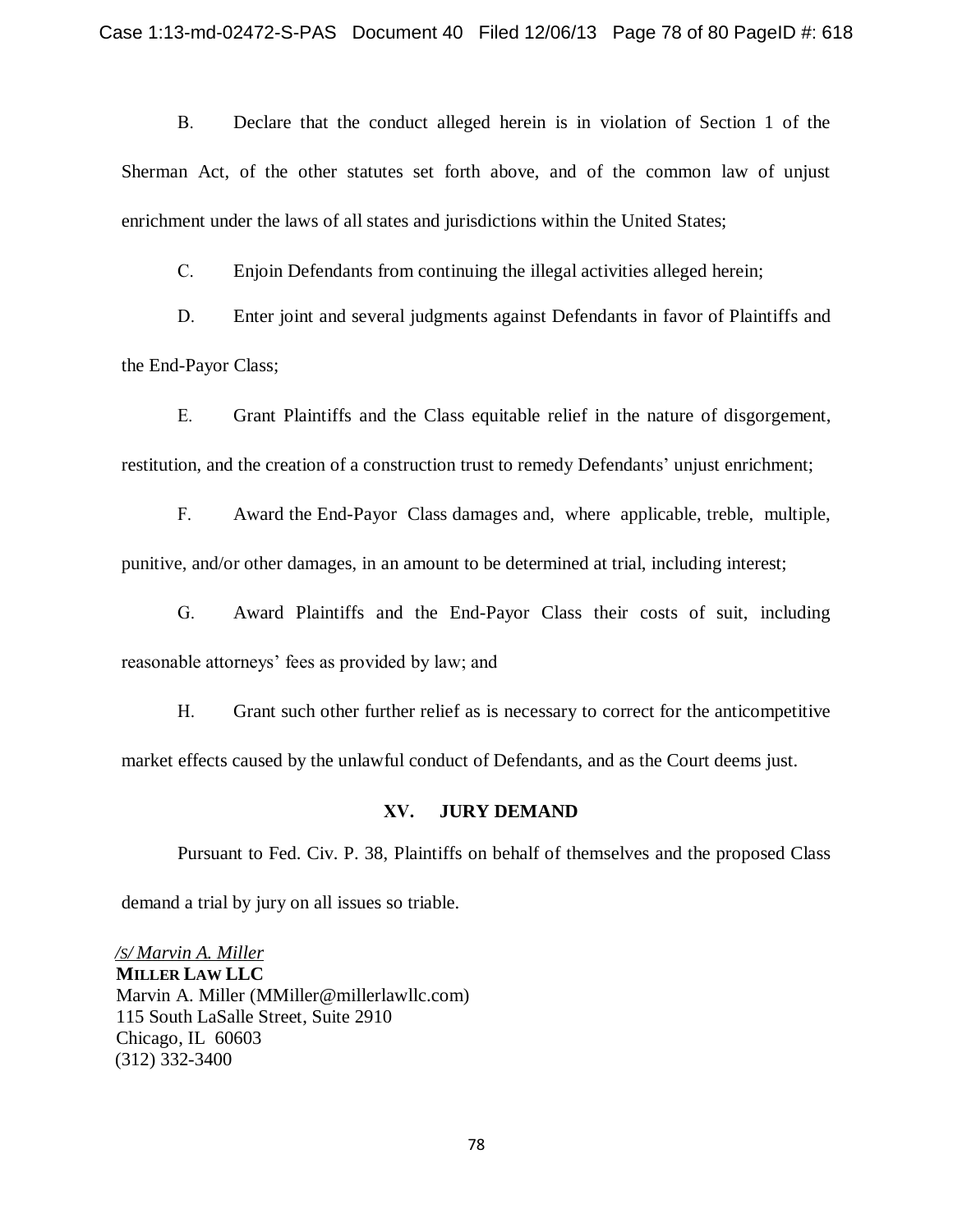## **MOTLEY RICE LLC**

Donald A. Migliori (DMigliori@motleyrice.com) 321 South Main Street, 2<sup>nd</sup> Floor Providence, RI 02903 (401) 457-7700

### **MOTLEY RICE LLC**

Michael M. Buchman (MBuchman@motleyrice.com) 275 Seventh Avenue,  $2<sup>nd</sup>$  Floor New York, NY 10001 (212) 577-0043

#### **COHEN MILSTEIN SELLER & TOLL PLLC**

J. Douglas Richards (DRichards@cohenmilstein.com) 88 Pine Street, 14<sup>th</sup> Floor New York, NY 10005 (212) 838-7797

### **HILLIARD & SHADOWEN LLP**

Steve D. Shadowen (Steve@hilliardshadowenlaw.com) 39 West Main Street Mechanicsburg, PA 17055 (855) 344-3298

### *End-Payor's Interim Co-Lead Counsel*

Carl Case Beckwith (CCBeckwith@gmail.com) **CARL BECKWITH, ESQ., PC** 1 Closter Commons, #181 Closter, NJ 07624

Natalie Finkelman Bennett (NFINKELMAN@SFMSLAW.COM) **SHEPHERD FINKELMAN MILLER & SHAH LLC** 35 E. State St. Media, PA 19063

William J. Doyle [\(bill@doylelowther.com\)](mailto:bill@doylelowther.com) **DOYLE LOWTHER LLP** 10200 Willow Creek Rd #150 San Diego, CA 92131

James Dugan (jdugan@dugan-lawfirm.com) **THE DUGAN LAW FIRM, LLC** One Canal Place - Suite 1000 365 Canal Street New Orleans, LA70130